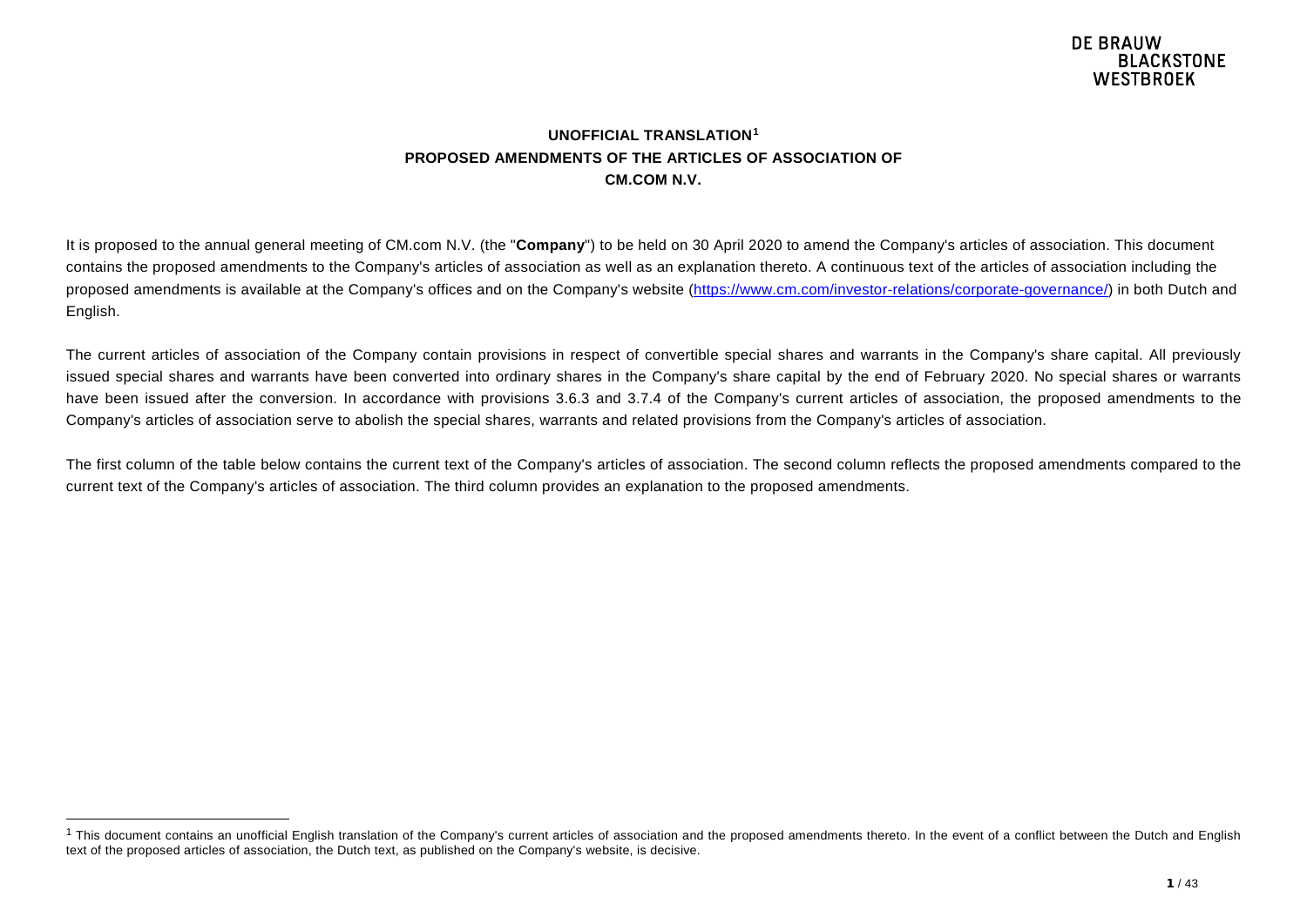#### **DE BRAUW E BIACWOONE**<br>BLACKSTONE<br>WESTBROEK

| <b>UNOFFICIAL TRANSLATION</b><br><b>CURRENT ARTICLES OF ASSOCIATION CM.COM N.V.</b> |                                                                |  |                           |              | <b>UNOFFICIAL TRANSLATION</b><br>PROPOSED ARTICLES OF ASSOCIATION CM.COM N.V. | <b>EXPLANATORY</b><br><b>NOTES</b> |                         |
|-------------------------------------------------------------------------------------|----------------------------------------------------------------|--|---------------------------|--------------|-------------------------------------------------------------------------------|------------------------------------|-------------------------|
| $\mathbf 1$                                                                         | DEFINITIONS. CONSTRUCTION.                                     |  |                           | $\mathbf{1}$ | DEFINITIONS. CONSTRUCTION.                                                    |                                    |                         |
| 1.1                                                                                 | Definitions.                                                   |  |                           | 1.1          | Definitions.                                                                  |                                    |                         |
|                                                                                     | In these articles of association, the following terms have the |  |                           |              | In these articles of association, the following terms have the                |                                    | Deletion of definitions |
|                                                                                     | following meaning:                                             |  |                           |              | following meaning:                                                            |                                    | that become             |
|                                                                                     | <b>Annual Accounts</b>                                         |  | the Company's annual      |              | <b>Annual Accounts</b>                                                        | the Company's annual               | superfluous as a result |
|                                                                                     |                                                                |  | accounts as referred to   |              |                                                                               | accounts as referred to            | of the abolition of the |
|                                                                                     |                                                                |  | in section 2:361 BW;      |              |                                                                               | in section 2:361 BW;               | special shares and      |
|                                                                                     | <b>BW</b>                                                      |  | the Dutch Civil Code      |              | <b>BW</b>                                                                     | the Dutch Civil Code               | warrants                |
|                                                                                     |                                                                |  | (Burgerlijk Wetboek);     |              |                                                                               | (Burgerlijk Wetboek);              |                         |
|                                                                                     | <b>Central Institute</b>                                       |  | a central institute as    |              | <b>Central Institute</b>                                                      | a central institute as             |                         |
|                                                                                     |                                                                |  | referred to in the Wge;   |              |                                                                               | referred to in the Wge;            |                         |
|                                                                                     | <b>Collective Depot</b>                                        |  | a collective depot as     |              | <b>Collective Depot</b>                                                       | a collective depot as              |                         |
|                                                                                     |                                                                |  | referred to in the Wge;   |              |                                                                               | referred to in the Wge;            |                         |
|                                                                                     | Company                                                        |  | the public limited        |              | Company                                                                       | the public limited                 |                         |
|                                                                                     |                                                                |  | liability company, the    |              |                                                                               | liability company, the             |                         |
|                                                                                     |                                                                |  | organisation of which is  |              |                                                                               | organisation of which is           |                         |
|                                                                                     |                                                                |  | laid down in these        |              |                                                                               | laid down in these                 |                         |
|                                                                                     |                                                                |  | articles of association;  |              |                                                                               | articles of association;           |                         |
|                                                                                     | <b>Founder</b>                                                 |  | each of Jeroen van        |              | Founder                                                                       | each of Jeroen van                 |                         |
|                                                                                     |                                                                |  | Glabbeek, born in Gilze   |              |                                                                               | Glabbeek, born in Gilze            |                         |
|                                                                                     |                                                                |  | en Rijen, the             |              |                                                                               | en Rijen, the                      |                         |
|                                                                                     |                                                                |  | Netherlands on the        |              |                                                                               | Netherlands on the                 |                         |
|                                                                                     |                                                                |  | seventh day of April      |              |                                                                               | seventh day of April               |                         |
|                                                                                     |                                                                |  | nineteen hundred and      |              |                                                                               | nineteen hundred and               |                         |
|                                                                                     |                                                                |  | seventy-nine and          |              |                                                                               | seventy-nine and                   |                         |
|                                                                                     |                                                                |  | <b>Gilbert Franciscus</b> |              |                                                                               | <b>Gilbert Franciscus</b>          |                         |
|                                                                                     |                                                                |  | <b>Adrianus Martinus</b>  |              |                                                                               | <b>Adrianus Martinus</b>           |                         |
|                                                                                     |                                                                |  | Gooijers, born in         |              |                                                                               | Gooijers, born in                  |                         |
|                                                                                     |                                                                |  | Nieuw-Ginneken, the       |              |                                                                               | Nieuw-Ginneken, the                |                         |
|                                                                                     |                                                                |  | Netherlands on the        |              |                                                                               | Netherlands on the                 |                         |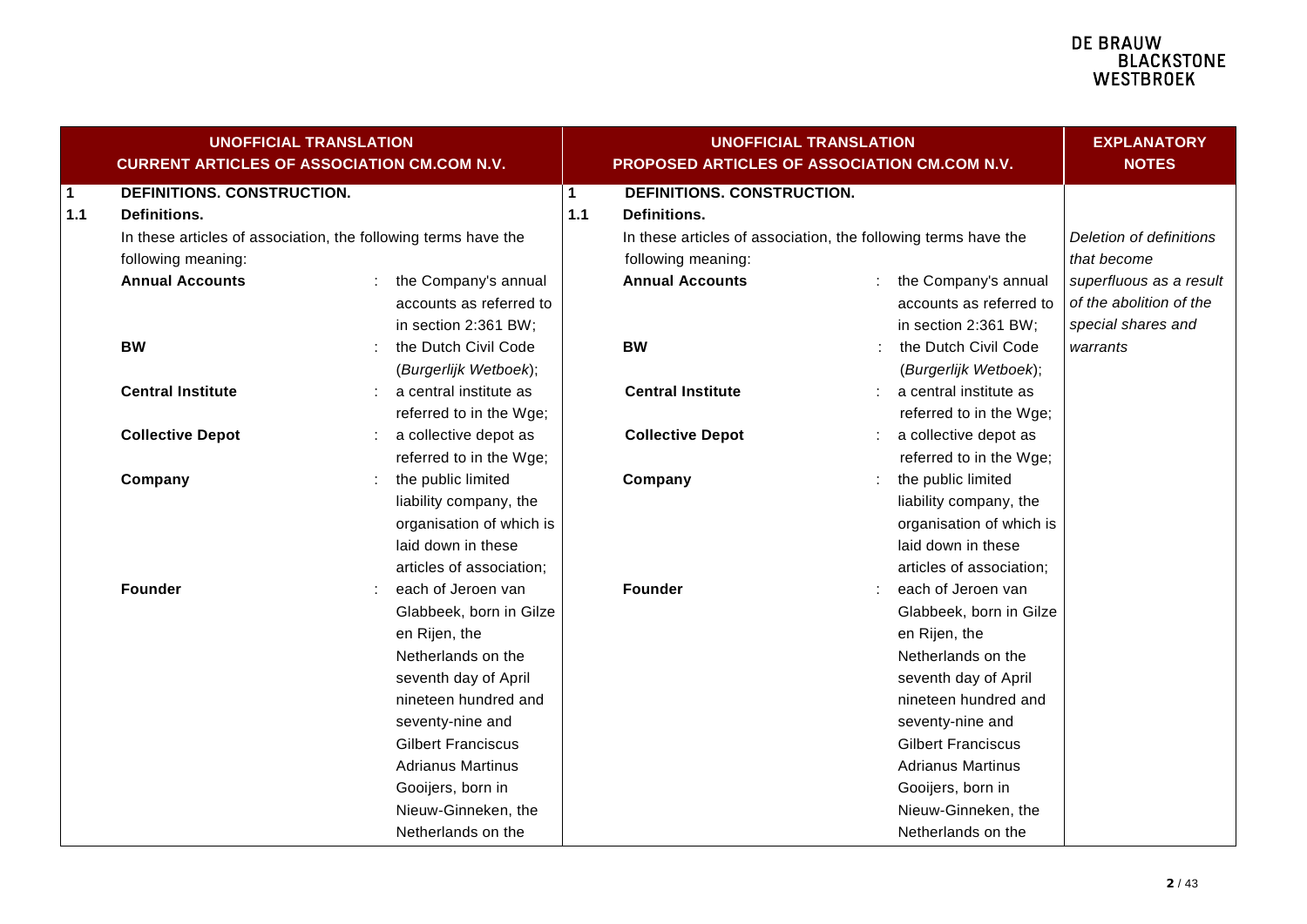| <b>UNOFFICIAL TRANSLATION</b><br><b>CURRENT ARTICLES OF ASSOCIATION CM.COM N.V.</b> |                                                                                                                                                                                                                          | <b>UNOFFICIAL TRANSLATION</b><br>PROPOSED ARTICLES OF ASSOCIATION CM.COM N.V. | <b>EXPLANATORY</b><br><b>NOTES</b>                                                                                                                                                                                       |  |
|-------------------------------------------------------------------------------------|--------------------------------------------------------------------------------------------------------------------------------------------------------------------------------------------------------------------------|-------------------------------------------------------------------------------|--------------------------------------------------------------------------------------------------------------------------------------------------------------------------------------------------------------------------|--|
|                                                                                     | fourteenth day of<br>February nineteen<br>hundred and seventy-<br>nine:                                                                                                                                                  |                                                                               | fourteenth day of<br>February nineteen<br>hundred and seventy-<br>nine:                                                                                                                                                  |  |
| <b>Founder Committee</b>                                                            | the Company's founder<br>committee as referred<br>to in article 8;                                                                                                                                                       | <b>Founder Committee</b>                                                      | the Company's founder<br>committee as referred<br>to in article 8;                                                                                                                                                       |  |
| <b>General Meeting</b>                                                              | the corporate body that<br>consists of<br>Shareholders and all<br>other Persons with<br>Meeting Rights / the<br>meeting in which the<br>Shareholders and all<br>other Persons with<br><b>Meeting Rights</b><br>assemble; | <b>General Meeting</b>                                                        | the corporate body that<br>consists of<br>Shareholders and all<br>other Persons with<br>Meeting Rights / the<br>meeting in which the<br>Shareholders and all<br>other Persons with<br><b>Meeting Rights</b><br>assemble; |  |
| <b>Giro Depot</b>                                                                   | a giro depot as referred<br>to in the Wge;                                                                                                                                                                               | <b>Giro Depot</b>                                                             | a giro depot as referred<br>to in the Wge;                                                                                                                                                                               |  |
| <b>Group Company</b>                                                                | a Company's group<br>company as referred to<br>in section 2:24b BW;                                                                                                                                                      | <b>Group Company</b>                                                          | a Company's group<br>company as referred to<br>in section 2:24b BW;                                                                                                                                                      |  |
| Intermediary                                                                        | an intermediary as<br>referred to in the Wge;                                                                                                                                                                            | Intermediary                                                                  | an intermediary as<br>referred to in the Wge;                                                                                                                                                                            |  |
| <b>Management Board</b>                                                             | the Company's<br>management board;                                                                                                                                                                                       | <b>Management Board</b>                                                       | the Company's<br>management board;                                                                                                                                                                                       |  |
| <b>Managing Director</b>                                                            | a member of the<br>Management Board;                                                                                                                                                                                     | <b>Managing Director</b>                                                      | a member of the<br>Management Board;                                                                                                                                                                                     |  |
| <b>Management Report</b>                                                            | the Company's<br>management report as<br>referred to in section                                                                                                                                                          | <b>Management Report</b>                                                      | the Company's<br>management report as<br>referred to in section                                                                                                                                                          |  |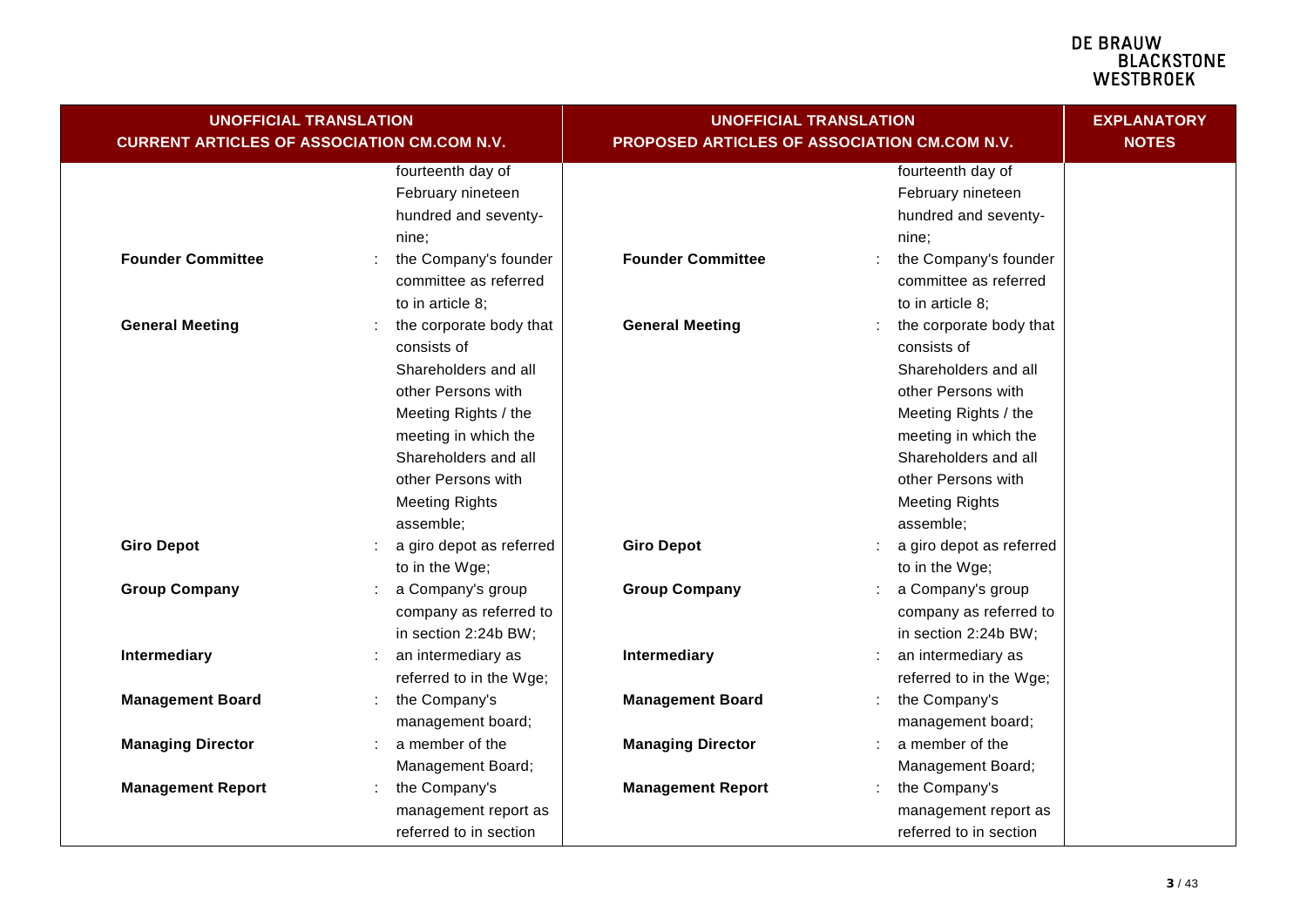| <b>UNOFFICIAL TRANSLATION</b>                      |                                                   | <b>UNOFFICIAL TRANSLATION</b>                | <b>EXPLANATORY</b>                                |  |
|----------------------------------------------------|---------------------------------------------------|----------------------------------------------|---------------------------------------------------|--|
| <b>CURRENT ARTICLES OF ASSOCIATION CM.COM N.V.</b> |                                                   | PROPOSED ARTICLES OF ASSOCIATION CM.COM N.V. | <b>NOTES</b>                                      |  |
| <b>Meeting Rights</b>                              | 2:391 BW;<br>the right, either in                 | <b>Meeting Rights</b>                        | 2:391 BW;<br>the right, either in                 |  |
|                                                    | person or by proxy                                |                                              | person or by proxy                                |  |
|                                                    | authorised in writing, to                         |                                              | authorised in writing, to                         |  |
|                                                    | attend and address the                            |                                              | attend and address the                            |  |
|                                                    | General Meeting;                                  |                                              | General Meeting;                                  |  |
| <b>Ordinary Share</b>                              | an ordinary share in the                          | <b>Ordinary Share</b>                        | an ordinary share in the                          |  |
|                                                    | share capital of the                              |                                              | share capital of the                              |  |
|                                                    | Company;                                          |                                              | Company;                                          |  |
| <b>Persons with Meeting Rights</b>                 | Shareholders as well                              | <b>Persons with Meeting Rights</b>           | Shareholders as well                              |  |
|                                                    | as holders of a right of<br>usufruct with Meeting |                                              | as holders of a right of<br>usufruct with Meeting |  |
|                                                    | Rights and holders of a                           |                                              | Rights and holders of a                           |  |
|                                                    | right of pledge with                              |                                              | right of pledge with                              |  |
|                                                    | Meeting Rights, subject                           |                                              | Meeting Rights, subject                           |  |
|                                                    | to article $9.4.1$ ;                              |                                              | to article 9.4.1;                                 |  |
| <b>Persons with Voting Rights</b>                  | Shareholders with                                 | <b>Persons with Voting Rights</b>            | Shareholders with                                 |  |
|                                                    | voting rights as well as                          |                                              | voting rights as well as                          |  |
|                                                    | holders of a right of                             |                                              | holders of a right of                             |  |
|                                                    | usufruct with voting                              |                                              | usufruct with voting                              |  |
|                                                    | rights and holders of a                           |                                              | rights and holders of a                           |  |
|                                                    | right of pledge with                              |                                              | right of pledge with                              |  |
|                                                    | voting rights, subject to                         |                                              | voting rights, subject to                         |  |
|                                                    | article 9.4.1;                                    |                                              | article 9.4.1;                                    |  |
| <b>Promoters Agreement</b>                         | the agreement between                             | <b>Promoters Agreement</b>                   | the agreement between                             |  |
|                                                    | the Company and                                   |                                              | the Company and                                   |  |
|                                                    | <b>Dutch Star Companies</b>                       |                                              | <b>Dutch Star Companies</b>                       |  |
|                                                    | Promoters Holding B.V.                            |                                              | Promoters Holding B.V.                            |  |
|                                                    | dated twenty-first day                            |                                              | dated twenty-first day                            |  |
|                                                    | of February two                                   |                                              | of February two                                   |  |
|                                                    | thousand and twenty;                              |                                              | thousand and twenty;                              |  |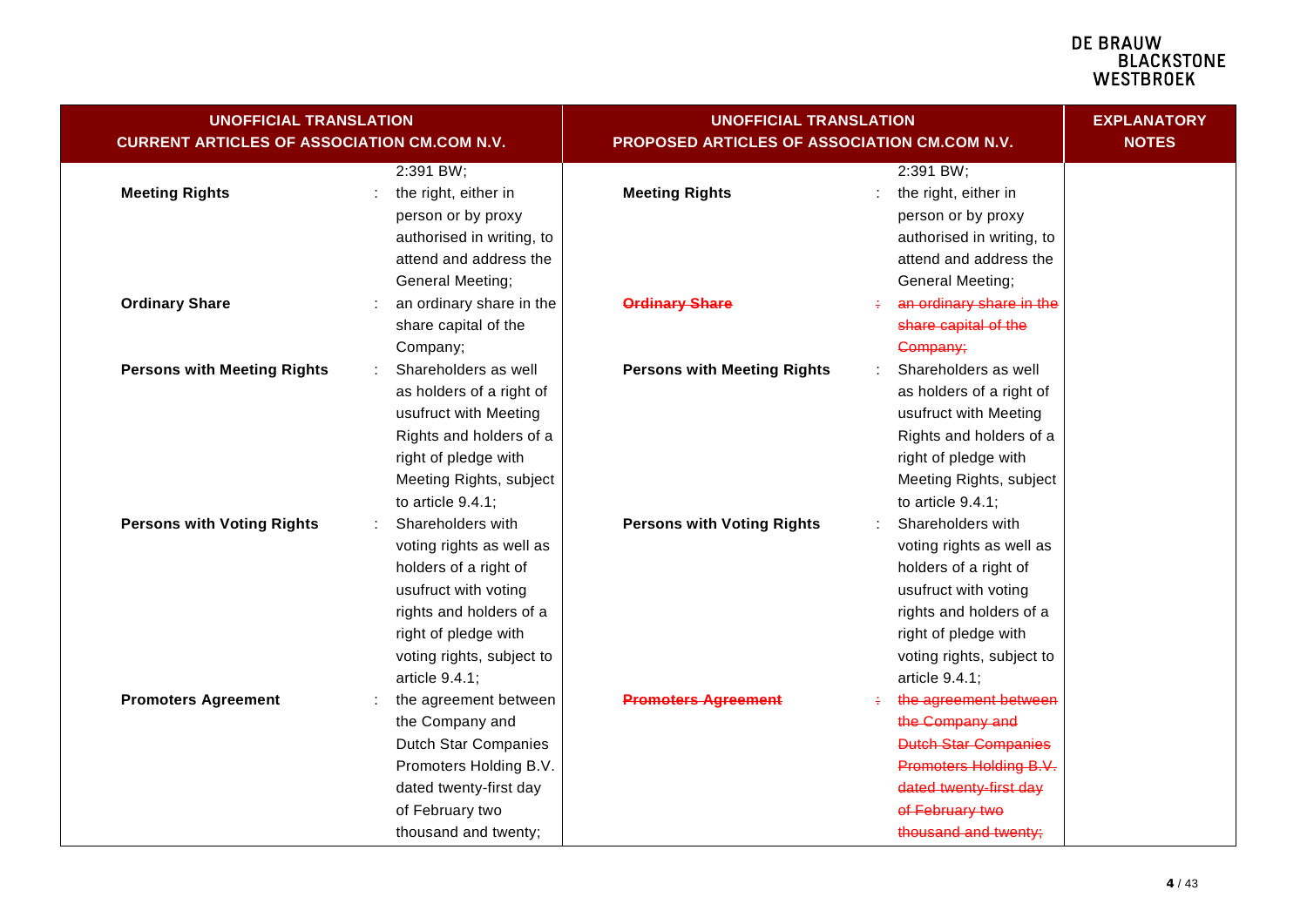| <b>UNOFFICIAL TRANSLATION</b><br><b>CURRENT ARTICLES OF ASSOCIATION CM.COM N.V.</b> |                                                                                                                                                      | <b>UNOFFICIAL TRANSLATION</b><br>PROPOSED ARTICLES OF ASSOCIATION CM.COM N.V. | <b>EXPLANATORY</b><br><b>NOTES</b>                                                                                                                  |  |
|-------------------------------------------------------------------------------------|------------------------------------------------------------------------------------------------------------------------------------------------------|-------------------------------------------------------------------------------|-----------------------------------------------------------------------------------------------------------------------------------------------------|--|
| <b>Record Date</b>                                                                  | the twenty-eighth day<br>prior to a General<br>Meeting, or such other<br>day as prescribed by<br>law;                                                | <b>Record Date</b>                                                            | : the twenty-eighth day<br>prior to a General<br>Meeting, or such other<br>day as prescribed by<br>law;                                             |  |
| <b>Shareholder</b>                                                                  | a holder of one or more<br>Shares;                                                                                                                   | Shareholder                                                                   | a holder of one or more<br>Shares;                                                                                                                  |  |
| <b>Share</b>                                                                        | a share in the<br>Company's share<br>capital. Unless the<br>contrary is apparent,<br>this includes each<br>Ordinary Share and<br>each Special Share; | <b>Share</b>                                                                  | a share in the<br>Company's share<br>capital-Unless the<br>contrary is apparent,<br>this includes each<br>Ordinary Share and<br>each Special Share: |  |
| <b>Special Share</b>                                                                | a convertible share in<br>the share capital of the<br>Company;                                                                                       | <b>Special Share</b>                                                          | a convertible share in<br>the share capital of the<br>Company;                                                                                      |  |
| <b>Subsidiary</b>                                                                   | a Company's<br>÷.<br>subsidiary as referred<br>to in section 2:24a BW;                                                                               | <b>Subsidiary</b>                                                             | a Company's<br>subsidiary as referred<br>to in section 2:24a BW;                                                                                    |  |
| <b>Supervisory Board</b>                                                            | the Company's<br>supervisory board;                                                                                                                  | <b>Supervisory Board</b>                                                      | the Company's<br>supervisory board;                                                                                                                 |  |
| <b>Supervisory Director</b>                                                         | a member of the<br>t.<br>Supervisory Board;                                                                                                          | <b>Supervisory Director</b>                                                   | a member of the<br>Supervisory Board; and                                                                                                           |  |
| Warrant                                                                             | the meaning ascribed<br>to that term in article<br>$3.7$ ; and                                                                                       | Warrant                                                                       | the meaning ascribed<br>to that term in article<br>$3.7;$ and                                                                                       |  |
| Wge                                                                                 | the Dutch Act on<br><b>Securities Transactions</b><br>by Giro (Wet giraal<br>effectenverkeer).                                                       | Wge                                                                           | the Dutch Act on<br><b>Securities Transactions</b><br>by Giro (Wet giraal<br>effectenverkeer).                                                      |  |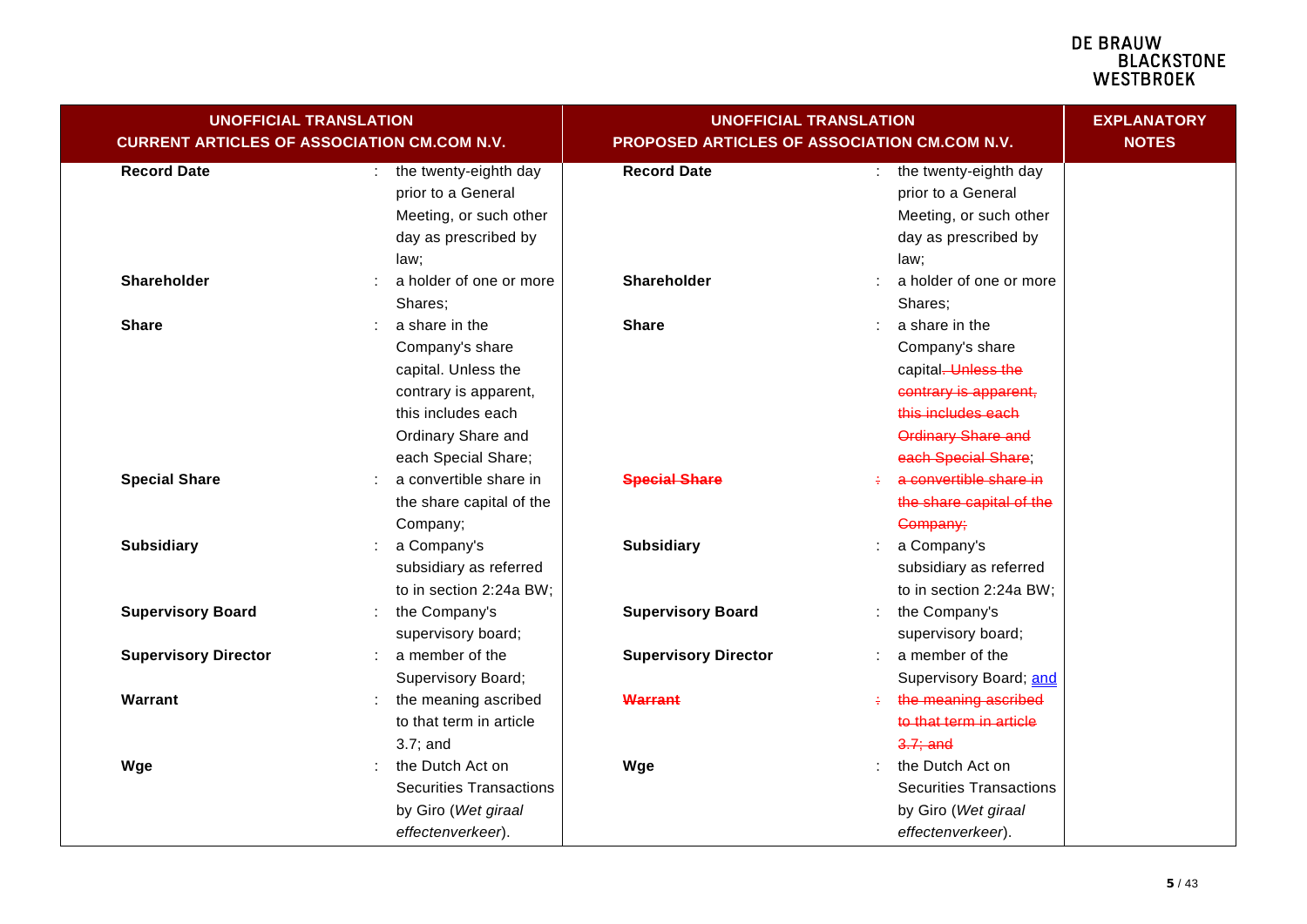|             | <b>UNOFFICIAL TRANSLATION</b><br><b>CURRENT ARTICLES OF ASSOCIATION CM.COM N.V.</b> |              |              | <b>UNOFFICIAL TRANSLATION</b><br>PROPOSED ARTICLES OF ASSOCIATION CM.COM N.V. | <b>EXPLANATORY</b><br><b>NOTES</b> |
|-------------|-------------------------------------------------------------------------------------|--------------|--------------|-------------------------------------------------------------------------------|------------------------------------|
| 1.2         | <b>Construction</b>                                                                 | $1.2$        |              | <b>Construction.</b>                                                          |                                    |
| 1.2.1       | A message in writing means a message transmitted by letter, by                      | 1.2.1        |              | A message in writing means a message transmitted by letter, by                |                                    |
|             | telecopier, by e-mail or by any other means of electronic                           |              |              | telecopier, by e-mail or by any other means of electronic                     |                                    |
|             | communication provided the relevant message or document is                          |              |              | communication provided the relevant message or document is                    |                                    |
|             | legible and reproducible, and the term written is to be construed                   |              |              | legible and reproducible, and the term written is to be construed             |                                    |
|             | accordingly.                                                                        |              | accordingly. |                                                                               |                                    |
| 1.2.2       | The Founder Committee, the General Meeting, the Management                          | 1.2.2        |              | The Founder Committee, the General Meeting, the Management                    | Deletion of references             |
|             | Board, the Supervisory Board as well as the meeting of holders                      |              |              | Board, and the Supervisory Board as well as the meeting of                    | to special shares and              |
|             | of a particular class of Shares and the meeting of holders of                       |              |              | holders of a particular class of Shares and the meeting of                    | warrants                           |
|             | Warrants each constitutes a distinct body of the Company.                           |              |              | holders of Warrants each constitutes a distinct body of the                   |                                    |
|             |                                                                                     |              | Company.     |                                                                               |                                    |
| 1.2.3       | References in these articles of association to the meeting of                       | 4.2.3        |              | References in these articles of association to the meeting of                 | After the abolition of             |
|             | holders of Shares of a particular class will be understood to                       |              |              | holders of Shares of a particular class will be understood to                 | the special shares, only           |
|             | mean the body of the Company consisting of the holders of                           |              |              | mean the body of the Company consisting of the holders of                     | one class of shares                |
|             | Shares of the relevant class or (as the case may be) a meeting                      |              |              | Shares of the relevant class or (as the case may be) a meeting                | (ordinary shares) will             |
|             | of holders of Shares of the relevant class (or their                                |              |              | of holders of Shares of the relevant class (or their                          | remain. References to              |
|             | representatives) and other persons entitled to attend such                          |              |              | representatives) and other persons entitled to attend such                    | meetings of holders of             |
|             | meetings.                                                                           |              | meetings.    |                                                                               | particular classes of              |
|             |                                                                                     |              |              |                                                                               | shares will therefore be           |
|             |                                                                                     |              |              |                                                                               | deleted from the                   |
|             |                                                                                     |              |              |                                                                               | articles of association            |
| $\mathbf 2$ | NAME, CORPORATE SEAT AND OBJECTS.                                                   | $\mathbf{2}$ |              | NAME, CORPORATE SEAT AND OBJECTS.                                             |                                    |
| 2.1         | Name. Corporate seat.                                                               | 2.1          |              | Name. Corporate seat.                                                         |                                    |
| 2.1.1       | The name of the Company is CM.com N.V.                                              | 2.1.1        |              | The name of the Company is CM.com N.V.                                        |                                    |
| 2.1.2       | Its corporate seat is in Breda, the Netherlands.                                    | 2.1.2        |              | Its corporate seat is in Breda, the Netherlands.                              |                                    |
| 2.2         | Objects.                                                                            | 2.2          | Objects.     |                                                                               |                                    |
|             | The Company's objects are:                                                          |              |              | The Company's objects are:                                                    |                                    |
|             | to incorporate, participate in and conduct the<br>(a)                               |              | (a)          | to incorporate, participate in and conduct the                                |                                    |
|             | management of other companies and enterprises;                                      |              |              | management of other companies and enterprises;                                |                                    |
|             | (b)<br>to render administrative, technical, financial, economic                     |              | (b)          | to render administrative, technical, financial, economic                      |                                    |
|             | or managerial services to other companies, persons and                              |              |              | or managerial services to other companies, persons and                        |                                    |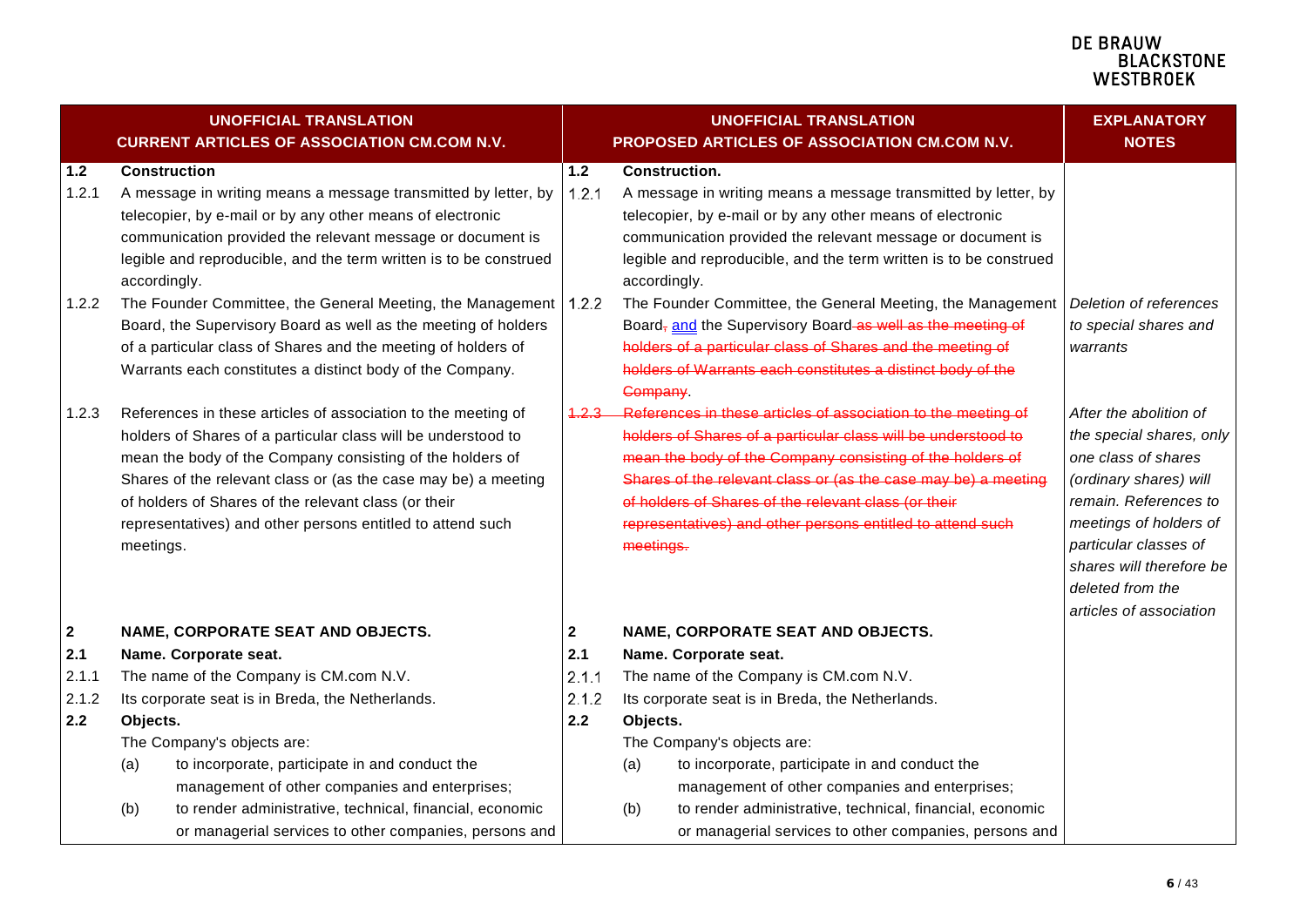|       |              | <b>UNOFFICIAL TRANSLATION</b><br><b>CURRENT ARTICLES OF ASSOCIATION CM.COM N.V.</b>                                                                                                                                                                                                                                                                                                                                                                                                |       |             | <b>UNOFFICIAL TRANSLATION</b><br>PROPOSED ARTICLES OF ASSOCIATION CM.COM N.V.                                                                                                                                                                                                                                                                                                                                                                                                                             | <b>EXPLANATORY</b><br><b>NOTES</b>                                                                                                                                                                                                               |
|-------|--------------|------------------------------------------------------------------------------------------------------------------------------------------------------------------------------------------------------------------------------------------------------------------------------------------------------------------------------------------------------------------------------------------------------------------------------------------------------------------------------------|-------|-------------|-----------------------------------------------------------------------------------------------------------------------------------------------------------------------------------------------------------------------------------------------------------------------------------------------------------------------------------------------------------------------------------------------------------------------------------------------------------------------------------------------------------|--------------------------------------------------------------------------------------------------------------------------------------------------------------------------------------------------------------------------------------------------|
|       | (c)<br>(d)   | enterprises;<br>to acquire, dispose of, manage and utilize real property,<br>personal property and other goods, including patents,<br>trademark rights, licenses, permits and other industrial<br>property rights;<br>to borrow, to lend and to raise funds, including the issue<br>of bonds, promissory notes or other financial                                                                                                                                                  |       | (c)<br>(d)  | enterprises;<br>to acquire, dispose of, manage and utilize real property,<br>personal property and other goods, including patents,<br>trademark rights, licenses, permits and other industrial<br>property rights;<br>to borrow, to lend and to raise funds, including the issue<br>of bonds, promissory notes or other financial                                                                                                                                                                         |                                                                                                                                                                                                                                                  |
| 3     | (e)          | instruments and to enter into agreements in connection<br>with aforementioned activities; and<br>to grant guarantees, to bind the Company and to pledge<br>or otherwise encumber its assets for obligations of the<br>Company, Subsidiaries and third parties,<br>and to do all that is connected therewith or may be conducive<br>thereto, all to be interpreted in the broadest sense of the words.<br>SHARE CAPITAL, SHARES AND WARRANTS.                                       | 3     | (e)         | instruments and to enter into agreements in connection<br>with aforementioned activities; and<br>to grant guarantees, to bind the Company and to pledge<br>or otherwise encumber its assets for obligations of the<br>Company, Subsidiaries and third parties,<br>and to do all that is connected therewith or may be conducive<br>thereto, all to be interpreted in the broadest sense of the words.<br>SHARE CAPITAL, AND SHARES AND WARRANTS.                                                          | Deletion of reference to                                                                                                                                                                                                                         |
| 3.1   |              | Share structure.                                                                                                                                                                                                                                                                                                                                                                                                                                                                   | 3.1   |             | Share structure.                                                                                                                                                                                                                                                                                                                                                                                                                                                                                          | warrants                                                                                                                                                                                                                                         |
| 3.1.1 |              | The authorised share capital of the Company amounts to six<br>million eighty-one thousand six hundred sixty-six euro and forty-<br>eight eurocent (EUR 6,081,666.48) and is divided into one<br>hundred thousand (100,000,000) Ordinary Shares each with a<br>nominal value of six eurocent (EUR 0.06) and one hundred<br>ninety-four thousand four hundred and forty-four (194,444)<br>convertible Special Shares each with a nominal value of forty-<br>two eurocent (EUR 0.42). | 3.1.1 |             | The authorised share capital of the Company amounts to six<br>million eighty-one thousand-six hundred sixty-sixthousand euro<br>and forty-eight eurocent (EUR 6,60840,666.48000) and is<br>divided into one hundred thousandten million (1010,000,000)<br>Ordinary-Shares each with a nominal value of six eurocent (EUR<br>0.06) and one hundred ninety-four thousand four hundred and<br>forty-four (194,444) convertible Special Shares each with a<br>nominal value of forty-two eurocent (EUR 0.42). | <b>Authorised share</b><br>capital changed<br>following the increase<br>of the issued ordinary<br>share capital as a<br>consequence of the<br>conversion of the<br>special shares and<br>warrants. Deletion of<br>reference to special<br>shares |
| 3.1.2 | S-1 onwards. | The Shares are in registered form and numbered consecutively,<br>the Ordinary Shares from 1 onwards, the Special Shares from                                                                                                                                                                                                                                                                                                                                                       | 3.1.2 | S-1 onwards | The Shares are in registered form and numbered consecutively,<br>the Ordinary Shares from 1 onwards, the Special Shares from                                                                                                                                                                                                                                                                                                                                                                              | Deletion of reference to<br>special shares and<br>update of definitions                                                                                                                                                                          |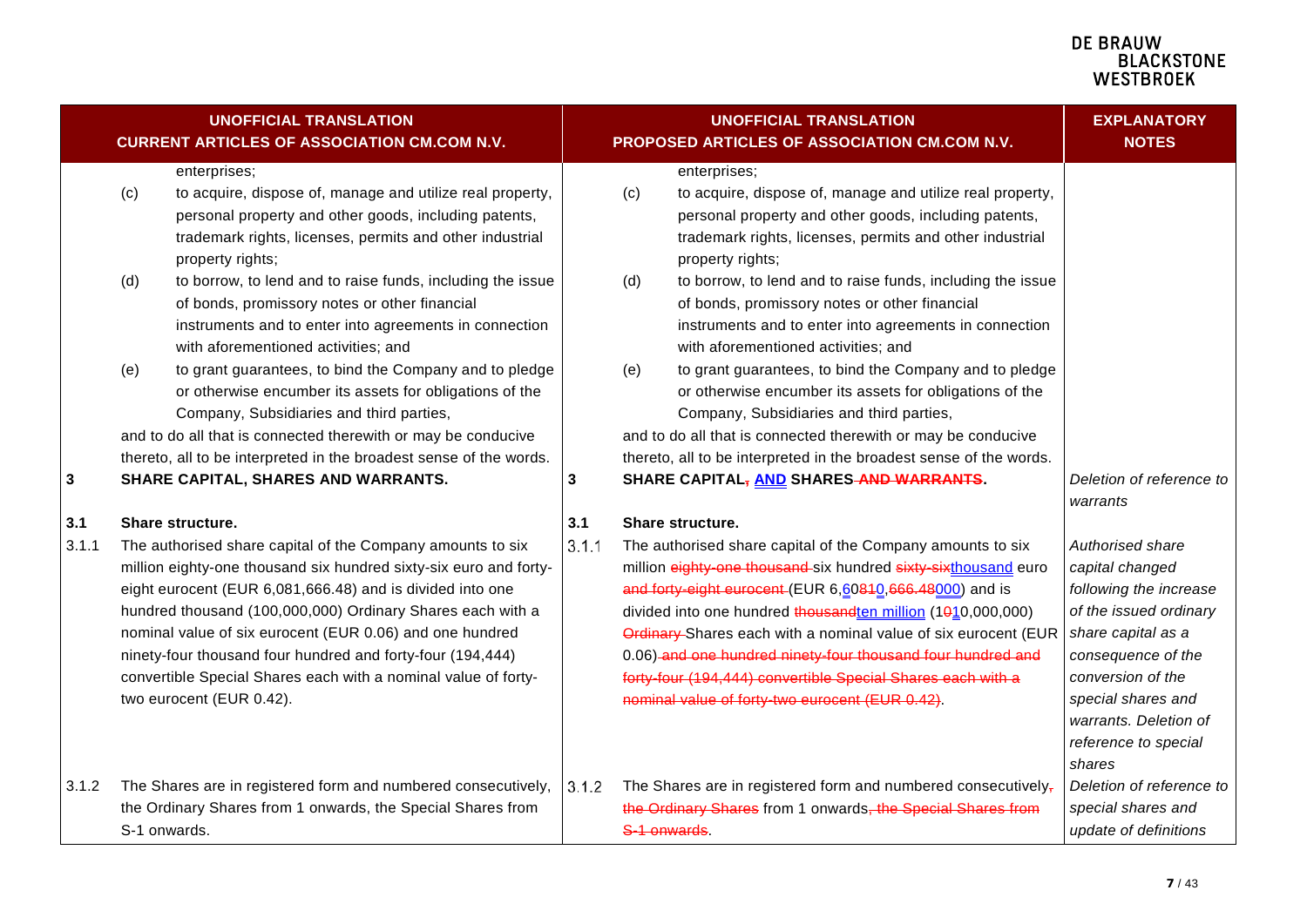<span id="page-7-1"></span><span id="page-7-0"></span>

| <b>UNOFFICIAL TRANSLATION</b><br><b>CURRENT ARTICLES OF ASSOCIATION CM.COM N.V.</b> |                                                                                                                                                                                                                                                                                                                                                                                                                                                                                                                                                                                                      |                       | <b>UNOFFICIAL TRANSLATION</b><br>PROPOSED ARTICLES OF ASSOCIATION CM.COM N.V.                                                                                                                                                                                                                                                                                                                                                                                                                                                                                                                        | <b>EXPLANATORY</b><br><b>NOTES</b>                       |
|-------------------------------------------------------------------------------------|------------------------------------------------------------------------------------------------------------------------------------------------------------------------------------------------------------------------------------------------------------------------------------------------------------------------------------------------------------------------------------------------------------------------------------------------------------------------------------------------------------------------------------------------------------------------------------------------------|-----------------------|------------------------------------------------------------------------------------------------------------------------------------------------------------------------------------------------------------------------------------------------------------------------------------------------------------------------------------------------------------------------------------------------------------------------------------------------------------------------------------------------------------------------------------------------------------------------------------------------------|----------------------------------------------------------|
| 3.1.3<br>3.2<br>3.2.1                                                               | No share certificates are or may be issued.<br><b>Issue of Shares.</b><br>Shares are issued pursuant to a resolution of the Management<br>Board if the Management Board has been authorised to do so<br>by a resolution of the General Meeting for a specific period with<br>due observance of applicable statutory provisions. This<br>resolution of the General Meeting must state how many Shares<br>may be issued. The authorisation may be extended by specific<br>consecutive periods with due observance of applicable statutory<br>provisions. Unless otherwise stipulated at its grant, the | 3.1.3<br>3.2<br>3.2.1 | No share certificates are or may be issued.<br><b>Issue of Shares.</b><br>Shares are issued pursuant to a resolution of the Management<br>Board if the Management Board has been authorised to do so<br>by a resolution of the General Meeting for a specific period with<br>due observance of applicable statutory provisions. This<br>resolution of the General Meeting must state how many Shares<br>may be issued. The authorisation may be extended by specific<br>consecutive periods with due observance of applicable statutory<br>provisions. Unless otherwise stipulated at its grant, the | used                                                     |
| 3.2.2                                                                               | authorisation may not be withdrawn. A resolution of the<br>Management Board to issue Shares requires the approval of the<br>Supervisory Board.<br>If and insofar as the Management Board is not authorised as<br>referred to in article 3.2.1, the General Meeting may resolve to<br>issue Shares.                                                                                                                                                                                                                                                                                                   | 3.2.2                 | authorisation may not be withdrawn. A resolution of the<br>Management Board to issue Shares requires the approval of the<br>Supervisory Board.<br>If and insofar as the Management Board is not authorised as<br>referred to in article 3.2.1, the General Meeting may resolve to<br>issue Shares.                                                                                                                                                                                                                                                                                                   |                                                          |
| 3.2.3                                                                               | A resolution to issue Special Shares requires the prior approval<br>of the meeting of holders of Special Shares, irrespective which<br>corporate body adopts the resolution to issue the Special<br>Shares.                                                                                                                                                                                                                                                                                                                                                                                          | <u>3.2.3-</u>         | A resolution to issue Special Shares requires the prior approval<br>of the meeting of holders of Special Shares, irrespective which<br>corporate body adopts the resolution to issue the Special<br>Shares.                                                                                                                                                                                                                                                                                                                                                                                          | Deletion of provision in<br>respect of special<br>shares |
| 3.2.4                                                                               | Articles 3.2.1, 3.2.2 and 3.2.3 equally apply to a grant of rights<br>to subscribe for Shares, but do not apply to an issue of Shares<br>to a person exercising a previously acquired right to subscribe<br>for Shares.                                                                                                                                                                                                                                                                                                                                                                              | 3.2.3                 | $3.2.4$ -Articles 3.2.1, and 3.2.2 and 3.2.3 equally apply to a grant<br>of rights to subscribe for Shares, but do not apply to an issue of<br>Shares to a person exercising a previously acquired right to<br>subscribe for Shares.                                                                                                                                                                                                                                                                                                                                                                 | Renumbering and<br>update of cross<br>references         |
| 3.2.5                                                                               | Upon issue of a Share, the Company may effectuate the transfer $3.2.4$<br>for the purpose of incorporation in a Giro Depot and a Collective<br>Depot respectively, without cooperation of other participants or<br>the cooperation of other Intermediaries. That transfer will be<br>effected by the Company entering the Share in the register of<br>Shareholders in the name of the Central Institute or the                                                                                                                                                                                       |                       | 3.2.5-Upon issue of a Share, the Company may effectuate the<br>transfer for the purpose of incorporation in a Giro Depot and a<br>Collective Depot respectively, without cooperation of other<br>participants or the cooperation of other Intermediaries. That<br>transfer will be effected by the Company entering the Share in<br>the register of Shareholders in the name of the Central Institute                                                                                                                                                                                                | Renumbering                                              |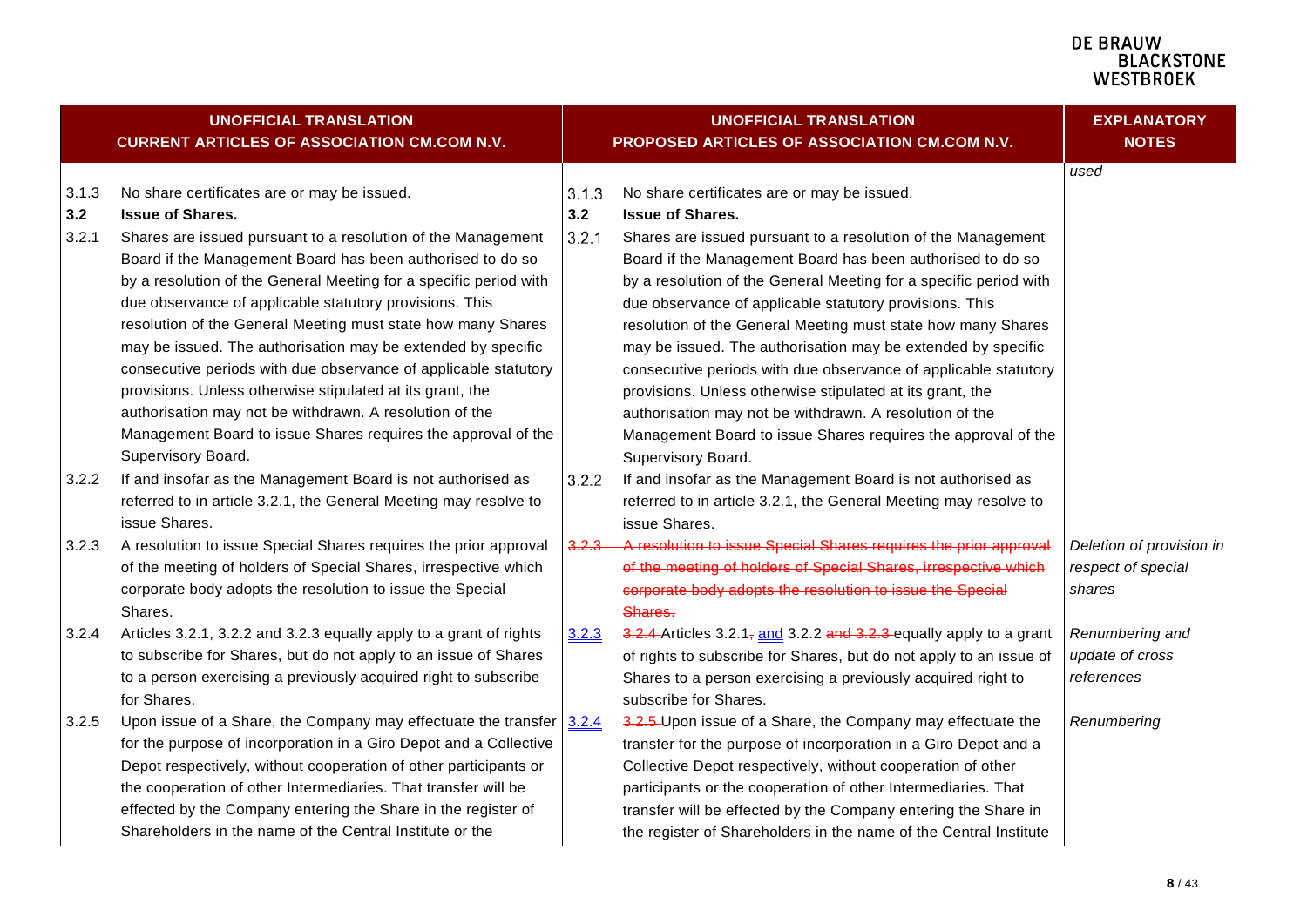|       | <b>UNOFFICIAL TRANSLATION</b><br><b>CURRENT ARTICLES OF ASSOCIATION CM.COM N.V.</b>                                                                                                                                                                                                                                                                                                                                                                                                                       |       | <b>UNOFFICIAL TRANSLATION</b><br>PROPOSED ARTICLES OF ASSOCIATION CM.COM N.V.                                                                                                                                                                                                                                                                                                                                                                                                                                    | <b>EXPLANATORY</b><br><b>NOTES</b>                                                         |
|-------|-----------------------------------------------------------------------------------------------------------------------------------------------------------------------------------------------------------------------------------------------------------------------------------------------------------------------------------------------------------------------------------------------------------------------------------------------------------------------------------------------------------|-------|------------------------------------------------------------------------------------------------------------------------------------------------------------------------------------------------------------------------------------------------------------------------------------------------------------------------------------------------------------------------------------------------------------------------------------------------------------------------------------------------------------------|--------------------------------------------------------------------------------------------|
|       | Intermediary, thereby stating the fact that the Share has become<br>part of a Giro Depot or a Collective Depot and setting out the<br>other details as referred to in article 6.1.3, and by the Central<br>Institute or the Intermediary accepting the transfer.                                                                                                                                                                                                                                          |       | or the Intermediary, thereby stating the fact that the Share has<br>become part of a Giro Depot or a Collective Depot and setting<br>out the other details as referred to in article 6.1.3, and by the<br>Central Institute or the Intermediary accepting the transfer.                                                                                                                                                                                                                                          |                                                                                            |
| 3.3   | <b>Payment for Shares.</b>                                                                                                                                                                                                                                                                                                                                                                                                                                                                                | 3.3   | <b>Payment for Shares.</b>                                                                                                                                                                                                                                                                                                                                                                                                                                                                                       |                                                                                            |
| 3.3.1 | Shares may only be issued against payment of the nominal<br>value and in accordance with sections 2:80, 2:80a and 2:80b<br>BW.                                                                                                                                                                                                                                                                                                                                                                            | 3.3.1 | Shares may only be issued against payment of the nominal<br>value and in accordance with sections 2:80, 2:80a and 2:80b<br>BW.                                                                                                                                                                                                                                                                                                                                                                                   |                                                                                            |
| 3.3.2 | Payment on Shares must be made in cash, unless an alternative 3.3.2<br>contribution has been agreed. Payment other than in cash must<br>be made in accordance with the provisions in section 2:94b BW.                                                                                                                                                                                                                                                                                                    |       | Payment on Shares must be made in cash, unless an alternative<br>contribution has been agreed. Payment other than in cash must<br>be made in accordance with the provisions in section 2:94b BW.                                                                                                                                                                                                                                                                                                                 |                                                                                            |
| 3.3.3 | Payment may be made in a foreign currency subject to the<br>Company's consent and in accordance with section 2:80a(3)<br>BW.                                                                                                                                                                                                                                                                                                                                                                              | 3.3.3 | Payment may be made in a foreign currency subject to the<br>Company's consent and in accordance with section 2:80a(3)<br>BW.                                                                                                                                                                                                                                                                                                                                                                                     |                                                                                            |
| 3.3.4 | The Management Board may, subject to the approval of the<br>Supervisory Board, perform legal acts as referred to in section<br>2:94 BW without the prior approval of the General Meeting.                                                                                                                                                                                                                                                                                                                 | 3.3.4 | The Management Board may, subject to the approval of the<br>Supervisory Board, perform legal acts as referred to in section<br>2:94 BW without the prior approval of the General Meeting.                                                                                                                                                                                                                                                                                                                        |                                                                                            |
| 3.4   | Pre-emptive rights.                                                                                                                                                                                                                                                                                                                                                                                                                                                                                       | 3.4   | Pre-emptive rights.                                                                                                                                                                                                                                                                                                                                                                                                                                                                                              |                                                                                            |
| 3.4.1 | Upon the issue of Ordinary Shares, each Shareholder has a pre-<br>emptive right in proportion to the aggregate amount of its<br>Ordinary Shares. This pre-emptive right does not apply to<br>Ordinary Shares that are issued:<br>to employees of the Company or of a Group Company;<br>(a)<br>against payment other than in cash; or<br>(b)<br>(c)<br>to a person exercising a previously acquired right to<br>subscribe for Ordinary Shares.<br>Upon the issue of Special Shares, each holder of Special | 3.4.1 | Upon the issue of Ordinary-Shares, each Shareholder has a pre-<br>emptive right in proportion to the aggregate amount of its<br>Ordinary Shares. This pre-emptive right does not apply to<br>Ordinary-Shares that are issued:<br>to employees of the Company or of a Group Company;<br>(a)<br>(b)<br>against payment other than in cash; or<br>(c)<br>to a person exercising a previously acquired right to<br>subscribe for <b>Ordinary</b> Shares.<br>Upon the issue of Special Shares, each holder of Special | Deletion of provision in<br>respect of special<br>shares and update of<br>definitions used |
|       | Shares will have pre-emptive rights in proportion to the                                                                                                                                                                                                                                                                                                                                                                                                                                                  |       | Shares will have pre-emptive rights in proportion to the                                                                                                                                                                                                                                                                                                                                                                                                                                                         |                                                                                            |
|       | aggregate nominal value of his Special Shares. A holder of                                                                                                                                                                                                                                                                                                                                                                                                                                                |       | aggregate nominal value of his Special Shares. A holder of                                                                                                                                                                                                                                                                                                                                                                                                                                                       |                                                                                            |
|       | Ordinary Shares will not have pre-emptive rights in respect of<br>Special Shares.                                                                                                                                                                                                                                                                                                                                                                                                                         |       | Ordinary Shares will not have pre-emptive rights in respect of<br><b>Special Shares.</b>                                                                                                                                                                                                                                                                                                                                                                                                                         |                                                                                            |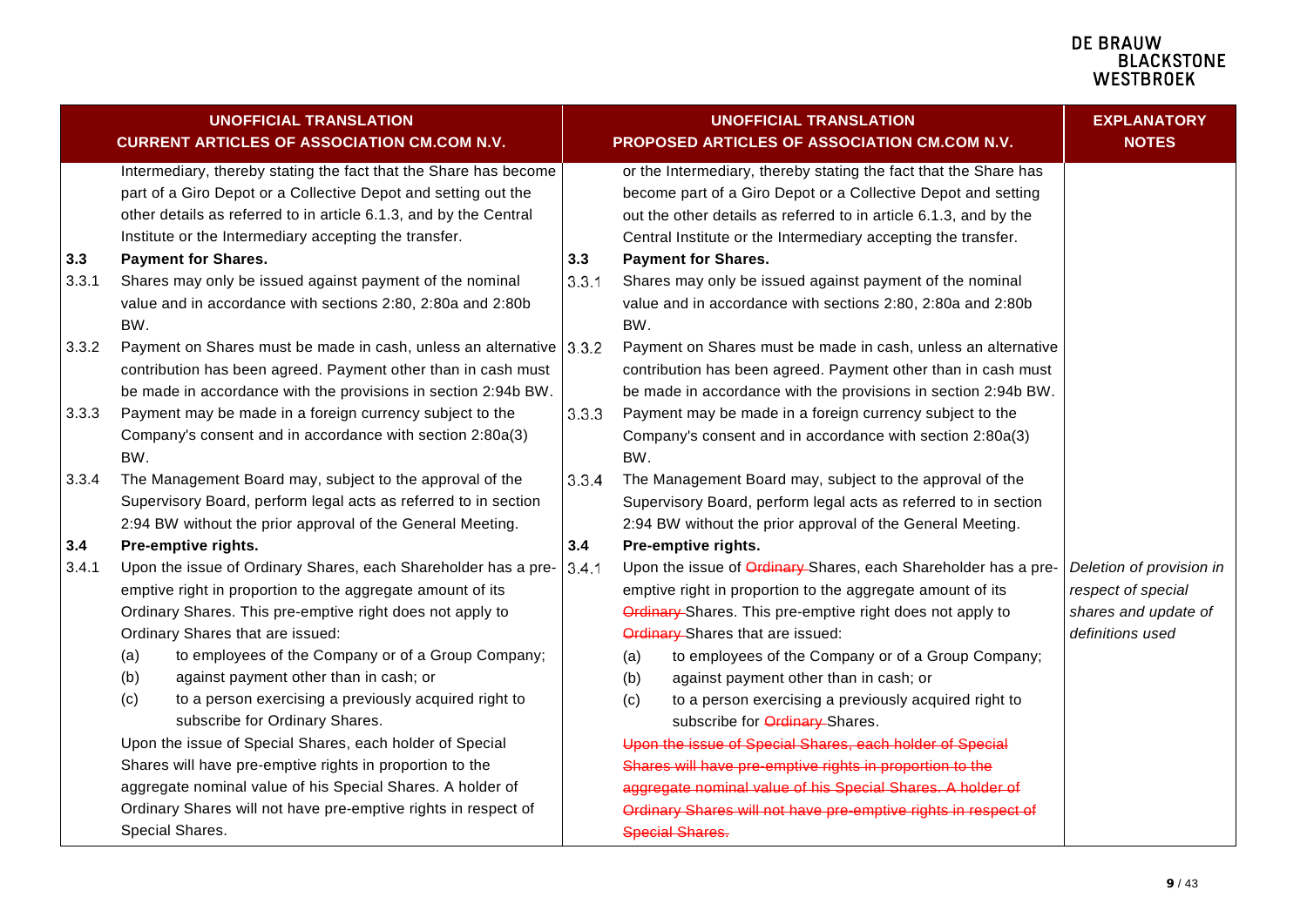<span id="page-9-1"></span><span id="page-9-0"></span>

|       | <b>UNOFFICIAL TRANSLATION</b><br><b>CURRENT ARTICLES OF ASSOCIATION CM.COM N.V.</b>                                                                                                                                                                                                                                                                                                                                                                                                                                                                                                                                      |       | <b>UNOFFICIAL TRANSLATION</b><br>PROPOSED ARTICLES OF ASSOCIATION CM.COM N.V.                                                                                                                                                                                                                                                                                                                                                                                                                                                                                                                                            | <b>EXPLANATORY</b><br><b>NOTES</b> |
|-------|--------------------------------------------------------------------------------------------------------------------------------------------------------------------------------------------------------------------------------------------------------------------------------------------------------------------------------------------------------------------------------------------------------------------------------------------------------------------------------------------------------------------------------------------------------------------------------------------------------------------------|-------|--------------------------------------------------------------------------------------------------------------------------------------------------------------------------------------------------------------------------------------------------------------------------------------------------------------------------------------------------------------------------------------------------------------------------------------------------------------------------------------------------------------------------------------------------------------------------------------------------------------------------|------------------------------------|
| 3.4.2 | The Management Board may resolve to restrict or exclude pre-<br>emptive rights if and insofar as the Management Board has<br>been authorised to do so by the General Meeting for a specific<br>period with due observance of applicable statutory provisions.<br>This designation may be extended by specific consecutive<br>periods with due observance of applicable statutory provisions.<br>Unless otherwise stipulated at its grant, the authorisation cannot<br>be withdrawn. A resolution of the Management Board to restrict<br>or exclude pre-emptive rights requires the approval of the<br>Supervisory Board. | 3.4.2 | The Management Board may resolve to restrict or exclude pre-<br>emptive rights if and insofar as the Management Board has<br>been authorised to do so by the General Meeting for a specific<br>period with due observance of applicable statutory provisions.<br>This designation may be extended by specific consecutive<br>periods with due observance of applicable statutory provisions.<br>Unless otherwise stipulated at its grant, the authorisation cannot<br>be withdrawn. A resolution of the Management Board to restrict<br>or exclude pre-emptive rights requires the approval of the<br>Supervisory Board. |                                    |
| 3.4.3 | If and insofar as the Management Board is not authorised as<br>referred to in article 3.4.2, pre-emptive rights may be limited or<br>excluded by a resolution of the General Meeting.                                                                                                                                                                                                                                                                                                                                                                                                                                    | 3.4.3 | If and insofar as the Management Board is not authorised as<br>referred to in article 3.4.2, pre-emptive rights may be limited or<br>excluded by a resolution of the General Meeting.                                                                                                                                                                                                                                                                                                                                                                                                                                    |                                    |
| 3.4.4 | Subject to section 2:96a BW, when adopting a resolution to<br>issue Shares, the General Meeting or the Management Board,<br>subject to approval of the Supervisory Board determines how<br>and during which period these pre-emptive rights may be<br>exercised.                                                                                                                                                                                                                                                                                                                                                         | 3.4.4 | Subject to section 2:96a BW, when adopting a resolution to<br>issue Shares, the General Meeting or the Management Board,<br>subject to approval of the Supervisory Board determines how<br>and during which period these pre-emptive rights may be<br>exercised.                                                                                                                                                                                                                                                                                                                                                         |                                    |
| 3.4.5 | This article equally applies to a grant of rights to subscribe for<br>Shares.                                                                                                                                                                                                                                                                                                                                                                                                                                                                                                                                            | 3.4.5 | This article equally applies to a grant of rights to subscribe for<br>Shares.                                                                                                                                                                                                                                                                                                                                                                                                                                                                                                                                            |                                    |
| 3.5   | Joint ownership.<br>In the event that a Share, a right of pledge, or a right of usufruct<br>on Shares is part of a community property, the Company shall<br>be entitled to demand that the joint owners may only exercise<br>the associated rights through one person to be jointly appointed<br>by them in writing. The preceding sentence does not apply to a<br>Giro Depot or a Collective Depot which includes Shares.<br>The Management Board may, whether or not subject to certain<br>conditions, grant an exemption from the first sentence of this<br>article 3.5.                                              | 3.5   | Joint ownership<br>In the event that a Share, a right of pledge, or a right of usufruct<br>on Shares is part of a community property, the Company shall<br>be entitled to demand that the joint owners may only exercise<br>the associated rights through one person to be jointly appointed<br>by them in writing. The preceding sentence does not apply to a<br>Giro Depot or a Collective Depot which includes Shares.<br>The Management Board may, whether or not subject to certain<br>conditions, grant an exemption from the first sentence of this<br>article 3.5.                                               |                                    |
| 3.6   | <b>Conversion Rights Special Shares.</b>                                                                                                                                                                                                                                                                                                                                                                                                                                                                                                                                                                                 |       | <b>Conversion Rights Special Shares.</b>                                                                                                                                                                                                                                                                                                                                                                                                                                                                                                                                                                                 | Deletion of entire                 |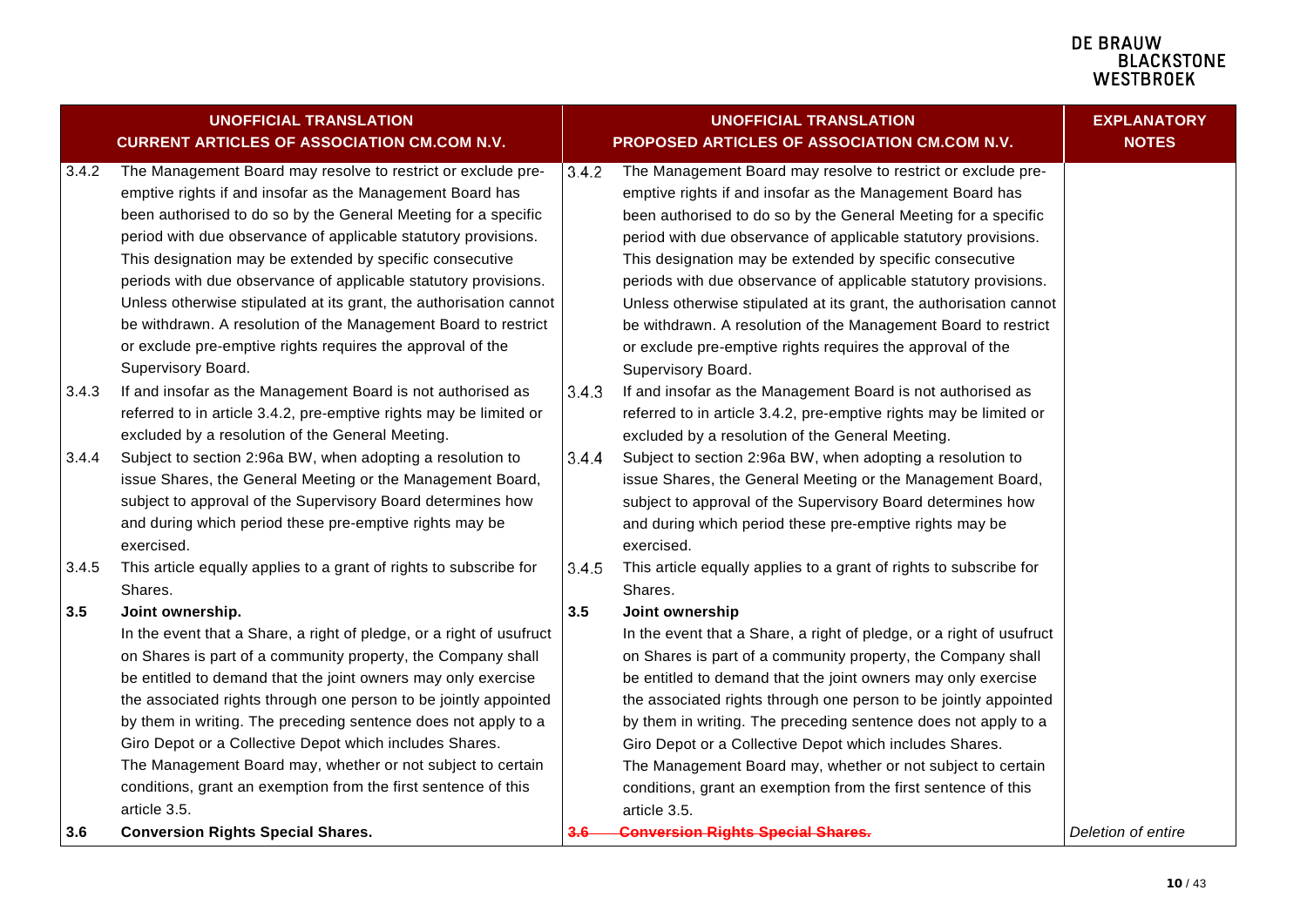|       | UNOFFICIAL TRANSLATION<br><b>CURRENT ARTICLES OF ASSOCIATION CM.COM N.V.</b>     |               | <b>UNOFFICIAL TRANSLATION</b><br>PROPOSED ARTICLES OF ASSOCIATION CM.COM N.V.    | <b>EXPLANATORY</b><br><b>NOTES</b>        |
|-------|----------------------------------------------------------------------------------|---------------|----------------------------------------------------------------------------------|-------------------------------------------|
|       |                                                                                  |               |                                                                                  | provision in respect of<br>special shares |
| 3.6.1 | Each Special Share is convertible into seven (7) Ordinary                        | 3.6.1         | Each Special Share is convertible into seven (7) Ordinary                        |                                           |
|       | Shares. The other terms of and the conditions for the                            |               | Shares. The other terms of and the conditions for the                            |                                           |
|       | conversion, including compulsory conversion events, are laid                     |               | conversion, including compulsory conversion events, are laid                     |                                           |
|       | down in the Promoters Agreement, and published on the<br>website of the Company. |               | down in the Promoters Agreement, and published on the<br>website of the Company. |                                           |
| 3.6.2 | Upon receipt of a written instruction from Dutch Star Companies                  | 3.6.2         | Upon receipt of a written instruction from Dutch Star Companies                  |                                           |
|       | Promoters Holding B.V. that Special Shares are to be converted                   |               | Promoters Holding B.V. that Special Shares are to be converted                   |                                           |
|       | into Ordinary Shares, such in accordance with the provisions of                  |               | into Ordinary Shares, such in accordance with the provisions of                  |                                           |
|       | the Promoters Agreement, the Management Board will adopt a                       |               | the Promoters Agreement, the Management Board will adopt a                       |                                           |
|       | resolution to that effect as of which moment the conversion will                 |               | resolution to that effect as of which moment the conversion will                 |                                           |
|       | be effected and will have the same registered in the                             |               | be effected and will have the same registered in the                             |                                           |
|       | shareholders' register and the trade register maintained by the                  |               | shareholders' register and the trade register maintained by the                  |                                           |
|       | Chamber of Commerce.                                                             |               | <b>Chamber of Commerce.</b>                                                      |                                           |
| 3.6.3 | If no Special Shares are outstanding, the rights that are                        | <u>3.6.3-</u> | If no Special Shares are outstanding, the rights that are                        |                                           |
|       | attached to the Special Shares will deemed to have been                          |               | -attached to the Special Shares will deemed to have been                         |                                           |
|       | suspended for the purpose of these articles of association and a                 |               | suspended for the purpose of these articles of association and a                 |                                           |
|       | proposal to amend these articles of association in order to                      |               | proposal to amend these articles of association in order to                      |                                           |
|       | abolish the Special Shares will be tabled in the next General<br>Meeting.        |               | abolish the Special Shares will be tabled in the next General<br>Meeting.        |                                           |
| 3.7   | Warrants.                                                                        | 3.7           | <b>Warrants.</b>                                                                 | Deletion of entire                        |
|       |                                                                                  |               |                                                                                  | provision in respect of                   |
|       |                                                                                  |               |                                                                                  | warrants                                  |
| 3.7.1 | The Company has issued transferable rights (the "Warrants") to                   | 3.7.1         | The Company has issued transferable rights (the "Warrants") to                   |                                           |
|       | certain holders of Ordinary Shares, entitling the Warrant holders                |               | certain holders of Ordinary Shares, entitling the Warrant holders                |                                           |
|       | to convert such Warrants into a specified number of Ordinary                     |               | to convert such Warrants into a specified number of Ordinary                     |                                           |
|       | Shares upon payment to the Company of ten eurocent (EUR                          |               | Shares upon payment to the Company of ten eurocent (EUR                          |                                           |
|       | 0.10) per Ordinary Share. The other terms of such Warrants                       |               | 0.10) per Ordinary Share. The other terms of such Warrants                       |                                           |
|       | have been established by the Management Board and are                            |               | have been established by the Management Board and are                            |                                           |
|       | published on the website of the Company.                                         |               | published on the website of the Company.                                         |                                           |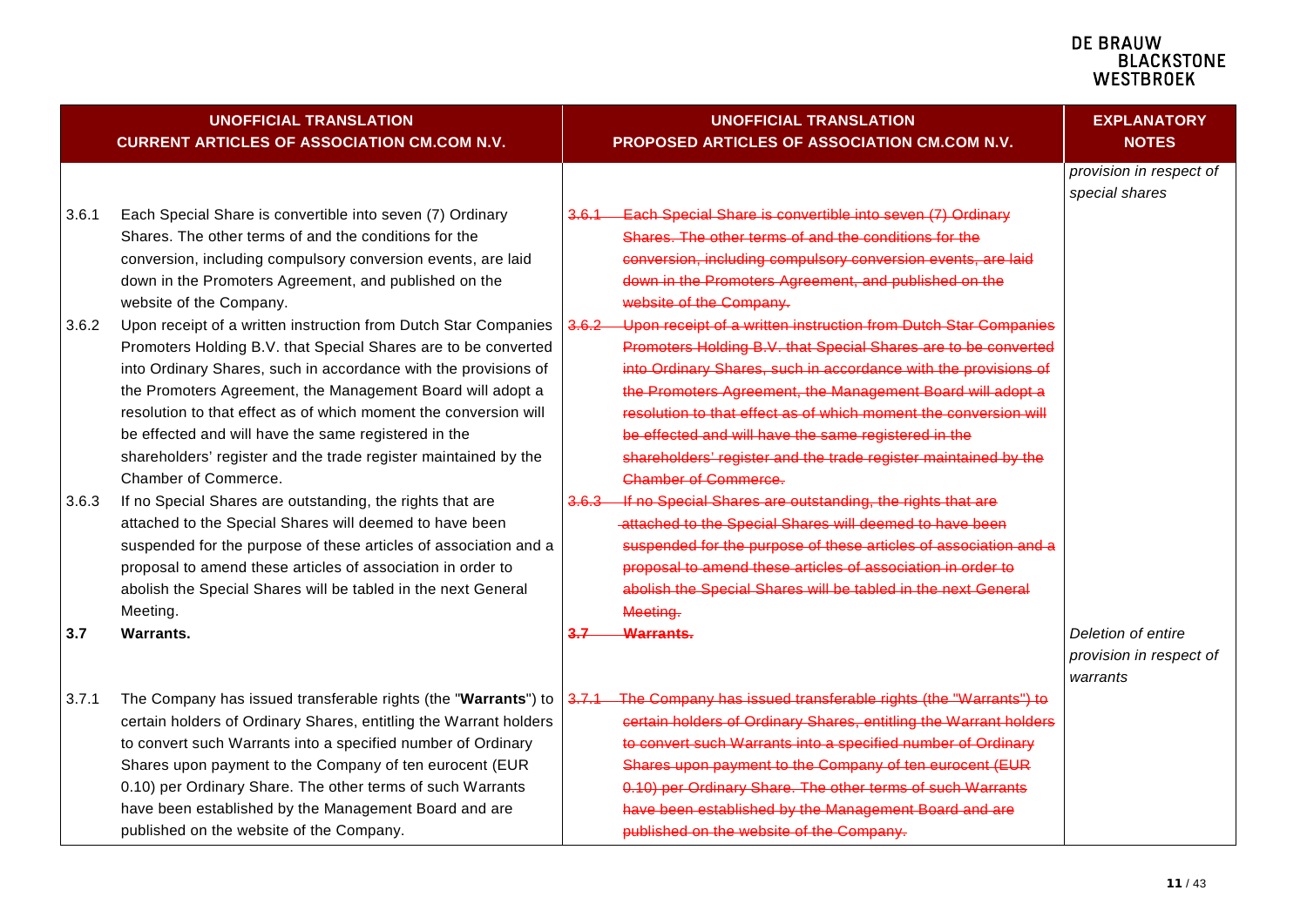#### **DE BRAUW E BIACWOONE**<br>BLACKSTONE<br>WESTBROEK

<span id="page-11-0"></span>

|              | <b>UNOFFICIAL TRANSLATION</b><br><b>CURRENT ARTICLES OF ASSOCIATION CM.COM N.V.</b>                                                                                                                                                                                                                                                                                                                                                                                                                                                                                                                                                                   |              | <b>UNOFFICIAL TRANSLATION</b><br>PROPOSED ARTICLES OF ASSOCIATION CM.COM N.V.                                                                                                                                                                                                                                                                                                                                                                                                                                                                                                                                                                         | <b>EXPLANATORY</b><br><b>NOTES</b> |
|--------------|-------------------------------------------------------------------------------------------------------------------------------------------------------------------------------------------------------------------------------------------------------------------------------------------------------------------------------------------------------------------------------------------------------------------------------------------------------------------------------------------------------------------------------------------------------------------------------------------------------------------------------------------------------|--------------|-------------------------------------------------------------------------------------------------------------------------------------------------------------------------------------------------------------------------------------------------------------------------------------------------------------------------------------------------------------------------------------------------------------------------------------------------------------------------------------------------------------------------------------------------------------------------------------------------------------------------------------------------------|------------------------------------|
| 3.7.2        | A resolution of the Management Board to amend the terms of<br>the Warrants which has the effect of reducing the rights<br>attributable to holders of Warrants, is subject to approval of the<br>meeting of holders of Warrants.                                                                                                                                                                                                                                                                                                                                                                                                                       | 3.7.2        | A resolution of the Management Board to amend the terms of the<br>Warrants which has the effect of reducing the rights attributable<br>to holders of Warrants, is subject to approval of the meeting of<br>holders of Warrants.                                                                                                                                                                                                                                                                                                                                                                                                                       |                                    |
| 3.7.3        | The Warrants do not entitle the holders thereof to receive<br>dividend, share premium or liquidation distributions in the<br>Company until converted.                                                                                                                                                                                                                                                                                                                                                                                                                                                                                                 | 3.Z.3        | The Warrants do not entitle the holders thereof to receive<br>dividend, share premium or liquidation distributions in the<br><b>Company until converted.</b>                                                                                                                                                                                                                                                                                                                                                                                                                                                                                          |                                    |
| 3.7.4        | No new Warrants shall be issued. If no Warrants are<br>outstanding, the rights that are attached to the Warrants will<br>deemed to have been suspended for the purpose of these<br>articles of association and a proposal to amend these articles of<br>association in order to abolish the Warrants will be tabled in the<br>next General Meeting.                                                                                                                                                                                                                                                                                                   | $3.7.4$      | No new Warrants shall be issued. If no Warrants are<br>outstanding, the rights that are attached to the Warrants will<br>deemed to have been suspended for the purpose of these<br>articles of association and a proposal to amend these articles of<br>association in order to abolish the Warrants will be tabled in the<br>next General Meeting.                                                                                                                                                                                                                                                                                                   |                                    |
| 4            | OWN SHARES AND CAPITAL REDUCTION.                                                                                                                                                                                                                                                                                                                                                                                                                                                                                                                                                                                                                     | 4            | OWN SHARES AND CAPITAL REDUCTION.                                                                                                                                                                                                                                                                                                                                                                                                                                                                                                                                                                                                                     |                                    |
| 4.1<br>4.1.1 | Share repurchase. Disposal of Shares.<br>The Company may repurchase Shares against payment if and<br>insofar as the General Meeting has authorised the Management<br>Board to do so subject to the approval of the Supervisory Board<br>and with due observance of other applicable statutory<br>provisions. This authorisation is valid for a specific period with<br>due observance of applicable statutory provisions. The General<br>Meeting determines in its authorisation how many Shares the<br>Company may repurchase, in what manner and at what price<br>range. Repurchase by the Company of partially paid-up Shares<br>is null and void. | 4.1<br>4.1.1 | Share repurchase. Disposal of Shares.<br>The Company may repurchase Shares against payment if and<br>insofar as the General Meeting has authorised the Management<br>Board to do so subject to the approval of the Supervisory Board<br>and with due observance of other applicable statutory<br>provisions. This authorisation is valid for a specific period with<br>due observance of applicable statutory provisions. The General<br>Meeting determines in its authorisation how many Shares the<br>Company may repurchase, in what manner and at what price<br>range. Repurchase by the Company of partially paid-up Shares<br>is null and void. |                                    |
| 4.1.2        | The authorisation of the General Meeting as referred to in article $ 4.1.2\rangle$<br>4.1.1 is not required if the Company repurchases fully paid-up<br>Shares for the purpose of transferring these Shares to<br>employees of the Company or of a Group Company under any<br>applicable equity plan, provided that the Shares are quoted on<br>an official list of a stock exchange.                                                                                                                                                                                                                                                                 |              | The authorisation of the General Meeting as referred to in article<br>4.1.1 is not required if the Company repurchases fully paid-up<br>Shares for the purpose of transferring these Shares to<br>employees of the Company or of a Group Company under any<br>applicable equity plan, provided that the Shares are quoted on<br>an official list of a stock exchange.                                                                                                                                                                                                                                                                                 |                                    |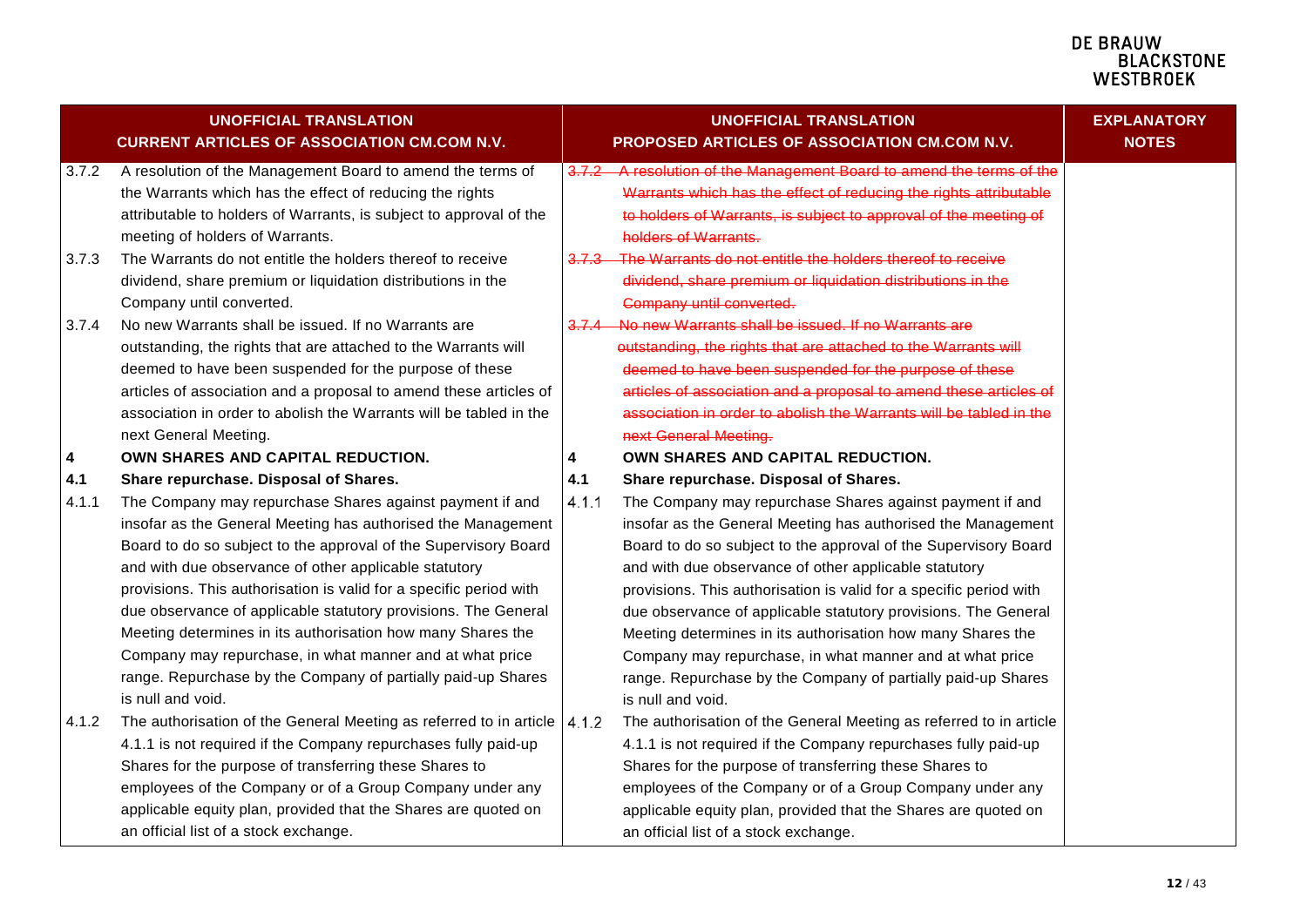|       | <b>UNOFFICIAL TRANSLATION</b><br><b>CURRENT ARTICLES OF ASSOCIATION CM.COM N.V.</b>                                                            |       | <b>UNOFFICIAL TRANSLATION</b><br>PROPOSED ARTICLES OF ASSOCIATION CM.COM N.V.                                                                  | <b>EXPLANATORY</b><br><b>NOTES</b> |
|-------|------------------------------------------------------------------------------------------------------------------------------------------------|-------|------------------------------------------------------------------------------------------------------------------------------------------------|------------------------------------|
| 4.1.3 | The resolution of the Management Board to repurchase Shares<br>or to dispose of Shares is subject to the approval of the<br>Supervisory Board. | 4.1.3 | The resolution of the Management Board to repurchase Shares<br>or to dispose of Shares is subject to the approval of the<br>Supervisory Board. |                                    |
| 4.2   | Capital reduction.                                                                                                                             | 4.2   | Capital reduction.                                                                                                                             |                                    |
| 4.2.1 | The General Meeting may, but only at the proposal of the                                                                                       | 4.2.1 | The General Meeting may, but only at the proposal of the                                                                                       |                                    |
|       | Management Board that has been approved by the Supervisory                                                                                     |       | Management Board that has been approved by the Supervisory                                                                                     |                                    |
|       | Board, resolve to reduce the Company's issued capital:                                                                                         |       | Board, resolve to reduce the Company's issued capital:                                                                                         |                                    |
|       | by cancellation of Shares; or<br>(a)                                                                                                           |       | by cancellation of Shares; or<br>(a)                                                                                                           |                                    |
|       | by reducing the nominal value of Shares by amendment<br>(b)                                                                                    |       | (b)<br>by reducing the nominal value of Shares by amendment                                                                                    |                                    |
|       | of the articles of association.                                                                                                                |       | of the articles of association.                                                                                                                |                                    |
|       | The Shares in respect of which such resolution is passed must                                                                                  |       | The Shares in respect of which such resolution is passed must                                                                                  |                                    |
|       | be designated therein and provisions for the implementation of                                                                                 |       | be designated therein and provisions for the implementation of                                                                                 |                                    |
|       | such resolution must be made therein.                                                                                                          |       | such resolution must be made therein.                                                                                                          |                                    |
| 4.2.2 | A resolution to cancel Shares can only relate to:                                                                                              | 4.2.2 | A resolution to cancel Shares can only relate to:                                                                                              | Deletion of provision in           |
|       | Shares held by the Company itself or of which it holds<br>(a)                                                                                  |       | (a) Shares held by the Company itself or of which it holds the                                                                                 | respect of special                 |
|       | the depositary receipts; or                                                                                                                    |       | depositary receipts; or.                                                                                                                       | shares                             |
|       | all Special Shares, in all cases with repayment.<br>(b)                                                                                        |       | (b) all Special Shares, in all cases with repayment.                                                                                           |                                    |
| 4.2.3 | Reduction of the nominal value of the Shares without repayment 4.2.3                                                                           |       | Reduction of the nominal value of the Shares without repayment                                                                                 |                                    |
|       | and without release from the obligation to pay up the Shares                                                                                   |       | and without release from the obligation to pay up the Shares                                                                                   |                                    |
|       | shall take place proportionately on all Shares of the same class.                                                                              |       | shall take place proportionately on all Shares of the same class.                                                                              |                                    |
|       | The requirement of proportion may be deviated from with the                                                                                    |       | The requirement of proportion may be deviated from with the                                                                                    |                                    |
|       | consent of all Shareholders concerned.                                                                                                         |       | consent of all Shareholders concerned.                                                                                                         |                                    |
| 4.2.4 | Partial repayment on Shares or release from the obligation to                                                                                  | 4.2.4 | Partial repayment on Shares or release from the obligation to                                                                                  | Deletion of provision in           |
|       | make payments will only be possible for the purpose of                                                                                         |       | make payments will only be possible for the purpose of                                                                                         | respect of special                 |
|       | execution of a resolution to reduce the nominal value of the                                                                                   |       | execution of a resolution to reduce the nominal value of the                                                                                   | shares                             |
|       | Shares. Such repayment or release shall take place:                                                                                            |       | Shares. Such repayment or release shall take place: with regard                                                                                |                                    |
|       | with regard to all Shares; or<br>(a)                                                                                                           |       | to all Shares.                                                                                                                                 |                                    |
|       | with regard to all Special Shares or all Ordinary Shares.<br>(b)                                                                               |       | (a) with regard to all Shares; or                                                                                                              |                                    |
|       |                                                                                                                                                | 4.2.5 | (b) with regard to all Special Shares or all Ordinary Shares.<br>A resolution to cancel the outstanding Special Shares requires                |                                    |
| 4.2.5 | A resolution to cancel the outstanding Special Shares requires<br>the approval of the meeting of holders of Special Shares.                    |       | the approval of the meeting of holders of Special Shares.                                                                                      | Deletion of provision in           |
|       |                                                                                                                                                |       |                                                                                                                                                | respect of special                 |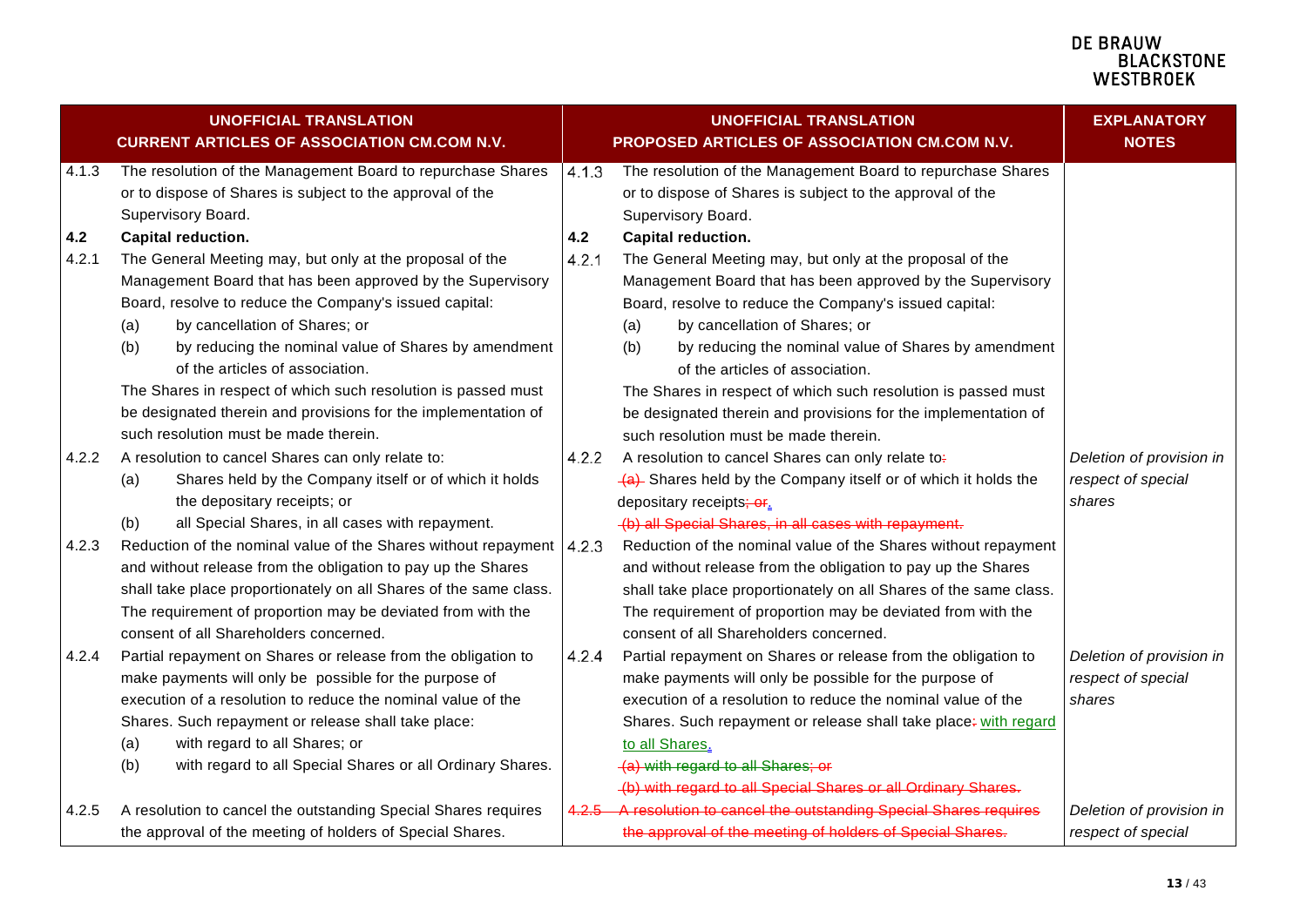#### **DE BRAUW E BIACWOONE**<br>BLACKSTONE<br>WESTBROEK

<span id="page-13-1"></span><span id="page-13-0"></span>

|       | <b>UNOFFICIAL TRANSLATION</b><br><b>CURRENT ARTICLES OF ASSOCIATION CM.COM N.V.</b> |       | <b>UNOFFICIAL TRANSLATION</b><br>PROPOSED ARTICLES OF ASSOCIATION CM.COM N.V. | <b>EXPLANATORY</b><br><b>NOTES</b> |
|-------|-------------------------------------------------------------------------------------|-------|-------------------------------------------------------------------------------|------------------------------------|
|       |                                                                                     |       |                                                                               | shares                             |
| 5     | <b>TRANSFER OF SHARES.</b>                                                          | 5     | <b>TRANSFER OF SHARES.</b>                                                    |                                    |
| 5.1   | <b>Transfer of Shares.</b>                                                          | 5.1   | <b>Transfer of Shares.</b>                                                    |                                    |
| 5.1.1 | The transfer of rights a Shareholder holds with regard to Shares                    | 5.1.1 | The transfer of rights a Shareholder holds with regard to Shares              |                                    |
|       | included in a Giro Depot or a Collective Depot takes place in                       |       | included in a Giro Depot or a Collective Depot takes place in                 |                                    |
|       | accordance with the provisions of the Wge.                                          |       | accordance with the provisions of the Wge.                                    |                                    |
| 5.1.2 | Subject to article 5.1.4, the transfer of a Share requires a deed                   | 5.1.2 | Subject to article 5.1.4, the transfer of a Share requires a deed             |                                    |
|       | executed for that purpose and, save in the event that the                           |       | executed for that purpose and, save in the event that the                     |                                    |
|       | Company itself is a party to the transaction, written                               |       | Company itself is a party to the transaction, written                         |                                    |
|       | acknowledgement by the Company of the transfer. Service of                          |       | acknowledgement by the Company of the transfer. Service of                    |                                    |
|       | notice of the transfer deed or of a certified notarial copy or                      |       | notice of the transfer deed or of a certified notarial copy or                |                                    |
|       | extract of that deed on the Company will be the equivalent of                       |       | extract of that deed on the Company will be the equivalent of                 |                                    |
|       | acknowledgement as stated in this article 5.1.2.                                    |       | acknowledgement as stated in this article 5.1.2.                              |                                    |
| 5.1.3 | If a Share is transferred for the purpose of inclusion in a                         | 5.1.3 | If a Share is transferred for the purpose of inclusion in a                   |                                    |
|       | Collective Depot, the transfer shall be accepted by the relevant                    |       | Collective Depot, the transfer shall be accepted by the relevant              |                                    |
|       | Intermediary. If a Share is transferred for inclusion in a Giro                     |       | Intermediary. If a Share is transferred for inclusion in a Giro               |                                    |
|       | Depot, the Central Institute shall accept the transfer. The                         |       | Depot, the Central Institute shall accept the transfer. The                   |                                    |
|       | transfer and acceptance may take place without the cooperation                      |       | transfer and acceptance may take place without the cooperation                |                                    |
|       | of the other participants in the Collective Depot and without the                   |       | of the other participants in the Collective Depot and without the             |                                    |
|       | cooperation of other Intermediaries.                                                |       | cooperation of other Intermediaries.                                          |                                    |
| 5.1.4 | Delivery (uitlevering) of Shares included in a Collective Depot or   5.1.4          |       | Delivery (uitlevering) of Shares included in a Collective Depot or            |                                    |
|       | the Giro Depot may only take place with due observance of the                       |       | the Giro Depot may only take place with due observance of the                 |                                    |
|       | provisions of section 26 and section 45 Wge.                                        |       | provisions of section 26 and section 45 Wge.                                  |                                    |
| 5.1.5 | An Intermediary may transfer Shares for the purpose of                              | 5.1.5 | An Intermediary may transfer Shares for the purpose of                        |                                    |
|       | inclusion in the Giro Depot and, to the extent that delivery may                    |       | inclusion in the Giro Depot and, to the extent that delivery may              |                                    |
|       | take place, deliver from the Collective Depot without the                           |       | take place, deliver from the Collective Depot without the                     |                                    |
|       | cooperation of the other participants. The Central Institute may,                   |       | cooperation of the other participants. The Central Institute may,             |                                    |
|       | to the extent that delivery may take place, deliver from a Giro                     |       | to the extent that delivery may take place, deliver from a Giro               |                                    |
|       | Depot for inclusion in a Collective Depot without the cooperation                   |       | Depot for inclusion in a Collective Depot without the cooperation             |                                    |
|       | of any other participants.                                                          |       | of any other participants.                                                    |                                    |
| 5.1.6 | Article 5.1.2 applies mutatis mutandis to the creation of a right of 5.1.6          |       | Article 5.1.2 applies mutatis mutandis to the creation of a right of          |                                    |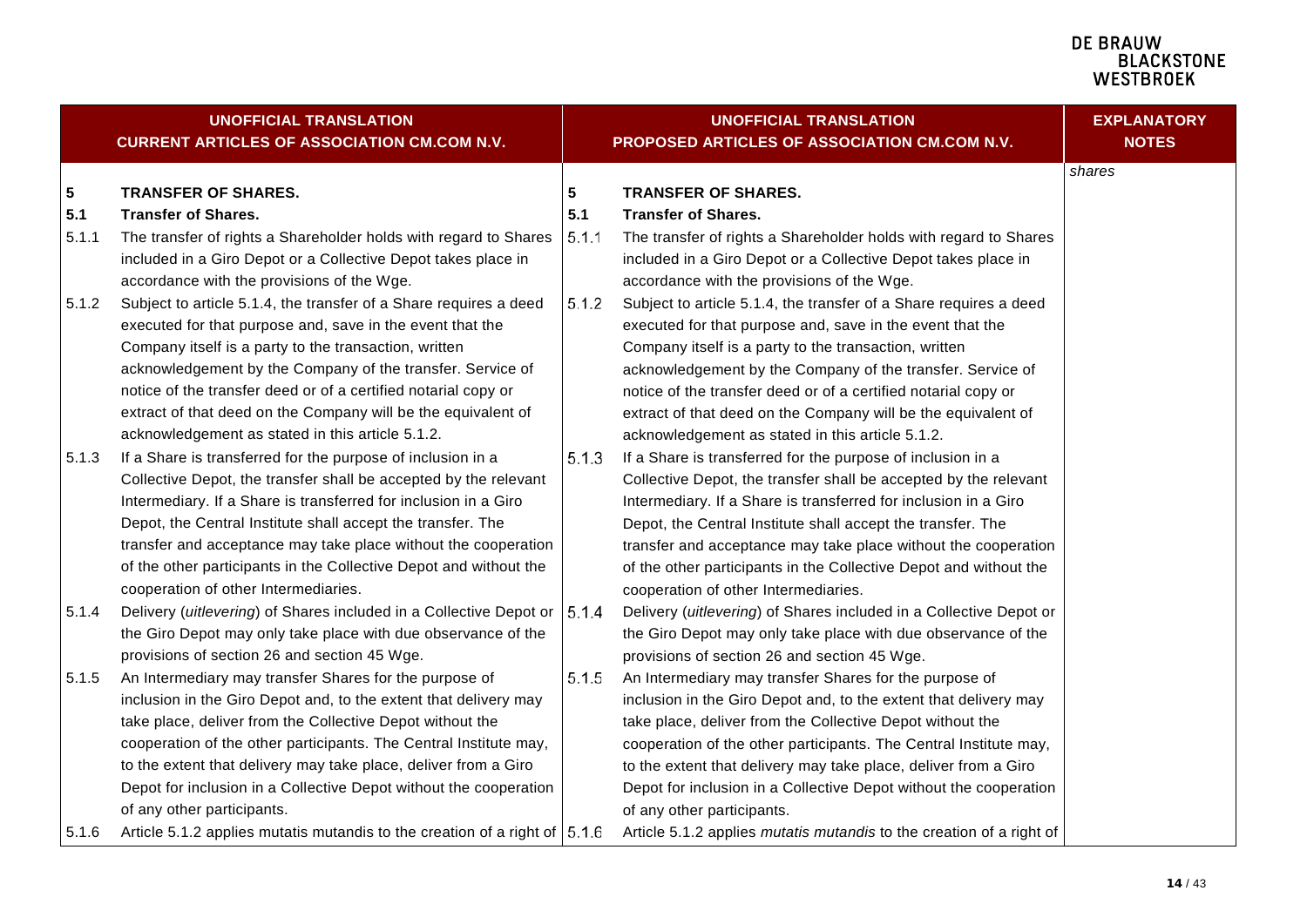<span id="page-14-0"></span>

|       | <b>UNOFFICIAL TRANSLATION</b><br><b>CURRENT ARTICLES OF ASSOCIATION CM.COM N.V.</b> |       | <b>UNOFFICIAL TRANSLATION</b><br>PROPOSED ARTICLES OF ASSOCIATION CM.COM N.V. | <b>EXPLANATORY</b><br><b>NOTES</b> |
|-------|-------------------------------------------------------------------------------------|-------|-------------------------------------------------------------------------------|------------------------------------|
|       | pledge or right of usufruct on a Share, provided that a right of                    |       | pledge or right of usufruct on a Share, provided that a right of              |                                    |
|       | pledge may also be created without acknowledgement by or                            |       | pledge may also be created without acknowledgement by or                      |                                    |
|       | service of notice on the Company, subject to the relevant                           |       | service of notice on the Company, subject to the relevant                     |                                    |
|       | provisions of the law.                                                              |       | provisions of the law.                                                        |                                    |
| 5.1.7 | Special Shares can only be transferred with the prior approval of $\sqrt{6.17}$     |       | Special Shares can only be transferred with the prior approval of             | Deletion of provision in           |
|       | the meeting of holders of Special Shares. An application for                        |       | the meeting of holders of Special Shares. An application for                  | respect of special                 |
|       | approval must be made in writing and addressed to the                               |       | approval must be made in writing and addressed to the                         | shares                             |
|       | Company, for the attention of the Management Board. It must                         |       | Company, for the attention of the Management Board. It must                   |                                    |
|       | state the number of Special Shares the applicant wishes to                          |       | state the number of Special Shares the applicant wishes to                    |                                    |
|       | transfer and the person to whom the applicant wishes to transfer                    |       | transfer and the person to whom the applicant wishes to transfer              |                                    |
|       | the Special Shares concerned. The Management Board must                             |       | the Special Shares concerned. The Management Board must                       |                                    |
|       | respond to the request within three (3) months from receipt and                     |       | respond to the request within three (3) months from receipt and               |                                    |
|       | convene a meeting of holders of Special Shares in which the                         |       | convene a meeting of holders of Special Shares in which the                   |                                    |
|       | resolution for approval is tabled. If the meeting of holders of                     |       | resolution for approval is tabled. If the meeting of holders of               |                                    |
|       | Special Shares refuses to grant the approval requested, to the                      |       | Special Shares refuses to grant the approval requested, to the                |                                    |
|       | extent permitted by law, the Special Shares will be repurchased                     |       | extent permitted by law, the Special Shares will be repurchased               |                                    |
|       | by the Company against a purchase price, to be determined by                        |       | by the Company against a purchase price, to be determined by                  |                                    |
|       | one or more experts designated by the Management Board,                             |       | one or more experts designated by the Management Board,                       |                                    |
|       | subject to approval of the Supervisory Board. If the Company                        |       | subject to approval of the Supervisory Board. If the Company                  |                                    |
|       | has not repurchased the Special Shares within three (3) months                      |       | has not repurchased the Special Shares within three (3) months                |                                    |
|       | after it has become apparent the meeting of holders of Special                      |       | after it has become apparent the meeting of holders of Special                |                                    |
|       | Shares would not approve the transfer, the Special shares can                       |       | Shares would not approve the transfer, the Special shares can                 |                                    |
|       | be freely transferred by the applicant. In determining the                          |       | be freely transferred by the applicant. In determining the                    |                                    |
|       | purchase price, no value shall be attributed to the voting rights                   |       | purchase price, no value shall be attributed to the voting rights             |                                    |
|       | attached to the Special Shares.                                                     |       | attached to the Special Shares.                                               |                                    |
| 6     | SHAREHOLDERS REGISTER AND LIMITED RIGHTS ON                                         | 6     | SHAREHOLDERS REGISTER AND LIMITED RIGHTS ON                                   |                                    |
|       | <b>SHARES.</b>                                                                      |       | <b>SHARES.</b>                                                                |                                    |
| 6.1   | Shareholders register.                                                              | 6.1   | Shareholders register.                                                        |                                    |
| 6.1.1 | The Management Board must keep a shareholders register. The                         | 6.1.1 | The Management Board must keep a shareholders register. The                   |                                    |
|       | shareholders register must be regularly updated.                                    |       | shareholders register must be regularly updated.                              |                                    |
| 6.1.2 | Each Shareholder's name, address and further information as                         | 6.1.2 | Each Shareholder's name, address and further information as                   |                                    |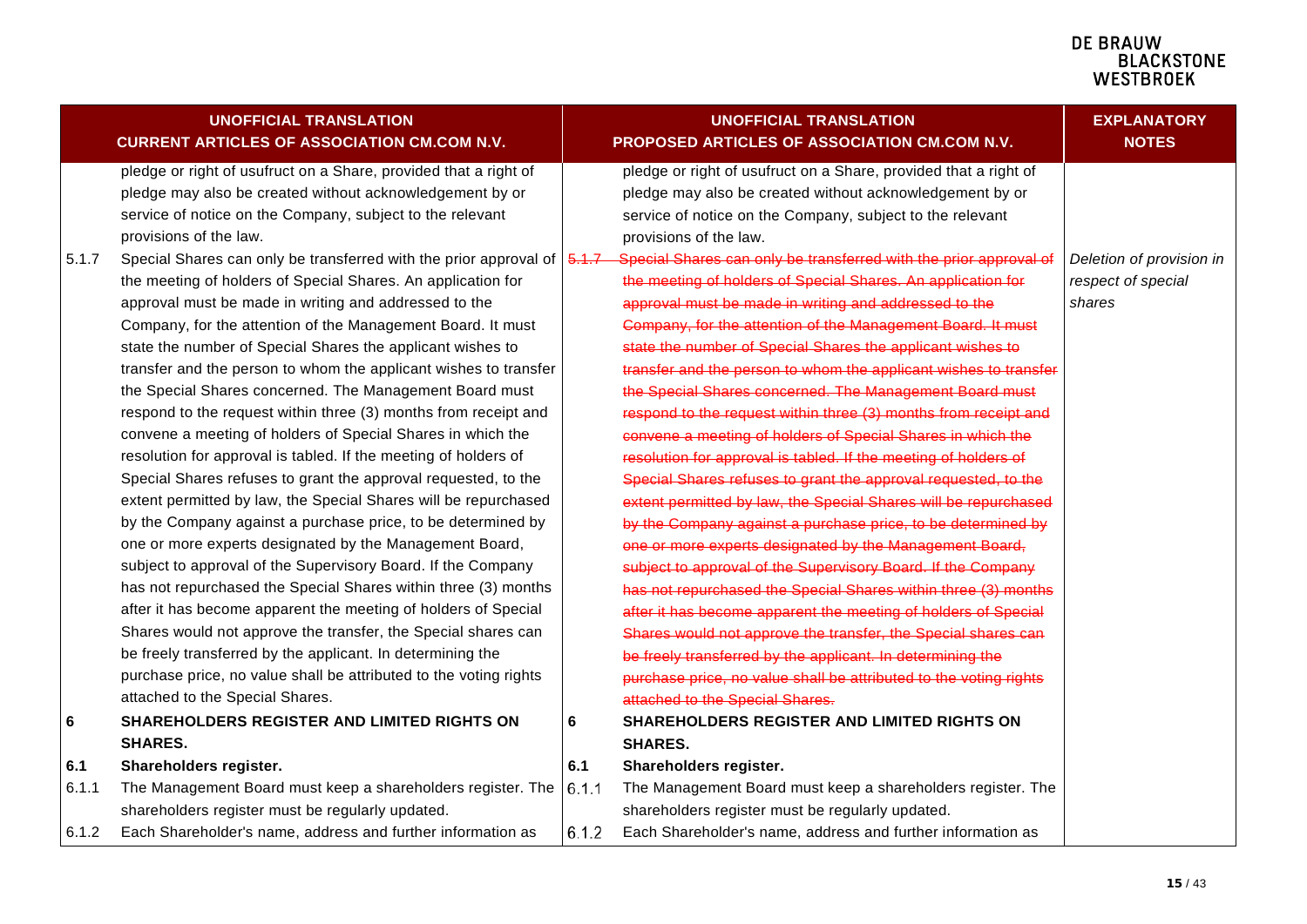<span id="page-15-1"></span><span id="page-15-0"></span>

|       | <b>UNOFFICIAL TRANSLATION</b>                                                                                   |       | <b>UNOFFICIAL TRANSLATION</b>                                                                                   | <b>EXPLANATORY</b> |
|-------|-----------------------------------------------------------------------------------------------------------------|-------|-----------------------------------------------------------------------------------------------------------------|--------------------|
|       | <b>CURRENT ARTICLES OF ASSOCIATION CM.COM N.V.</b>                                                              |       | PROPOSED ARTICLES OF ASSOCIATION CM.COM N.V.                                                                    | <b>NOTES</b>       |
|       | required by law or considered appropriate by the Management<br>Board are recorded in the shareholders register. |       | required by law or considered appropriate by the Management<br>Board are recorded in the shareholders register. |                    |
| 6.1.3 | If Shares are included in (i) a Collective Depot kept by an                                                     | 6.1.3 | If Shares are included in (i) a Collective Depot kept by an                                                     |                    |
|       | Intermediary of which such Shares form part or (ii) a Giro Depot                                                |       | Intermediary of which such Shares form part or (ii) a Giro Depot                                                |                    |
|       | kept by a Central Institute of which such Shares form part, the                                                 |       | kept by a Central Institute of which such Shares form part, the                                                 |                    |
|       | name and address of the relevant Intermediary or Central                                                        |       | name and address of the relevant Intermediary or Central                                                        |                    |
|       | Institute shall be entered in the shareholders register, which                                                  |       | Institute shall be entered in the shareholders register, which                                                  |                    |
|       | shall further include (a) the date on which such Shares became                                                  |       | shall further include (a) the date on which such Shares became                                                  |                    |
|       | part of a Collective Depot or a Giro Depot, (b) the date of                                                     |       | part of a Collective Depot or a Giro Depot, (b) the date of                                                     |                    |
|       | acknowledgement or of giving of notice to and (c) the paid-up                                                   |       | acknowledgement or of giving of notice to and (c) the paid-up                                                   |                    |
|       | amount on each such Share.                                                                                      |       | amount on each such Share.                                                                                      |                    |
| 6.1.4 | The shareholders register shall be kept at the offices of the                                                   | 6.1.4 | The shareholders register shall be kept at the offices of the                                                   |                    |
|       | Company. Part of the register may be kept outside the                                                           |       | Company. Part of the register may be kept outside the                                                           |                    |
|       | Netherlands in order to comply with foreign legislation or with                                                 |       | Netherlands in order to comply with foreign legislation or with                                                 |                    |
|       | requirements made by a foreign stock exchange.                                                                  |       | requirements made by a foreign stock exchange.                                                                  |                    |
| 6.1.5 | If a Shareholder so requests, the Management Board provides                                                     | 6.1.5 | If a Shareholder so requests, the Management Board provides                                                     |                    |
|       | the Shareholder, free of charge, with written evidence of the                                                   |       | the Shareholder, free of charge, with written evidence of the                                                   |                    |
|       | information in the register concerning the Shares registered in<br>the Shareholder's name.                      |       | information in the register concerning the Shares registered in<br>the Shareholder's name.                      |                    |
| 6.1.6 | The provisions in articles 6.1.2 and 6.1.5 equally apply to                                                     | 6.1.6 | The provisions in articles 6.1.2 and 6.1.5 equally apply to                                                     |                    |
|       | holders of a right of usufruct or right of pledge on one or more                                                |       | holders of a right of usufruct or right of pledge on one or more                                                |                    |
|       | Shares, with the exception of a holder of a right of pledge as                                                  |       | Shares, with the exception of a holder of a right of pledge as                                                  |                    |
|       | referred to in section 2:86c(4) BW.                                                                             |       | referred to in section 2:86c(4) BW.                                                                             |                    |
| 6.2   | Right of pledge.                                                                                                | 6.2   | Right of pledge.                                                                                                |                    |
| 6.2.1 | Shares may be pledged.                                                                                          | 6.2.1 | Shares may be pledged.                                                                                          |                    |
| 6.2.2 | If a Share is encumbered with a right of pledge, the voting rights                                              | 6.2.2 | If a Share is encumbered with a right of pledge, the voting rights                                              |                    |
|       | attached to that Share shall vest in the Shareholder, unless at                                                 |       | attached to that Share shall vest in the Shareholder, unless at                                                 |                    |
|       | the creation of the pledge the voting rights have been granted to                                               |       | the creation of the pledge the voting rights have been granted to                                               |                    |
|       | the pledgee. Holders of a right of pledge with voting rights have                                               |       | the pledgee. Holders of a right of pledge with voting rights have                                               |                    |
|       | Meeting Rights.                                                                                                 |       | Meeting Rights.                                                                                                 |                    |
| 6.2.3 | Shareholders who as a result of a right of pledge do not have                                                   | 6.2.3 | Shareholders who as a result of a right of pledge do not have                                                   |                    |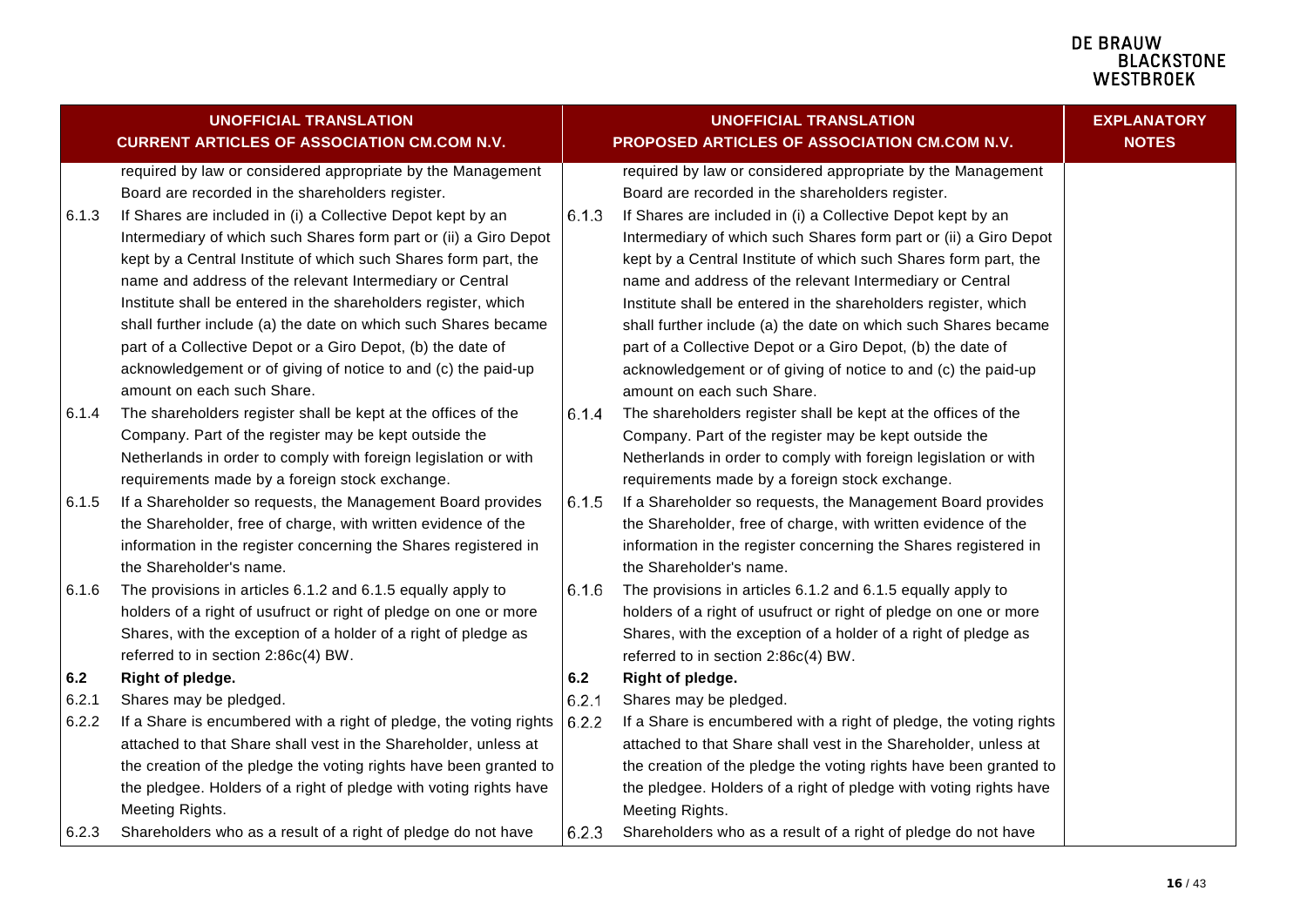|                | <b>UNOFFICIAL TRANSLATION</b><br><b>CURRENT ARTICLES OF ASSOCIATION CM.COM N.V.</b> |       | <b>UNOFFICIAL TRANSLATION</b><br>PROPOSED ARTICLES OF ASSOCIATION CM.COM N.V. | <b>EXPLANATORY</b><br><b>NOTES</b> |
|----------------|-------------------------------------------------------------------------------------|-------|-------------------------------------------------------------------------------|------------------------------------|
|                | voting rights have Meeting Rights. Holders of a right of pledge                     |       | voting rights have Meeting Rights. Holders of a right of pledge               |                                    |
|                | without voting rights do not have Meeting Rights.                                   |       | without voting rights do not have Meeting Rights.                             |                                    |
| 6.3            | Right of usufruct.                                                                  | 6.3   | Right of usufruct.                                                            |                                    |
| 6.3.1          | A right of usufruct may be created on Shares.                                       | 6.3.1 | A right of usufruct may be created on Shares.                                 |                                    |
| 6.3.2          | If a right of usufruct has been created on a Share, the                             | 6.3.2 | If a right of usufruct has been created on a Share, the                       |                                    |
|                | Shareholder holds the voting rights attached to that Share,                         |       | Shareholder holds the voting rights attached to that Share,                   |                                    |
|                | unless at the creation of the right of usufruct the voting rights                   |       | unless at the creation of the right of usufruct the voting rights             |                                    |
|                | were granted to the holder of the right of usufruct. In the case of                 |       | were granted to the holder of the right of usufruct. In the case of           |                                    |
|                | a right of usufruct as referred to in articles 4:19 BW and 4:21                     |       | a right of usufruct as referred to in articles 4:19 BW and 4:21               |                                    |
|                | BW, the holder of the right of usufruct holds the voting rights                     |       | BW, the holder of the right of usufruct holds the voting rights               |                                    |
|                | attached to that Share, unless otherwise provided pursuant to                       |       | attached to that Share, unless otherwise provided pursuant to                 |                                    |
|                | article 4:23(4) BW.                                                                 |       | article 4:23(4) BW.                                                           |                                    |
| 6.3.3          | Shareholders who have no voting rights as a result of a right of                    | 6.3.3 | Shareholders who have no voting rights as a result of a right of              |                                    |
|                | usufruct have Meeting Rights. Holders of a right of usufruct                        |       | usufruct have Meeting Rights. Holders of a right of usufruct                  |                                    |
|                | without voting rights do not have Meeting Rights.                                   |       | without voting rights do not have Meeting Rights.                             |                                    |
| $\overline{7}$ | <b>MANAGEMENT AND SUPERVISION.</b>                                                  | 7     | <b>MANAGEMENT AND SUPERVISION.</b>                                            |                                    |
| 7.1            | Management Board. Supervisory Board.                                                | 7.1   | <b>Management Board. Supervisory Board.</b>                                   |                                    |
| 7.1.1          | Managing Directors shall duly perform their duties towards the                      | 7.1.1 | Managing Directors shall duly perform their duties towards the                |                                    |
|                | Company. In fulfilling their duties, the Managing Directors shall                   |       | Company. In fulfilling their duties, the Managing Directors shall             |                                    |
|                | serve the interests of the Company and its associated business                      |       | serve the interests of the Company and its associated business                |                                    |
|                | enterprise.                                                                         |       | enterprise.                                                                   |                                    |
| 7.1.2          | The Supervisory Board supervises the policy of the                                  | 7.1.2 | The Supervisory Board supervises the policy of the                            |                                    |
|                | Management Board and the general course of business within                          |       | Management Board and the general course of business within                    |                                    |
|                | the Company and its associated business enterprise. The                             |       | the Company and its associated business enterprise. The                       |                                    |
|                | Supervisory Board provides advice to the Management Board.                          |       | Supervisory Board provides advice to the Management Board.                    |                                    |
|                | In fulfilling their duties, the Supervisory Directors shall serve the               |       | In fulfilling their duties, the Supervisory Directors shall serve the         |                                    |
|                | interests of the Company and its associated business                                |       | interests of the Company and its associated business                          |                                    |
|                | enterprise.                                                                         |       | enterprise.                                                                   |                                    |
| 7.1.3          | The Management Board shall provide the Supervisory Board                            | 7.1.3 | The Management Board shall provide the Supervisory Board                      |                                    |
|                | timely with all information necessary for the exercise of the                       |       | timely with all information necessary for the exercise of the                 |                                    |
|                | duties of the Supervisory Board.                                                    |       | duties of the Supervisory Board.                                              |                                    |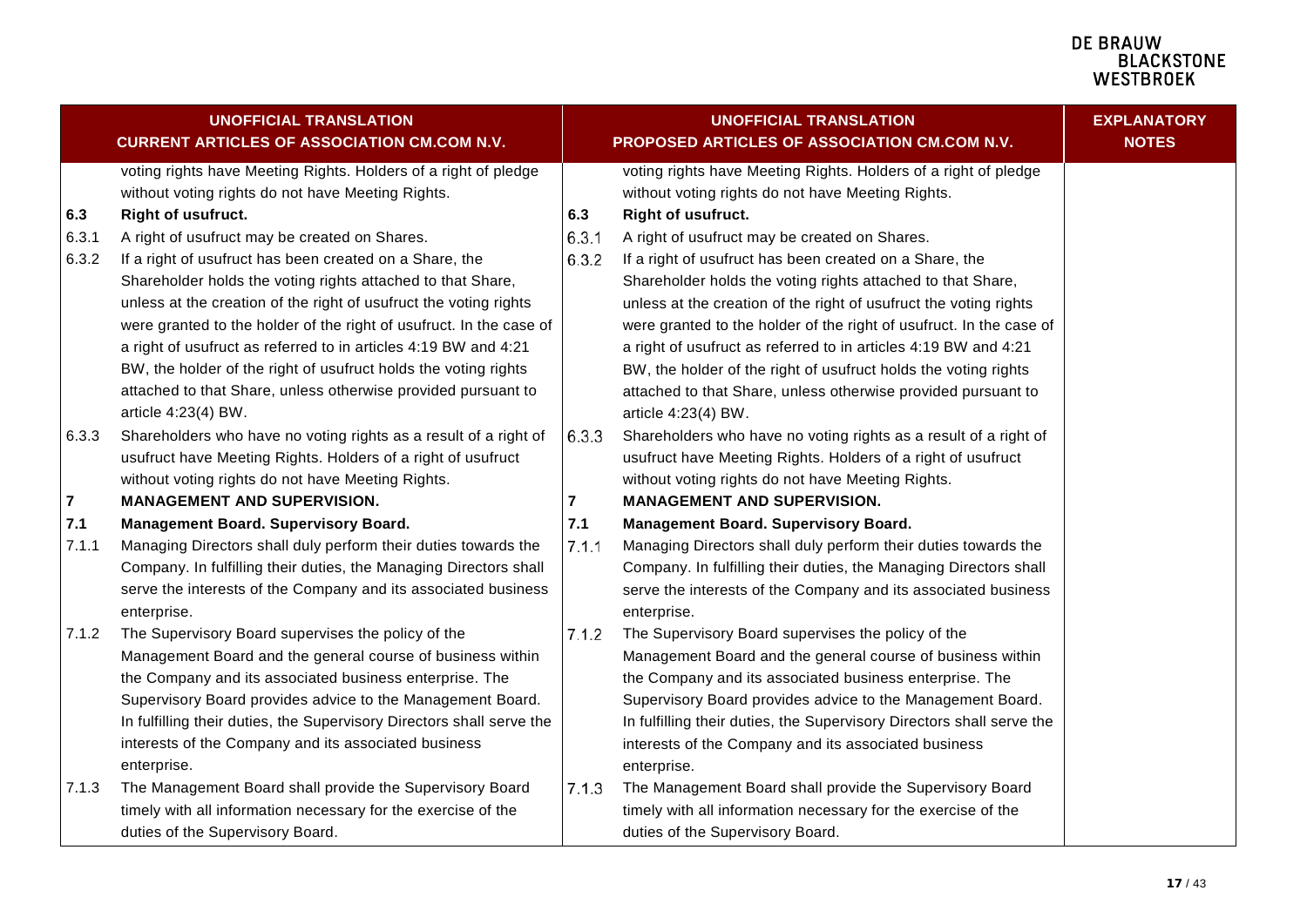<span id="page-17-0"></span>

| <b>UNOFFICIAL TRANSLATION</b> |                                                                   | <b>UNOFFICIAL TRANSLATION</b> |                                                                   | <b>EXPLANATORY</b> |
|-------------------------------|-------------------------------------------------------------------|-------------------------------|-------------------------------------------------------------------|--------------------|
|                               | <b>CURRENT ARTICLES OF ASSOCIATION CM.COM N.V.</b>                |                               | PROPOSED ARTICLES OF ASSOCIATION CM.COM N.V.                      | <b>NOTES</b>       |
| 7.2                           | Management Board: appointment, suspension and                     | 7.2                           | Management Board: appointment, suspension and                     |                    |
|                               | dismissal.                                                        |                               | dismissal.                                                        |                    |
| 7.2.1                         | The Supervisory Board is authorised to determine the number of    | 7.2.1                         | The Supervisory Board is authorised to determine the number of    |                    |
|                               | Managing Directors. A resolution of the Supervisory Board to      |                               | Managing Directors. A resolution of the Supervisory Board to      |                    |
|                               | determine the number of Managing Directors requires the           |                               | determine the number of Managing Directors requires the           |                    |
|                               | approval of the Founder Committee, if installed.                  |                               | approval of the Founder Committee, if installed.                  |                    |
| 7.2.2                         | Managing Directors are appointed by the General Meeting on a      | 7.2.2                         | Managing Directors are appointed by the General Meeting on a      |                    |
|                               | binding nomination by the Supervisory Board. The binding          |                               | binding nomination by the Supervisory Board. The binding          |                    |
|                               | nomination shall be included in the notice of the General         |                               | nomination shall be included in the notice of the General         |                    |
|                               | Meeting at which the appointment shall be considered.             |                               | Meeting at which the appointment shall be considered.             |                    |
| 7.2.3                         | The General Meeting may at all times overrule a binding           | 7.2.3                         | The General Meeting may at all times overrule a binding           |                    |
|                               | nomination by the Supervisory Board for the appointment of a      |                               | nomination by the Supervisory Board for the appointment of a      |                    |
|                               | Managing Director by a resolution adopted with a two/thirds       |                               | Managing Director by a resolution adopted with a two/thirds       |                    |
|                               | (2/3) majority of the votes cast, representing more than one half |                               | (2/3) majority of the votes cast, representing more than one half |                    |
|                               | (1/2) of the issued share capital.                                |                               | (1/2) of the issued share capital.                                |                    |
|                               | If a binding nomination for the appointment of a Managing         |                               | If a binding nomination for the appointment of a Managing         |                    |
|                               | Director is overruled, the Supervisory Board shall make a new     |                               | Director is overruled, the Supervisory Board shall make a new     |                    |
|                               | binding nomination for the appointment of a Managing Director     |                               | binding nomination for the appointment of a Managing Director     |                    |
|                               | which shall be presented at a new General Meeting.                |                               | which shall be presented at a new General Meeting.                |                    |
|                               | If the second binding nomination has been overruled in            |                               | If the second binding nomination has been overruled in            |                    |
|                               | accordance with the first sentence of this article 7.2.3, the     |                               | accordance with the first sentence of this article 7.2.3, the     |                    |
|                               | General Meeting shall be free to appoint a person to fill the     |                               | General Meeting shall be free to appoint a person to fill the     |                    |
|                               | vacancy in the Management Board.                                  |                               | vacancy in the Management Board.                                  |                    |
| 7.2.4                         | A Managing Director shall be appointed for a term lapsing         | 7.2.4                         | A Managing Director shall be appointed for a term lapsing         |                    |
|                               | ultimately at the end of the annual General Meeting held in the   |                               | ultimately at the end of the annual General Meeting held in the   |                    |
|                               | fourth year after the year of his or her appointment, unless      |                               | fourth year after the year of his or her appointment, unless      |                    |
|                               | specified otherwise in the nomination for his or her appointment. |                               | specified otherwise in the nomination for his or her appointment. |                    |
|                               | A Managing Director may be re-appointed with due observance       |                               | A Managing Director may be re-appointed with due observance       |                    |
|                               | of this article 7.2.4. In deviation from this article 7.2.4, a    |                               | of this article 7.2.4. In deviation from this article 7.2.4, a    |                    |
|                               | Founder may be appointed and re-appointed as Managing             |                               | Founder may be appointed and re-appointed as Managing             |                    |
|                               | Director for an indefinite period of time.                        |                               | Director for an indefinite period of time.                        |                    |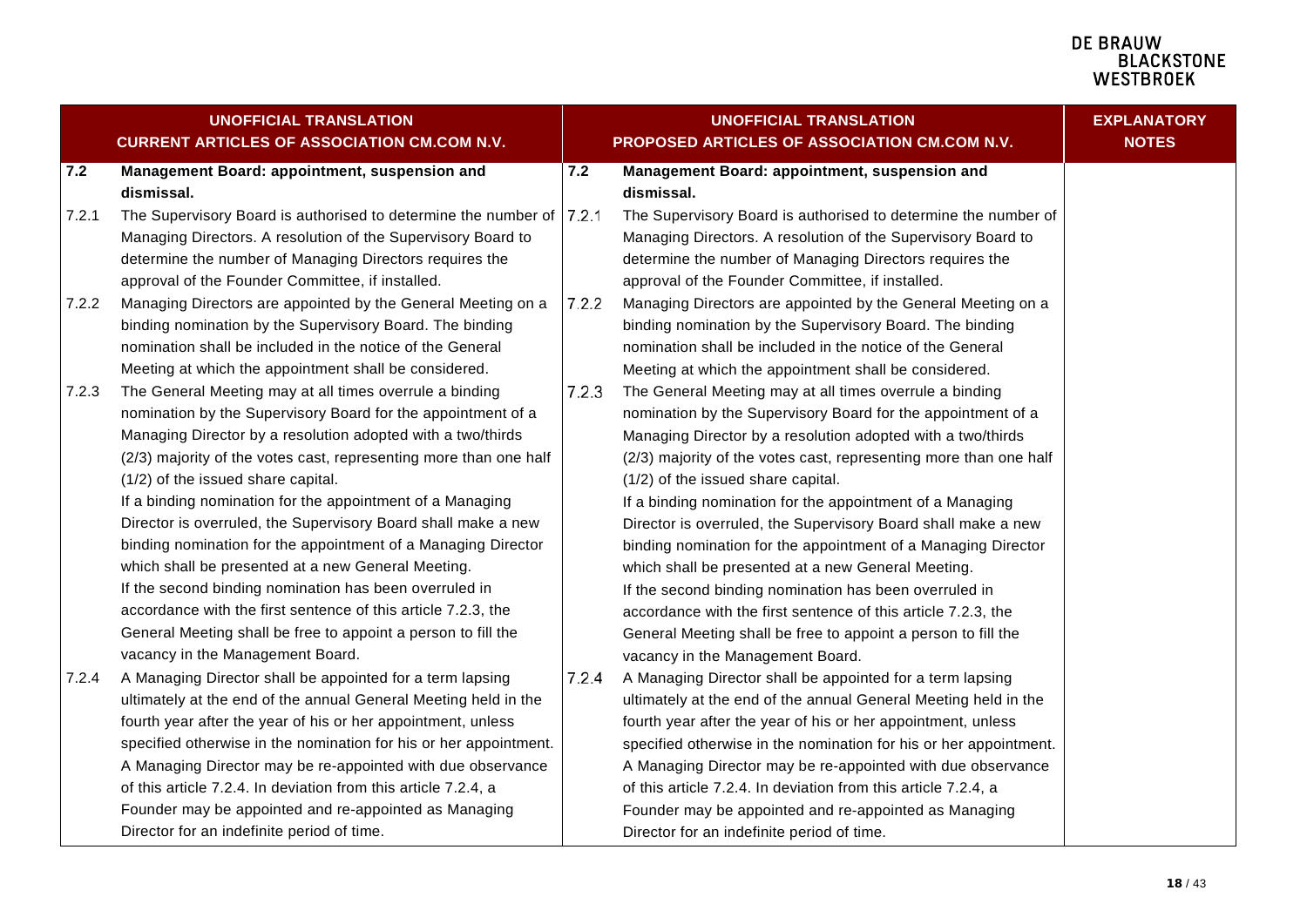|       | <b>UNOFFICIAL TRANSLATION</b><br><b>CURRENT ARTICLES OF ASSOCIATION CM.COM N.V.</b>                                                                                                                                                                                                                                                                                                                                                                    |       | <b>UNOFFICIAL TRANSLATION</b><br>PROPOSED ARTICLES OF ASSOCIATION CM.COM N.V.                                                                                                                                                                                                                                                                                                                                                                          | <b>EXPLANATORY</b><br><b>NOTES</b> |
|-------|--------------------------------------------------------------------------------------------------------------------------------------------------------------------------------------------------------------------------------------------------------------------------------------------------------------------------------------------------------------------------------------------------------------------------------------------------------|-------|--------------------------------------------------------------------------------------------------------------------------------------------------------------------------------------------------------------------------------------------------------------------------------------------------------------------------------------------------------------------------------------------------------------------------------------------------------|------------------------------------|
| 7.2.5 | Managing Directors may at all times be suspended or dismissed<br>by the General Meeting. A resolution of the General Meeting to<br>suspend or dismiss a Managing Director who is a Founder,<br>requires a resolution adopted with a two/thirds (2/3) majority of<br>the votes cast, representing more than one half (1/2) of the<br>issued share capital.                                                                                              | 7.2.5 | Managing Directors may at all times be suspended or dismissed<br>by the General Meeting. A resolution of the General Meeting to<br>suspend or dismiss a Managing Director who is a Founder,<br>requires a resolution adopted with a two/thirds (2/3) majority of<br>the votes cast, representing more than one half (1/2) of the<br>issued share capital.                                                                                              |                                    |
| 7.2.6 | The Supervisory Board may at any time suspend a Managing<br>Director. A suspension by the Supervisory Board may, at any<br>time, be discontinued by either the Supervisory Board or the<br>General Meeting.                                                                                                                                                                                                                                            | 7.2.6 | The Supervisory Board may at any time suspend a Managing<br>Director. A suspension by the Supervisory Board may, at any<br>time, be discontinued by either the Supervisory Board or the<br>General Meeting.                                                                                                                                                                                                                                            |                                    |
| 7.2.7 | If a Managing Director has been suspended, the Management<br>Board or Supervisory Board shall convene a General Meeting to<br>be held within three (3) months after the suspension has taken<br>effect for purposes of resolving either to dismiss the Managing<br>Director or to terminate or continue the suspension, failing which<br>the suspension will lapse. The suspended Managing Director is<br>entitled to be heard at the General Meeting. | 7.2.7 | If a Managing Director has been suspended, the Management<br>Board or Supervisory Board shall convene a General Meeting to<br>be held within three (3) months after the suspension has taken<br>effect for purposes of resolving either to dismiss the Managing<br>Director or to terminate or continue the suspension, failing which<br>the suspension will lapse. The suspended Managing Director is<br>entitled to be heard at the General Meeting. |                                    |
| 7.2.8 | If one or more Managing Directors are unable to act, or in the<br>case of a vacancy or vacancies for one or more Managing<br>Directors, the other Managing Directors shall be temporarily<br>responsible for the entire conduct of the business, without<br>prejudice to the right of the Supervisory Board to appoint a<br>temporary Managing Director to replace the Managing<br>Director(s) concerned.                                              | 7.2.8 | If one or more Managing Directors are unable to act, or in the<br>case of a vacancy or vacancies for one or more Managing<br>Directors, the other Managing Directors shall be temporarily<br>responsible for the entire conduct of the business, without<br>prejudice to the right of the Supervisory Board to appoint a<br>temporary Managing Director to replace the Managing<br>Director(s) concerned.                                              |                                    |
| 7.2.9 | If all the Managing Directors are unable to act, or in the case of<br>vacancies for all Managing Directors, the Supervisory Board<br>shall be responsible for the conduct of the business. In that<br>event the Supervisory Board may also provide for temporary<br>replacements or elect to delegate such responsibility for the<br>conduct of the business to one or more temporary Managing<br>Directors.                                           | 7.2.9 | If all the Managing Directors are unable to act, or in the case of<br>vacancies for all Managing Directors, the Supervisory Board<br>shall be responsible for the conduct of the business. In that<br>event the Supervisory Board may also provide for temporary<br>replacements or elect to delegate such responsibility for the<br>conduct of the business to one or more temporary Managing<br>Directors.                                           |                                    |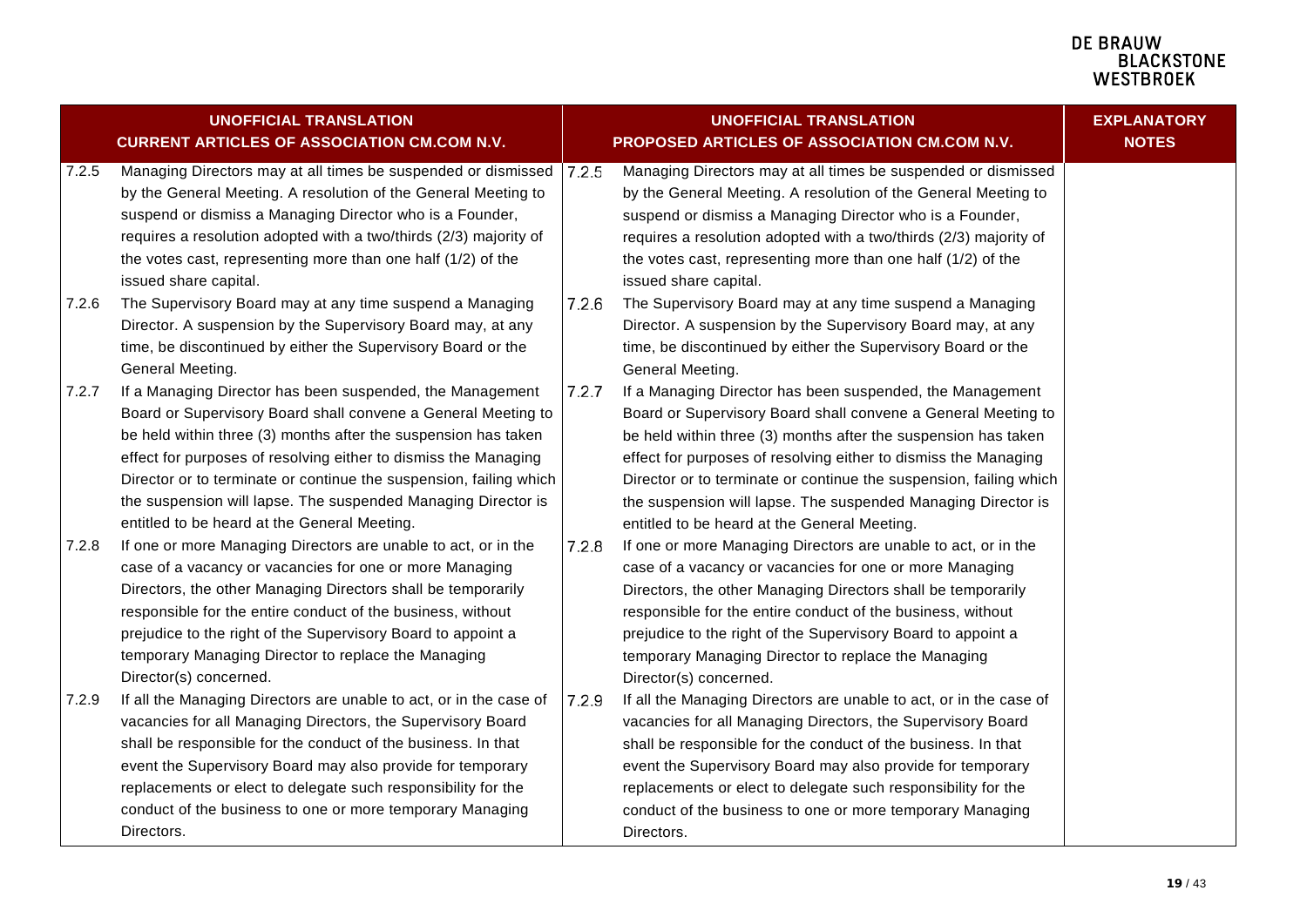|       |     | <b>UNOFFICIAL TRANSLATION</b><br><b>CURRENT ARTICLES OF ASSOCIATION CM.COM N.V.</b> | <b>UNOFFICIAL TRANSLATION</b><br>PROPOSED ARTICLES OF ASSOCIATION CM.COM N.V. |     | <b>EXPLANATORY</b><br><b>NOTES</b>                                |  |
|-------|-----|-------------------------------------------------------------------------------------|-------------------------------------------------------------------------------|-----|-------------------------------------------------------------------|--|
| 7.3   |     | Management Board: decision-making.                                                  | 7.3                                                                           |     | Management Board: decision-making.                                |  |
| 7.3.1 |     | The Supervisory Board appoints one of the Managing Directors                        | 7.3.1                                                                         |     | The Supervisory Board appoints one of the Managing Directors      |  |
|       |     | as chairperson of the Management Board.                                             |                                                                               |     | as chairperson of the Management Board.                           |  |
| 7.3.2 |     | The Management Board may adopt written rules governing,                             | 7.3.2                                                                         |     | The Management Board may adopt written rules governing,           |  |
|       |     | among other things, its decision-making process and conduct of                      |                                                                               |     | among other things, its decision-making process and conduct of    |  |
|       |     | meetings. Adoption and amendment of these rules is subject to                       |                                                                               |     | meetings. Adoption and amendment of these rules is subject to     |  |
|       |     | the approval of the Supervisory Board.                                              |                                                                               |     | the approval of the Supervisory Board.                            |  |
| 7.3.3 |     | A Managing Director shall not participate in the deliberations                      | 7.3.3                                                                         |     | A Managing Director shall not participate in the deliberations    |  |
|       |     | and decision-making process if he or she has a direct or indirect                   |                                                                               |     | and decision-making process if he or she has a direct or indirect |  |
|       |     | personal conflict of interest with the Company and its associated                   |                                                                               |     | personal conflict of interest with the Company and its associated |  |
|       |     | business enterprise. If the Management Board is unable to                           |                                                                               |     | business enterprise. If the Management Board is unable to         |  |
|       |     | adopt a resolution as a result of this, the resolution may be                       |                                                                               |     | adopt a resolution as a result of this, the resolution may be     |  |
|       |     | adopted by the Supervisory Board.                                                   |                                                                               |     | adopted by the Supervisory Board.                                 |  |
| 7.3.4 |     | The approval of the General Meeting and the Supervisory Board                       | 7.3.4                                                                         |     | The approval of the General Meeting and the Supervisory Board     |  |
|       |     | is required for resolutions of the Management Board regarding                       |                                                                               |     | is required for resolutions of the Management Board regarding     |  |
|       |     | an important change in the identity or character of the Company                     |                                                                               |     | an important change in the identity or character of the Company   |  |
|       |     | or its associated business enterprise, including in any event:                      |                                                                               |     | or its associated business enterprise, including in any event:    |  |
|       | (a) | the transfer of the business enterprise, or practically the                         |                                                                               | (a) | the transfer of the business enterprise, or practically the       |  |
|       |     | entire business enterprise, to a third party;                                       |                                                                               |     | entire business enterprise, to a third party;                     |  |
|       | (b) | concluding or cancelling a long-lasting cooperation of                              |                                                                               | (b) | concluding or cancelling a long-lasting cooperation of            |  |
|       |     | the Company or a Subsidiary with another legal person                               |                                                                               |     | the Company or a Subsidiary with another legal person             |  |
|       |     | or company or as a fully liable general partner in a                                |                                                                               |     | or company or as a fully liable general partner in a              |  |
|       |     | partnership, provided that the cooperation or                                       |                                                                               |     | partnership, provided that the cooperation or                     |  |
|       |     | cancellation is of material significance to the Company;                            |                                                                               |     | cancellation is of material significance to the Company;          |  |
|       |     | and                                                                                 |                                                                               |     | and                                                               |  |
|       | (c) | acquiring or disposing of a participating interest in the                           |                                                                               | (c) | acquiring or disposing of a participating interest in the         |  |
|       |     | share capital of a company with a value of at least                                 |                                                                               |     | share capital of a company with a value of at least               |  |
|       |     | one/third (1/3) of the Company's assets, as shown in the                            |                                                                               |     | one/third (1/3) of the Company's assets, as shown in the          |  |
|       |     | consolidated balance sheet with explanatory notes                                   |                                                                               |     | consolidated balance sheet with explanatory notes                 |  |
|       |     | according to the last adopted Annual Accounts by the                                |                                                                               |     | according to the last adopted Annual Accounts by the              |  |
|       |     | Company or a Subsidiary.                                                            |                                                                               |     | Company or a Subsidiary.                                          |  |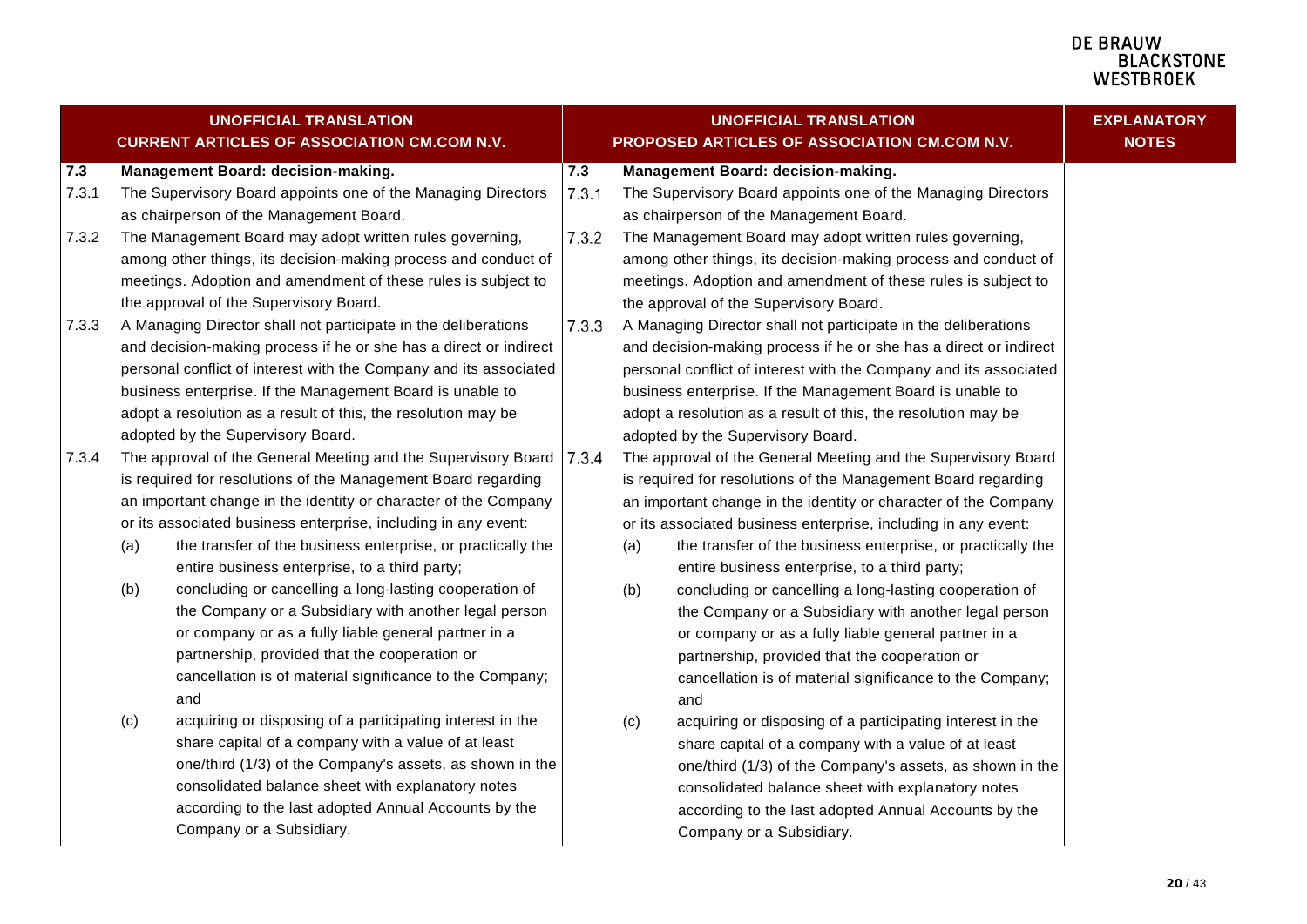|       | <b>UNOFFICIAL TRANSLATION</b>                                         |       | <b>UNOFFICIAL TRANSLATION</b>                                        | <b>EXPLANATORY</b><br><b>NOTES</b> |
|-------|-----------------------------------------------------------------------|-------|----------------------------------------------------------------------|------------------------------------|
|       | <b>CURRENT ARTICLES OF ASSOCIATION CM.COM N.V.</b>                    |       | PROPOSED ARTICLES OF ASSOCIATION CM.COM N.V.                         |                                    |
| 7.3.5 | In addition to the resolutions by the Management Board that are       | 7.3.5 | In addition to the resolutions by the Management Board that are      |                                    |
|       | subject to the approval of the Supervisory Board by law or under      |       | subject to the approval of the Supervisory Board by law or under     |                                    |
|       | these articles of association, the Management Board rules of          |       | these articles of association, the Management Board rules of         |                                    |
|       | procedure may set out other resolutions of the Management             |       | procedure may set out other resolutions of the Management            |                                    |
|       | Board that are subject to the approval of the Supervisory Board.      |       | Board that are subject to the approval of the Supervisory Board.     |                                    |
|       | The absence of approval of the Supervisory Board will not affect      |       | The absence of approval of the Supervisory Board will not affect     |                                    |
|       | the authority of the Management Board or its Managing                 |       | the authority of the Management Board or its Managing                |                                    |
|       | Directors to represent the Company.                                   |       | Directors to represent the Company.                                  |                                    |
| 7.3.6 | The Management Board may grant the title director, or any other 7.3.6 |       | The Management Board may grant the title director, or any other      |                                    |
|       | title, to individuals employed by the Company.                        |       | title, to individuals employed by the Company.                       |                                    |
| 7.3.7 | The Management Board may appoint proxy holders. The scope             | 7.3.7 | The Management Board may appoint proxy holders. The scope            |                                    |
|       | of their powers of attorney shall be determined and may be            |       | of their powers of attorney shall be determined and may be           |                                    |
|       | amended by the Management Board.                                      |       | amended by the Management Board.                                     |                                    |
| 7.3.8 | The Management Board may cause one or more of its powers or   7.3.8   |       | The Management Board may cause one or more of its powers or          |                                    |
|       | activities to be exercised wholly or partially by one or more of its  |       | activities to be exercised wholly or partially by one or more of its |                                    |
|       | Managing Directors whom it has duly designated for that               |       | Managing Directors whom it has duly designated for that              |                                    |
|       | purpose.                                                              |       | purpose.                                                             |                                    |
| 7.3.9 | The Management Board may also adopt resolutions without               | 7.3.9 | The Management Board may also adopt resolutions without              |                                    |
|       | holding a meeting, provided that such resolutions are adopted in      |       | holding a meeting, provided that such resolutions are adopted in     |                                    |
|       | writing or by reproducible electronic communication, and all          |       | writing or by reproducible electronic communication, and all         |                                    |
|       | Managing Directors entitled to vote have consented to adopting        |       | Managing Directors entitled to vote have consented to adopting       |                                    |
|       | the resolutions without holding a meeting.                            |       | the resolutions without holding a meeting.                           |                                    |
| 7.4   | <b>Management Board: remuneration.</b>                                | 7.4   | <b>Management Board: remuneration.</b>                               |                                    |
| 7.4.1 | The Company has a policy in respect of the remuneration of the        | 7.4.1 | The Company has a policy in respect of the remuneration of the       |                                    |
|       | Management Board. The remuneration policy is adopted by the           |       | Management Board. The remuneration policy is adopted by the          |                                    |
|       | General Meeting at the proposal of the Supervisory Board. A           |       | General Meeting at the proposal of the Supervisory Board. A          |                                    |
|       | resolution to adopt the remuneration policy requires a simple         |       | resolution to adopt the remuneration policy requires a simple        |                                    |
|       | majority of the votes cast regardless of which part of the issued     |       | majority of the votes cast regardless of which part of the issued    |                                    |
|       | share capital such votes represent.                                   |       | share capital such votes represent.                                  |                                    |
| 7.4.2 | The remuneration of the Managing Directors is determined by           | 7.4.2 | The remuneration of the Managing Directors is determined by          |                                    |
|       | the Supervisory Board in accordance with the remuneration             |       | the Supervisory Board in accordance with the remuneration            |                                    |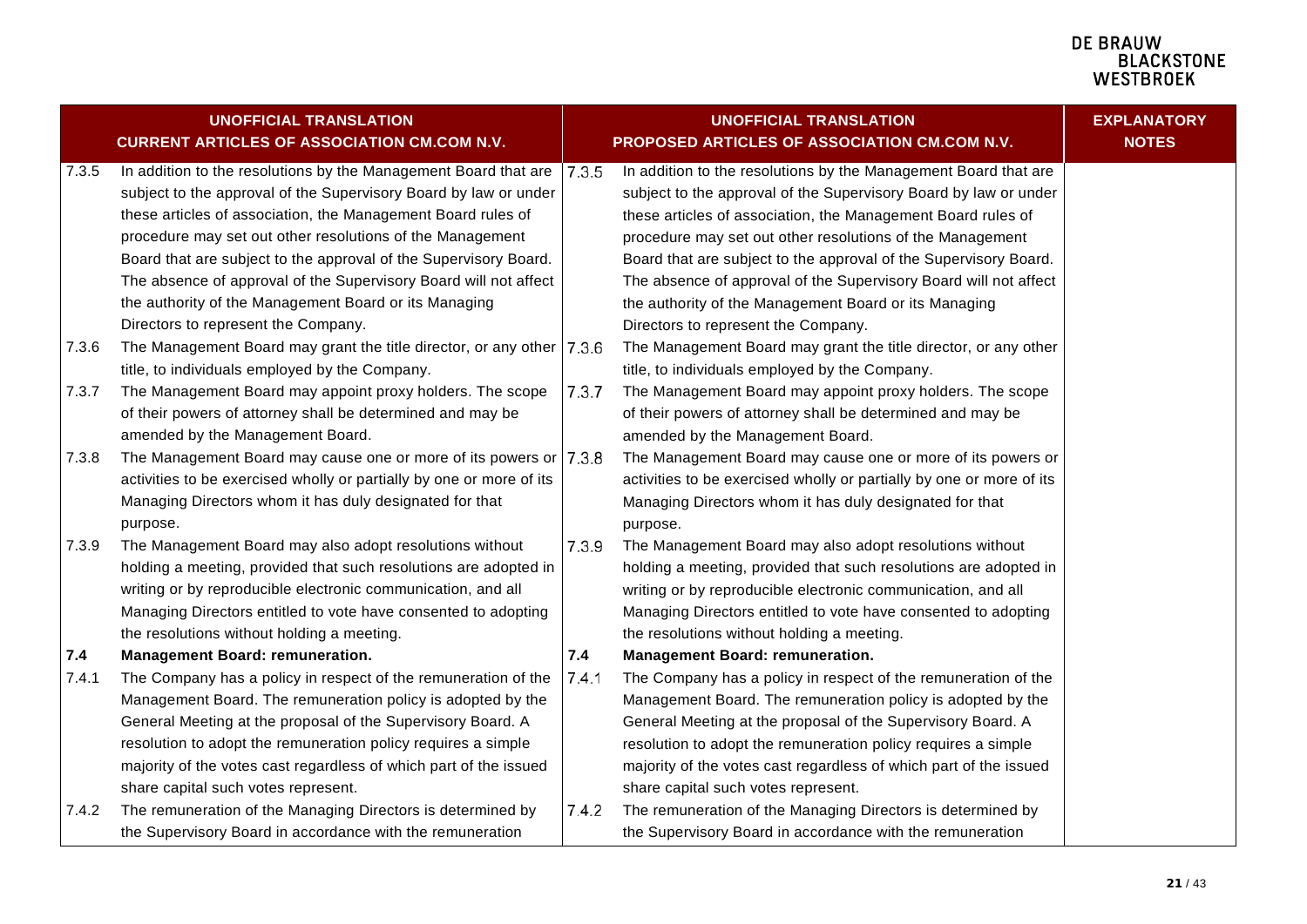<span id="page-21-1"></span><span id="page-21-0"></span>

|       | <b>UNOFFICIAL TRANSLATION</b><br><b>CURRENT ARTICLES OF ASSOCIATION CM.COM N.V.</b> |       | <b>UNOFFICIAL TRANSLATION</b><br>PROPOSED ARTICLES OF ASSOCIATION CM.COM N.V. | <b>EXPLANATORY</b><br><b>NOTES</b> |
|-------|-------------------------------------------------------------------------------------|-------|-------------------------------------------------------------------------------|------------------------------------|
|       | policy adopted by the General Meeting.                                              |       | policy adopted by the General Meeting.                                        |                                    |
| 7.4.3 | A proposal with respect to remuneration schemes for Managing                        | 7.4.3 | A proposal with respect to remuneration schemes for Managing                  |                                    |
|       | Directors in the form of Shares or rights to subscribe for Shares                   |       | Directors in the form of Shares or rights to subscribe for Shares             |                                    |
|       | must be submitted by the Supervisory Board to the General                           |       | must be submitted by the Supervisory Board to the General                     |                                    |
|       | Meeting for its approval.                                                           |       | Meeting for its approval.                                                     |                                    |
|       | This proposal states at least the maximum number of Shares or                       |       | This proposal states at least the maximum number of Shares or                 |                                    |
|       | rights to subscribe for Shares that may be granted to the                           |       | rights to subscribe for Shares that may be granted to the                     |                                    |
|       | Managing Directors and the criteria for making and amending                         |       | Managing Directors and the criteria for making and amending                   |                                    |
|       | such grants.                                                                        |       | such grants.                                                                  |                                    |
| 7.5   | Representation.                                                                     | 7.5   | Representation.                                                               |                                    |
|       | The Management Board as well as each Managing Director                              |       | The Management Board as well as each Managing Director                        |                                    |
|       | acting individually has the power to represent the Company.                         |       | acting individually has the power to represent the Company.                   |                                    |
| 7.6   | Supervisory Board: appointment, suspension and                                      | 7.6   | Supervisory Board: appointment, suspension and                                |                                    |
|       | dismissal.                                                                          |       | dismissal.                                                                    |                                    |
| 7.6.1 | The Supervisory Board is authorised to determine the number of   7.6.1              |       | The Supervisory Board is authorised to determine the number of                |                                    |
|       | Supervisory Directors. A resolution of the Supervisory Board to                     |       | Supervisory Directors. A resolution of the Supervisory Board to               |                                    |
|       | determine the number of Supervisory Directors requires the                          |       | determine the number of Supervisory Directors requires the                    |                                    |
|       | approval of the Founder Committee, if installed.                                    |       | approval of the Founder Committee, if installed.                              |                                    |
| 7.6.2 | Supervisory Directors are appointed by the General Meeting on                       | 7.6.2 | Supervisory Directors are appointed by the General Meeting on                 |                                    |
|       | a binding nomination by the Supervisory Board, provided that                        |       | a binding nomination by the Supervisory Board, provided that                  |                                    |
|       | the Founder Committee, if installed, is authorised to appoint one                   |       | the Founder Committee, if installed, is authorised to appoint one             |                                    |
|       | or more Supervisory Directors, as the case may be, as referred                      |       | or more Supervisory Directors, as the case may be, as referred                |                                    |
|       | to in article 7.6.3.                                                                |       | to in article 7.6.3.                                                          |                                    |
| 7.6.3 | If the Founder Committee is installed, the Founder Committee                        | 7.6.3 | If the Founder Committee is installed, the Founder Committee                  |                                    |
|       | may appoint up to one/third (1/3) of the Supervisory Directors                      |       | may appoint up to one/third (1/3) of the Supervisory Directors                |                                    |
|       | within the meaning of section 2:143 BW. If the number of                            |       | within the meaning of section 2:143 BW. If the number of                      |                                    |
|       | Supervisory Directors as determined in accordance with article                      |       | Supervisory Directors as determined in accordance with article                |                                    |
|       | 7.6.1 cannot be divided by three (3), the lower number that can                     |       | 7.6.1 cannot be divided by three (3), the lower number that can               |                                    |
|       | be divided by three (3) shall be taken into account in                              |       | be divided by three (3) shall be taken into account in                        |                                    |
|       | determining the number of Supervisory Directors to whom this                        |       | determining the number of Supervisory Directors to whom this                  |                                    |
|       | right of appointment of the Founder Committee applies. If the                       |       | right of appointment of the Founder Committee applies. If the                 |                                    |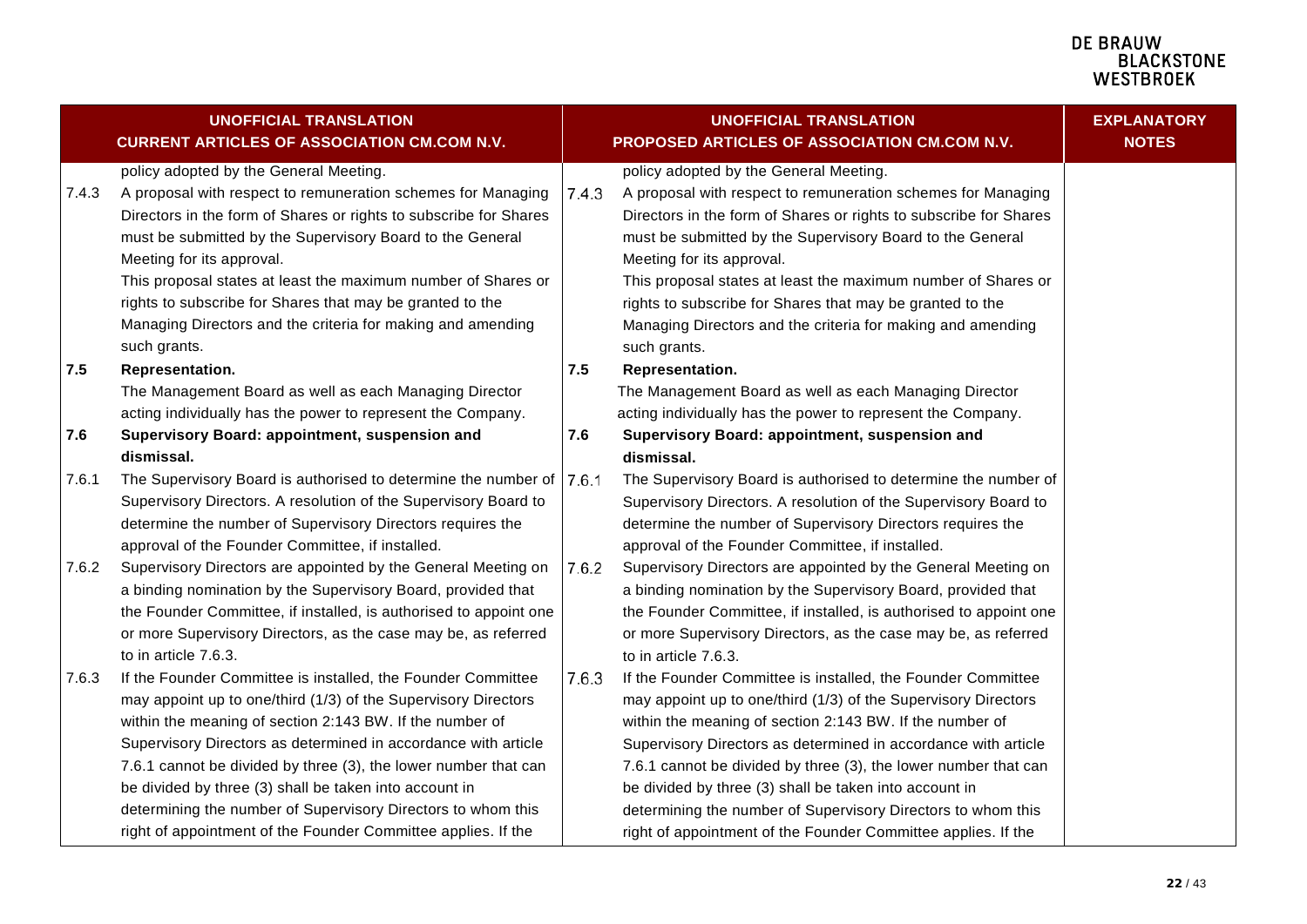<span id="page-22-1"></span><span id="page-22-0"></span>

|       | <b>UNOFFICIAL TRANSLATION</b>                                                                                                                                                                                                                                                                                                                                                                                                                                                                                                                                                                                                                                                                                                                                                     |       | <b>UNOFFICIAL TRANSLATION</b>                                                                                                                                                                                                                                                                                                                                                                                                                                                                                                                                                                                                                                                                                                                                                     | <b>EXPLANATORY</b> |
|-------|-----------------------------------------------------------------------------------------------------------------------------------------------------------------------------------------------------------------------------------------------------------------------------------------------------------------------------------------------------------------------------------------------------------------------------------------------------------------------------------------------------------------------------------------------------------------------------------------------------------------------------------------------------------------------------------------------------------------------------------------------------------------------------------|-------|-----------------------------------------------------------------------------------------------------------------------------------------------------------------------------------------------------------------------------------------------------------------------------------------------------------------------------------------------------------------------------------------------------------------------------------------------------------------------------------------------------------------------------------------------------------------------------------------------------------------------------------------------------------------------------------------------------------------------------------------------------------------------------------|--------------------|
|       | <b>CURRENT ARTICLES OF ASSOCIATION CM.COM N.V.</b>                                                                                                                                                                                                                                                                                                                                                                                                                                                                                                                                                                                                                                                                                                                                |       | PROPOSED ARTICLES OF ASSOCIATION CM.COM N.V.                                                                                                                                                                                                                                                                                                                                                                                                                                                                                                                                                                                                                                                                                                                                      | <b>NOTES</b>       |
|       | Founder Committee has not yet appointed one/third (1/3) of the<br>Supervisory Directors as referred to above, the Founder<br>Committee is authorised to do so in its sole discretion at any<br>point in time. In case the Founder Committee appoints a<br>Supervisory Director, the number of Supervisory Directors as<br>determined in accordance with article 7.6.1 shall automatically<br>be increased accordingly if needed for the Founder Committee<br>to fully exercise its right in its sole discretion as referred to in<br>this article 7.6.3.                                                                                                                                                                                                                          |       | Founder Committee has not yet appointed one/third (1/3) of the<br>Supervisory Directors as referred to above, the Founder<br>Committee is authorised to do so in its sole discretion at any<br>point in time. In case the Founder Committee appoints a<br>Supervisory Director, the number of Supervisory Directors as<br>determined in accordance with article 7.6.1 shall automatically<br>be increased accordingly if needed for the Founder Committee<br>to fully exercise its right in its sole discretion as referred to in<br>this article 7.6.3.                                                                                                                                                                                                                          |                    |
| 7.6.4 | The General Meeting may at all times overrule a binding<br>nomination for the appointment of a Supervisory Director as<br>referred to in article 7.6.2 by a resolution adopted with a<br>two/thirds (2/3) majority of the votes cast, representing more<br>than one/half (1/2) of the issued share capital.<br>If a binding nomination for the appointment of a Supervisory<br>Director is overruled, the Supervisory Board shall make a new<br>binding nomination for the appointment of a Supervisory<br>Director which shall be presented at a new General Meeting. If<br>the second binding nomination has been overruled in<br>accordance with this article 7.6.4, the General Meeting shall be<br>free to appoint a person to fill the vacancy in the Supervisory<br>Board. | 7.6.4 | The General Meeting may at all times overrule a binding<br>nomination for the appointment of a Supervisory Director as<br>referred to in article 7.6.2 by a resolution adopted with a<br>two/thirds (2/3) majority of the votes cast, representing more<br>than one/half (1/2) of the issued share capital.<br>If a binding nomination for the appointment of a Supervisory<br>Director is overruled, the Supervisory Board shall make a new<br>binding nomination for the appointment of a Supervisory<br>Director which shall be presented at a new General Meeting. If<br>the second binding nomination has been overruled in<br>accordance with this article 7.6.4, the General Meeting shall be<br>free to appoint a person to fill the vacancy in the Supervisory<br>Board. |                    |
| 7.6.5 | A Supervisory Director shall be appointed for a term lapsing<br>ultimately at the end of the annual General Meeting held in the<br>fourth year after the year of his or her appointment, unless<br>specified otherwise in the nomination for his or her appointment.<br>A Supervisory Director may be re-appointed once for a term of<br>not more than four years and subsequently for a period of not<br>more than two years, which thereafter may be extended with<br>another two years. The Supervisory Board will draw up a<br>retirement schedule for the Supervisory Directors. In deviation                                                                                                                                                                                | 7.6.5 | A Supervisory Director shall be appointed for a term lapsing<br>ultimately at the end of the annual General Meeting held in the<br>fourth year after the year of his or her appointment, unless<br>specified otherwise in the nomination for his or her appointment.<br>A Supervisory Director may be re-appointed once for a term of<br>not more than four years and subsequently for a period of not<br>more than two years, which thereafter may be extended with<br>another two years. The Supervisory Board will draw up a<br>retirement schedule for the Supervisory Directors. In deviation                                                                                                                                                                                |                    |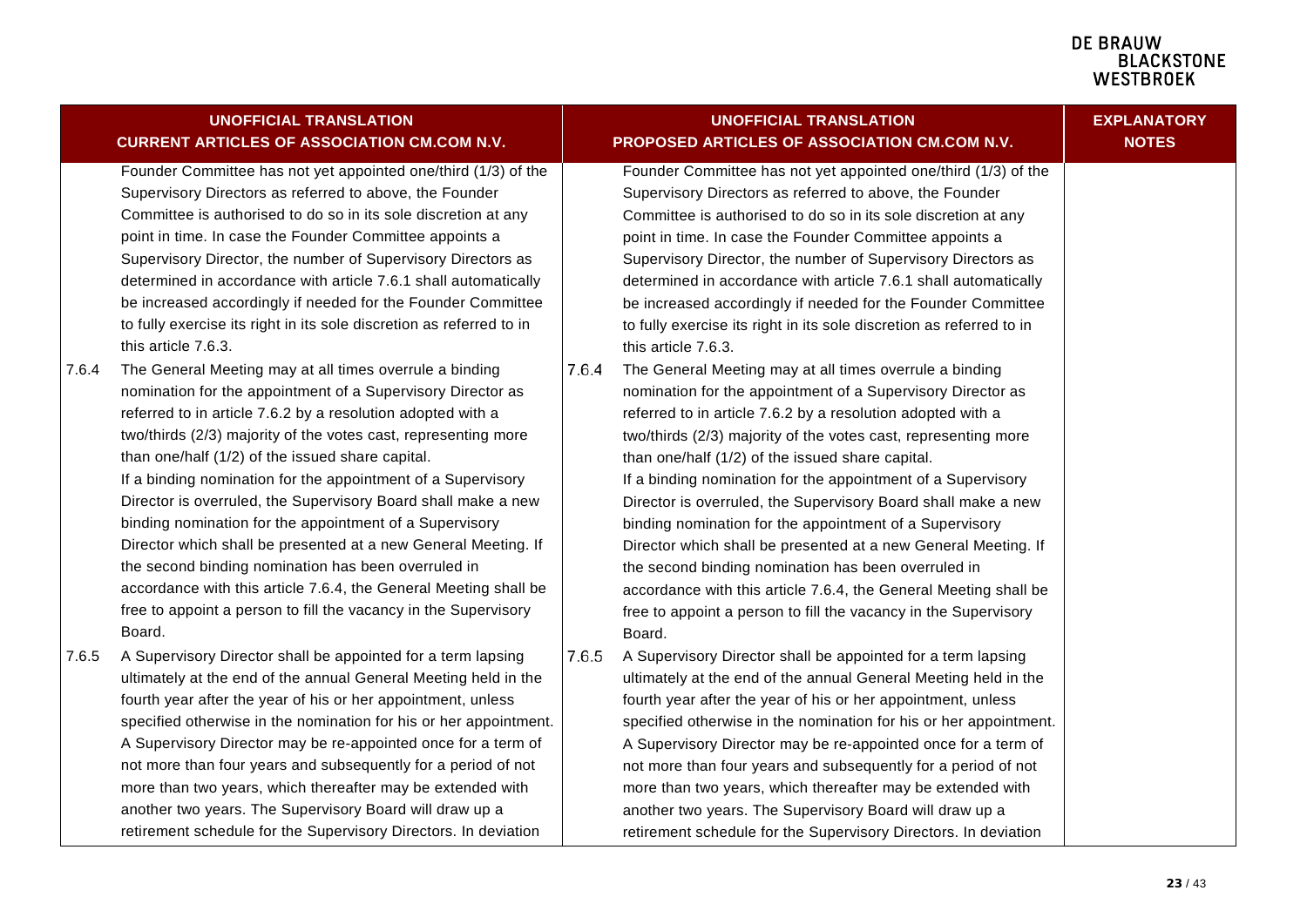|       | <b>UNOFFICIAL TRANSLATION</b><br><b>CURRENT ARTICLES OF ASSOCIATION CM.COM N.V.</b>                                                                                                                                                                                                                                                                                                                                                                                                                                                                                                                                                                                                                                                                                                                                                                                                                                                             |       | <b>UNOFFICIAL TRANSLATION</b><br>PROPOSED ARTICLES OF ASSOCIATION CM.COM N.V.                                                                                                                                                                                                                                                                                                                                                                                                                                                                                                                                                                                                                                                                                                                                                                                                                                                                   | <b>EXPLANATORY</b><br><b>NOTES</b> |
|-------|-------------------------------------------------------------------------------------------------------------------------------------------------------------------------------------------------------------------------------------------------------------------------------------------------------------------------------------------------------------------------------------------------------------------------------------------------------------------------------------------------------------------------------------------------------------------------------------------------------------------------------------------------------------------------------------------------------------------------------------------------------------------------------------------------------------------------------------------------------------------------------------------------------------------------------------------------|-------|-------------------------------------------------------------------------------------------------------------------------------------------------------------------------------------------------------------------------------------------------------------------------------------------------------------------------------------------------------------------------------------------------------------------------------------------------------------------------------------------------------------------------------------------------------------------------------------------------------------------------------------------------------------------------------------------------------------------------------------------------------------------------------------------------------------------------------------------------------------------------------------------------------------------------------------------------|------------------------------------|
| 7.6.6 | from this article 7.6.5, a Founder who retires as Supervisory<br>Director by rotation is unlimited eligible for re-appointment for<br>terms of not more than four years each.<br>Supervisory Directors may be suspended and dismissed by the<br>corporate body that has appointed such Supervisory Director in<br>accordance with article 7.6.2 or 7.6.3. If the Founder Committee<br>is uninstalled, Supervisory Directors appointed in accordance<br>with article 7.6.3 may be suspended and dismissed by the                                                                                                                                                                                                                                                                                                                                                                                                                                 | 7.6.6 | from this article 7.6.5, a Founder who retires as Supervisory<br>Director by rotation is unlimited eligible for re-appointment for<br>terms of not more than four years each.<br>Supervisory Directors may be suspended and dismissed by the<br>corporate body that has appointed such Supervisory Director in<br>accordance with article 7.6.2 or 7.6.3. If the Founder Committee<br>is uninstalled, Supervisory Directors appointed in accordance<br>with article 7.6.3 may be suspended and dismissed by the                                                                                                                                                                                                                                                                                                                                                                                                                                 |                                    |
| 7.6.7 | General Meeting.<br>If a Supervisory Director has been suspended by the General<br>Meeting, the Management Board or Supervisory Board shall<br>convene a General Meeting to be held within three (3) months<br>after the suspension has taken effect for purposes of resolving<br>either to dismiss the Supervisory Director or to terminate or<br>continue the suspension, failing which the suspension will lapse.<br>The suspended Supervisory Director is entitled to be heard at                                                                                                                                                                                                                                                                                                                                                                                                                                                           | 7.6.7 | General Meeting.<br>If a Supervisory Director has been suspended by the General<br>Meeting, the Management Board or Supervisory Board shall<br>convene a General Meeting to be held within three (3) months<br>after the suspension has taken effect for purposes of resolving<br>either to dismiss the Supervisory Director or to terminate or<br>continue the suspension, failing which the suspension will lapse.<br>The suspended Supervisory Director is entitled to be heard at                                                                                                                                                                                                                                                                                                                                                                                                                                                           |                                    |
| 7.6.8 | the General Meeting.<br>If a Supervisory Director has been suspended by the Founder<br>Committee, the Founder Committee shall convene a meeting<br>within three (3) months after the suspension has taken effect for<br>purposes of resolving either to dismiss the Supervisory Director<br>or to terminate or continue the suspension, failing which the<br>suspension will lapse. The suspended Supervisory Director is<br>entitled to be heard at the meeting of the Founder Committee.<br>If one or more Supervisory Directors are unable to act, or in the<br>case of a vacancy or vacancies for one or more Supervisory<br>Directors, the remaining Supervisory Directors or the only<br>remaining Supervisory Director shall temporarily be in charge of<br>the supervision, without prejudice to the right of the Supervisory<br>Board to appoint a temporary Supervisory Director to replace<br>the Supervisory Director(s) concerned. | 7.6.8 | the General Meeting.<br>If a Supervisory Director has been suspended by the Founder<br>Committee, the Founder Committee shall convene a meeting<br>within three (3) months after the suspension has taken effect for<br>purposes of resolving either to dismiss the Supervisory Director<br>or to terminate or continue the suspension, failing which the<br>suspension will lapse. The suspended Supervisory Director is<br>entitled to be heard at the meeting of the Founder Committee.<br>If one or more Supervisory Directors are unable to act, or in the<br>case of a vacancy or vacancies for one or more Supervisory<br>Directors, the remaining Supervisory Directors or the only<br>remaining Supervisory Director shall temporarily be in charge of<br>the supervision, without prejudice to the right of the Supervisory<br>Board to appoint a temporary Supervisory Director to replace<br>the Supervisory Director(s) concerned. |                                    |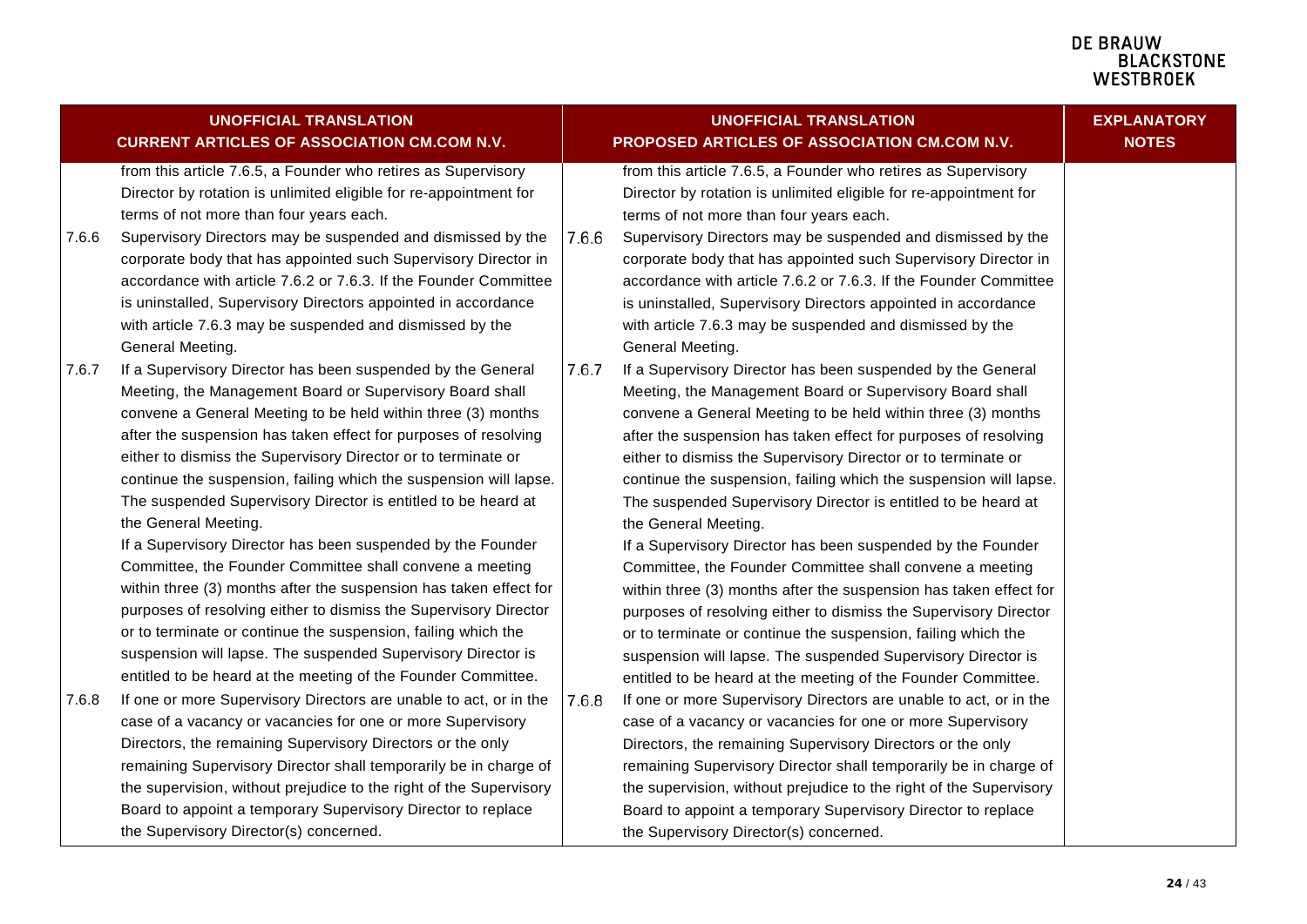|       | <b>UNOFFICIAL TRANSLATION</b><br><b>CURRENT ARTICLES OF ASSOCIATION CM.COM N.V.</b> |       | <b>UNOFFICIAL TRANSLATION</b><br>PROPOSED ARTICLES OF ASSOCIATION CM.COM N.V. | <b>EXPLANATORY</b><br><b>NOTES</b> |
|-------|-------------------------------------------------------------------------------------|-------|-------------------------------------------------------------------------------|------------------------------------|
| 7.6.9 | If all the Supervisory Directors are unable to act, or in the case                  | 7.6.9 | If all the Supervisory Directors are unable to act, or in the case            |                                    |
|       | of vacancies for all Supervisory Directors, the Management                          |       | of vacancies for all Supervisory Directors, the Management                    |                                    |
|       | Board shall as soon as possible take the necessary measures to                      |       | Board shall as soon as possible take the necessary measures                   |                                    |
|       | make arrangements, without prejudice to the right of the                            |       | to make arrangements, without prejudice to the right of the                   |                                    |
|       | General Meeting to appoint one or more temporary Supervisory                        |       | General Meeting to appoint one or more temporary Supervisory                  |                                    |
|       | Directors to replace the Supervisory Director(s) concerned. The                     |       | Directors to replace the Supervisory Director(s) concerned. The               |                                    |
|       | person(s) designated for this purpose shall take the necessary                      |       | person(s) designated for this purpose shall take the necessary                |                                    |
|       | measures to make a definitive arrangement.                                          |       | measures to make a definitive arrangement.                                    |                                    |
| 7.7   | Supervisory Board: decision-making.                                                 | 7.7   | Supervisory Board: decision-making.                                           |                                    |
| 7.7.1 | The Supervisory Board appoints one of the Supervisory                               | 7.7.1 | The Supervisory Board appoints one of the Supervisory                         |                                    |
|       | Directors as chairperson, unless the Founder Committee is                           |       | Directors as chairperson, unless the Founder Committee is                     |                                    |
|       | installed. If the Founder Committee is installed, the Founder                       |       | installed. If the Founder Committee is installed, the Founder                 |                                    |
|       | Committee may appoint and replace one of the Supervisory                            |       | Committee may appoint and replace one of the Supervisory                      |                                    |
|       | Directors as chairperson. The Founder Committee will notify the                     |       | Directors as chairperson. The Founder Committee will notify the               |                                    |
|       | Supervisory Board if it wishes to exercise its right to appoint or                  |       | Supervisory Board if it wishes to exercise its right to appoint or            |                                    |
|       | replace one of the Supervisory Directors as chairperson. The                        |       | replace one of the Supervisory Directors as chairperson. The                  |                                    |
|       | Supervisory Board shall notify the Founder Committee if the                         |       | Supervisory Board shall notify the Founder Committee if the                   |                                    |
|       | appointment or replacement of the chairperson of the                                |       | appointment or replacement of the chairperson of the                          |                                    |
|       | Supervisory Board is required. The Supervisory Board shall                          |       | Supervisory Board is required. The Supervisory Board shall                    |                                    |
|       | request the Founder Committee to appoint one of the                                 |       | request the Founder Committee to appoint one of the                           |                                    |
|       | Supervisory Directors as chairperson. If (i) the Founder                            |       | Supervisory Directors as chairperson. If (i) the Founder                      |                                    |
|       | Committee does not exercise this right within thirty (30) days                      |       | Committee does not exercise this right within thirty (30) days                |                                    |
|       | after having been requested to do so by the Supervisory Board                       |       | after having been requested to do so by the Supervisory Board                 |                                    |
|       | or (ii) the Founder Committee has notified the Supervisory                          |       | or (ii) the Founder Committee has notified the Supervisory                    |                                    |
|       | Board in writing that it will not exercise its right to appoint or                  |       | Board in writing that it will not exercise its right to appoint or            |                                    |
|       | replace the chairperson of the Supervisory Board, the                               |       | replace the chairperson of the Supervisory Board, the                         |                                    |
|       | Supervisory Board will be entitled to appoint one of the                            |       | Supervisory Board will be entitled to appoint one of the                      |                                    |
|       | Supervisory Directors as chairperson within sixty (60) days after                   |       | Supervisory Directors as chairperson within sixty (60) days after             |                                    |
|       | its request. The Supervisory Board appoints one of the                              |       | its request. The Supervisory Board appoints one of the                        |                                    |
|       | Supervisory Directors as vice-chairperson of the Supervisory                        |       | Supervisory Directors as vice-chairperson of the Supervisory                  |                                    |
|       | Board.                                                                              |       | Board.                                                                        |                                    |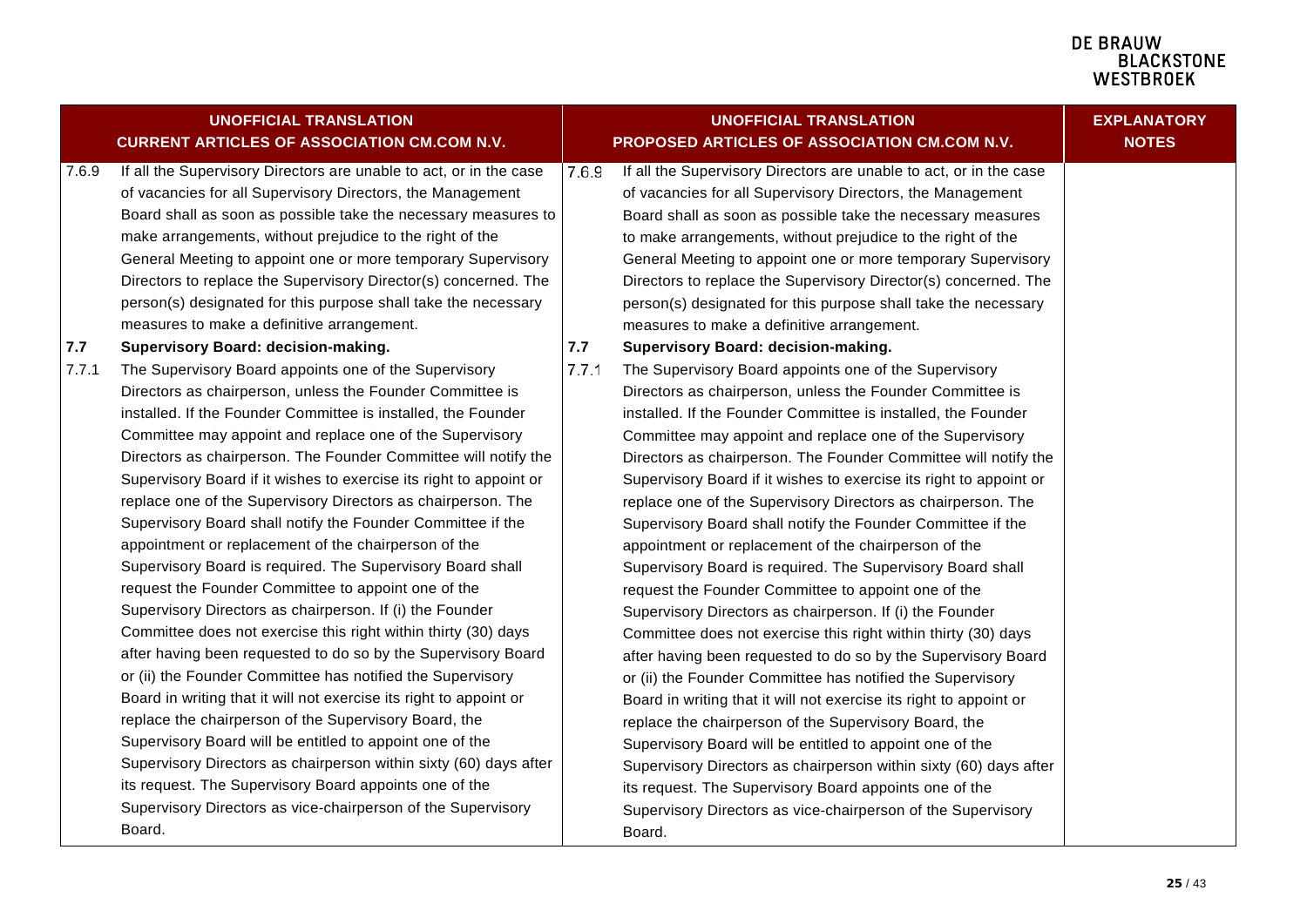<span id="page-25-1"></span><span id="page-25-0"></span>

|       | <b>UNOFFICIAL TRANSLATION</b><br><b>CURRENT ARTICLES OF ASSOCIATION CM.COM N.V.</b> |       | <b>UNOFFICIAL TRANSLATION</b><br>PROPOSED ARTICLES OF ASSOCIATION CM.COM N.V. | <b>EXPLANATORY</b><br><b>NOTES</b> |
|-------|-------------------------------------------------------------------------------------|-------|-------------------------------------------------------------------------------|------------------------------------|
| 7.7.2 | The Supervisory Board may adopt written rules governing,                            | 7.7.2 | The Supervisory Board may adopt written rules governing,                      |                                    |
|       | among other things, its decision-making process and conduct of                      |       | among other things, its decision-making process and conduct of                |                                    |
|       | meetings. The Supervisory Directors may divide their duties                         |       | meetings. The Supervisory Directors may divide their duties                   |                                    |
|       | among themselves, whether or not by way of rules.                                   |       | among themselves, whether or not by way of rules.                             |                                    |
| 7.7.3 | A Supervisory Director shall not participate in the deliberations                   | 7.7.3 | A Supervisory Director shall not participate in the deliberations             |                                    |
|       | and decision-making process if he or she has a direct or indirect                   |       | and decision-making process if he or she has a direct or indirect             |                                    |
|       | personal conflict of interest with the Company and its associated                   |       | personal conflict of interest with the Company and its associated             |                                    |
|       | business enterprise. If no resolution of the Supervisory Board                      |       | business enterprise. If no resolution of the Supervisory Board                |                                    |
|       | can be adopted as a result, the resolution is adopted by the                        |       | can be adopted as a result, the resolution is adopted by the                  |                                    |
|       | General Meeting.                                                                    |       | General Meeting.                                                              |                                    |
| 7.7.4 | The Supervisory Board may institute committees from among                           | 7.7.4 | The Supervisory Board may institute committees from among                     |                                    |
|       | the Supervisory Directors and adopt written rules governing,                        |       | the Supervisory Directors and adopt written rules governing,                  |                                    |
|       | among other things, the decision-making process and conduct                         |       | among other things, the decision-making process and conduct                   |                                    |
|       | of meetings of those committees.                                                    |       | of meetings of those committees.                                              |                                    |
| 7.7.5 | The Supervisory Board may also adopt resolutions without                            | 7.7.5 | The Supervisory Board may also adopt resolutions without                      |                                    |
|       | holding a meeting, provided that such resolutions are adopted in                    |       | holding a meeting, provided that such resolutions are adopted in              |                                    |
|       | writing or by reproducible electronic communication, and all                        |       | writing or by reproducible electronic communication, and all                  |                                    |
|       | Supervisory Directors entitled to vote have consented to                            |       | Supervisory Directors entitled to vote have consented to                      |                                    |
|       | adopting the resolutions without holding a meeting.                                 |       | adopting the resolutions without holding a meeting.                           |                                    |
| 7.8   | <b>Supervisory Board: remuneration.</b>                                             | 7.8   | <b>Supervisory Board: remuneration.</b>                                       |                                    |
|       | The remuneration of the Supervisory Board is determined by the                      |       | The remuneration of the Supervisory Board is determined by the                |                                    |
|       | General Meeting on a proposal of the Supervisory Board. The                         |       | General Meeting on a proposal of the Supervisory Board. The                   |                                    |
|       | General Meeting shall adopt a remuneration policy for the                           |       | General Meeting shall adopt a remuneration policy for the                     |                                    |
|       | Supervisory Board at the proposal of the Supervisory Board. A                       |       | Supervisory Board at the proposal of the Supervisory Board. A                 |                                    |
|       | resolution to adopt or amend the remuneration policy requires a                     |       | resolution to adopt or amend the remuneration policy requires a               |                                    |
|       | simple majority of the votes cast regardless of which part of the                   |       | simple majority of the votes cast regardless of which part of the             |                                    |
|       | issued share capital such votes represent.                                          |       | issued share capital such votes represent.                                    |                                    |
| 7.9   | Indemnity.                                                                          | 7.9   | Indemnity.                                                                    |                                    |
| 7.9.1 | Unless Dutch law provides otherwise, current and former                             | 7.9.1 | Unless Dutch law provides otherwise, current and former                       |                                    |
|       | Managing Directors, Supervisory Directors and members of the                        |       | Managing Directors, Supervisory Directors and members of the                  |                                    |
|       | Founder Committee are indemnified, held harmless and                                |       | Founder Committee are indemnified, held harmless and                          |                                    |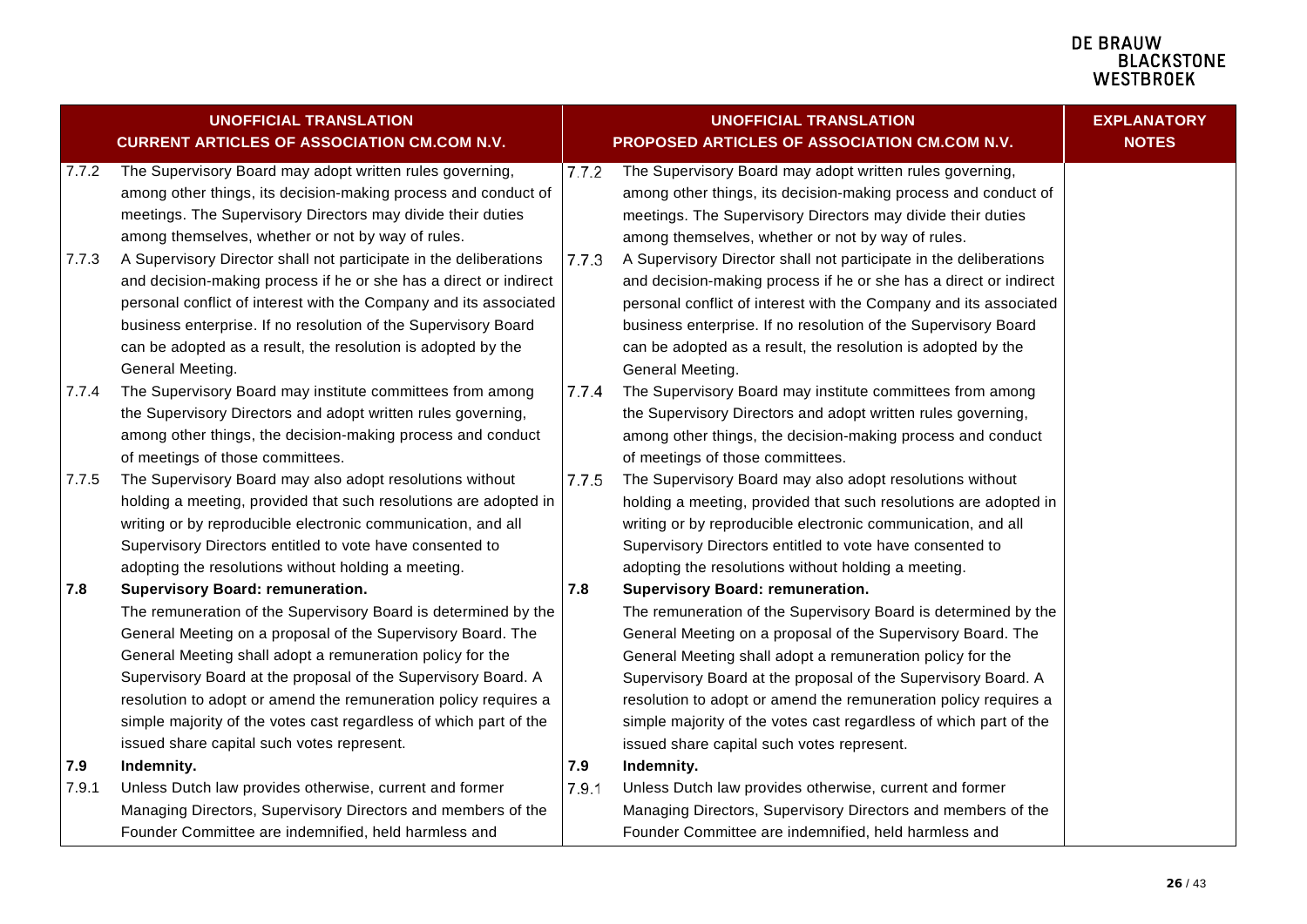<span id="page-26-1"></span><span id="page-26-0"></span>

|       |     | <b>UNOFFICIAL TRANSLATION</b><br><b>CURRENT ARTICLES OF ASSOCIATION CM.COM N.V.</b>                                                                                                                                                                                                                                                                                                                                                                                                                                                                                                                                                                                                                                                                       |       |     | <b>UNOFFICIAL TRANSLATION</b><br>PROPOSED ARTICLES OF ASSOCIATION CM.COM N.V.                                                                                                                                                                                                                                                                                                                                                                                                                                                                                                                                                                                                                                                                             | <b>EXPLANATORY</b><br><b>NOTES</b> |
|-------|-----|-----------------------------------------------------------------------------------------------------------------------------------------------------------------------------------------------------------------------------------------------------------------------------------------------------------------------------------------------------------------------------------------------------------------------------------------------------------------------------------------------------------------------------------------------------------------------------------------------------------------------------------------------------------------------------------------------------------------------------------------------------------|-------|-----|-----------------------------------------------------------------------------------------------------------------------------------------------------------------------------------------------------------------------------------------------------------------------------------------------------------------------------------------------------------------------------------------------------------------------------------------------------------------------------------------------------------------------------------------------------------------------------------------------------------------------------------------------------------------------------------------------------------------------------------------------------------|------------------------------------|
|       |     | reimbursed by the Company for:                                                                                                                                                                                                                                                                                                                                                                                                                                                                                                                                                                                                                                                                                                                            |       |     | reimbursed by the Company for:                                                                                                                                                                                                                                                                                                                                                                                                                                                                                                                                                                                                                                                                                                                            |                                    |
|       | (a) | the reasonable costs of conducting a defence against<br>claims resulting from an act or omission in performing<br>their duties or in performing other duties the Company<br>has asked them to fulfil;                                                                                                                                                                                                                                                                                                                                                                                                                                                                                                                                                     |       | (a) | the reasonable costs of conducting a defence against<br>claims resulting from an act or omission in performing<br>their duties or in performing other duties the Company<br>has asked them to fulfil;                                                                                                                                                                                                                                                                                                                                                                                                                                                                                                                                                     |                                    |
|       | (b) | any costs, financial losses, damages, compensation or<br>financial penalties they owe as a result of an act or<br>omission as referred to in (a);                                                                                                                                                                                                                                                                                                                                                                                                                                                                                                                                                                                                         |       | (b) | any costs, financial losses, damages, compensation or<br>financial penalties they owe as a result of an act or<br>omission as referred to in (a);                                                                                                                                                                                                                                                                                                                                                                                                                                                                                                                                                                                                         |                                    |
|       | (c) | any amounts they owe under settlements they have<br>reasonably entered into in connection with an act or<br>omission as referred to in (a);                                                                                                                                                                                                                                                                                                                                                                                                                                                                                                                                                                                                               |       | (c) | any amounts they owe under settlements they have<br>reasonably entered into in connection with an act or<br>omission as referred to in (a);                                                                                                                                                                                                                                                                                                                                                                                                                                                                                                                                                                                                               |                                    |
|       | (d) | the reasonable costs of other proceedings in which they<br>are involved as a current or former Managing Director,<br>Supervisory Director or member of the Founder<br>Committee, except for proceedings in which they are<br>primarily asserting their own claims; and                                                                                                                                                                                                                                                                                                                                                                                                                                                                                    |       | (d) | the reasonable costs of other proceedings in which they<br>are involved as a current or former Managing Director,<br>Supervisory Director or member of the Founder<br>Committee, except for proceedings in which they are<br>primarily asserting their own claims; and                                                                                                                                                                                                                                                                                                                                                                                                                                                                                    |                                    |
|       | (e) | tax damage due to reimbursements in accordance with<br>this article.                                                                                                                                                                                                                                                                                                                                                                                                                                                                                                                                                                                                                                                                                      |       | (e) | tax damage due to reimbursements in accordance with<br>this article.                                                                                                                                                                                                                                                                                                                                                                                                                                                                                                                                                                                                                                                                                      |                                    |
| 7.9.2 | (a) | An indemnified person is not entitled to the indemnification and<br>reimbursement referred to in article 7.9.1 insofar as:<br>it has been established in a final and non-appealable<br>decision of the competent court or, in the event of<br>arbitration, of an arbitrator, that the act or omission of<br>the indemnified person can be described as deliberate<br>(opzettelijk), wilfully reckless (bewust roekeloos) or<br>seriously culpable (ernstig verwijtbaar). In that case, the<br>indemnified person must immediately repay the sums<br>advanced or reimbursed by the Company, unless Dutch<br>law provides otherwise or this would, in the given<br>circumstances, be unacceptable according to standards<br>of reasonableness and fairness; | 7.9.2 | (a) | An indemnified person is not entitled to the indemnification and<br>reimbursement referred to in article 7.9.1 insofar as:<br>it has been established in a final and non-appealable<br>decision of the competent court or, in the event of<br>arbitration, of an arbitrator, that the act or omission of<br>the indemnified person can be described as deliberate<br>(opzettelijk), wilfully reckless (bewust roekeloos) or<br>seriously culpable (ernstig verwijtbaar). In that case, the<br>indemnified person must immediately repay the sums<br>advanced or reimbursed by the Company, unless Dutch<br>law provides otherwise or this would, in the given<br>circumstances, be unacceptable according to standards<br>of reasonableness and fairness; |                                    |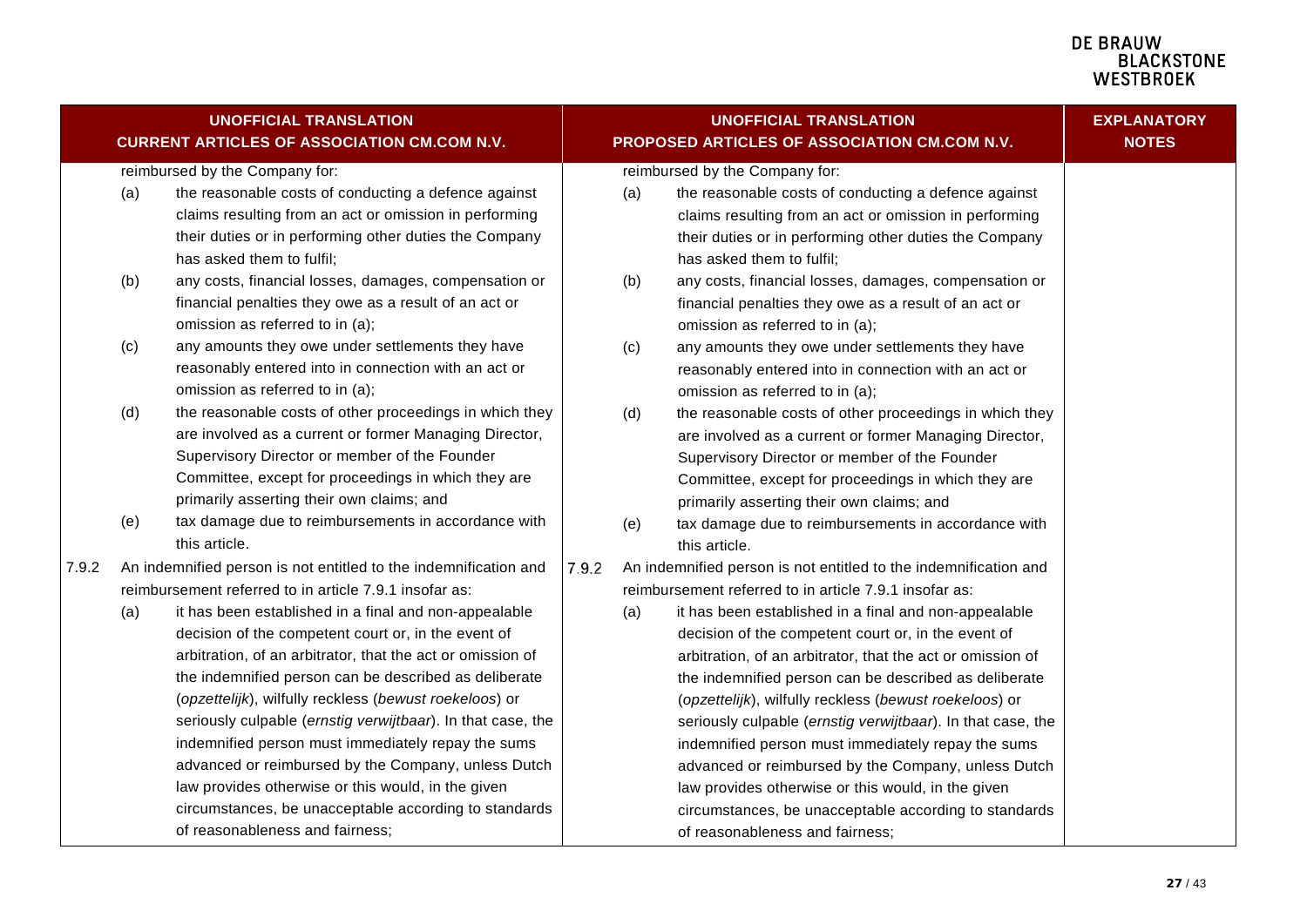<span id="page-27-0"></span>

|            | <b>UNOFFICIAL TRANSLATION</b><br><b>CURRENT ARTICLES OF ASSOCIATION CM.COM N.V.</b>                                                                                                                                                                                                                                                                                                                                                                                                                                                                                                       |                  | <b>UNOFFICIAL TRANSLATION</b><br>PROPOSED ARTICLES OF ASSOCIATION CM.COM N.V.                                                                                                                                                                                                                                                                                                                                                                                                                                                                                                             | <b>EXPLANATORY</b><br><b>NOTES</b> |
|------------|-------------------------------------------------------------------------------------------------------------------------------------------------------------------------------------------------------------------------------------------------------------------------------------------------------------------------------------------------------------------------------------------------------------------------------------------------------------------------------------------------------------------------------------------------------------------------------------------|------------------|-------------------------------------------------------------------------------------------------------------------------------------------------------------------------------------------------------------------------------------------------------------------------------------------------------------------------------------------------------------------------------------------------------------------------------------------------------------------------------------------------------------------------------------------------------------------------------------------|------------------------------------|
|            | (b)<br>the costs, financial losses, damages, compensation or<br>financial penalties owed by the indemnified person are<br>covered by an insurance policy and the insurer has paid<br>out these costs, financial losses, damages,<br>compensation or financial penalties; or<br>the indemnified person failed to notify the Company in<br>(c)<br>writing as soon as reasonably possible of the costs,<br>financial losses, damages, compensation or financial<br>penalties or of the circumstances that could lead to the<br>incurrence thereof.                                           |                  | (b)<br>the costs, financial losses, damages, compensation or<br>financial penalties owed by the indemnified person are<br>covered by an insurance policy and the insurer has paid<br>out these costs, financial losses, damages,<br>compensation or financial penalties; or<br>the indemnified person failed to notify the Company in<br>(c)<br>writing as soon as reasonably possible of the costs,<br>financial losses, damages, compensation or financial<br>penalties or of the circumstances that could lead to the<br>incurrence thereof.                                           |                                    |
| 7.9.3      | The Company shall reimburse costs, financial losses, damages,<br>compensation or financial penalties immediately on receipt of an<br>invoice or another document showing the costs, financial losses,<br>damages, compensation or financial penalties incurred by the<br>indemnified person, on the condition that the indemnified person<br>has undertaken in writing to repay these costs and<br>reimbursements if and to the extent that a repayment obligation<br>as referred to in article 7.9.2 arises. The Company may request<br>adequate security for this repayment obligation. | 7.9.3            | The Company shall reimburse costs, financial losses, damages,<br>compensation or financial penalties immediately on receipt of an<br>invoice or another document showing the costs, financial losses,<br>damages, compensation or financial penalties incurred by the<br>indemnified person, on the condition that the indemnified person<br>has undertaken in writing to repay these costs and<br>reimbursements if and to the extent that a repayment obligation<br>as referred to in article 7.9.2 arises. The Company may request<br>adequate security for this repayment obligation. |                                    |
| 7.9.4      | The indemnified person shall comply with the Company's<br>instructions regarding the defence strategy and coordinate the<br>defence strategy with the Company beforehand. The<br>indemnified person requires the Company's prior written<br>consent for: (i) acknowledging personal liability, (ii) deciding not<br>to put up a defence, and (iii) entering into a settlement.                                                                                                                                                                                                            | 7.9.4            | The indemnified person shall comply with the Company's<br>instructions regarding the defence strategy and coordinate the<br>defence strategy with the Company beforehand. The<br>indemnified person requires the Company's prior written<br>consent for: (i) acknowledging personal liability, (ii) deciding not<br>to put up a defence, and (iii) entering into a settlement.                                                                                                                                                                                                            |                                    |
| 7.9.5      | The Company shall take out liability insurance for the benefit of                                                                                                                                                                                                                                                                                                                                                                                                                                                                                                                         | 7.9.5            | The Company shall take out liability insurance for the benefit of                                                                                                                                                                                                                                                                                                                                                                                                                                                                                                                         |                                    |
| 7.9.6<br>8 | the indemnified persons.<br>The Management Board may further implement this article 7.9,<br>including by stipulating additional conditions, by agreement or<br>otherwise, subject to the approval of the Supervisory Board.<br><b>FOUNDER COMMITTEE.</b>                                                                                                                                                                                                                                                                                                                                  | 7.9.6<br>$\bf 8$ | the indemnified persons.<br>The Management Board may further implement this article 7.9,<br>including by stipulating additional conditions, by agreement or<br>otherwise, subject to the approval of the Supervisory Board.<br><b>FOUNDER COMMITTEE.</b>                                                                                                                                                                                                                                                                                                                                  |                                    |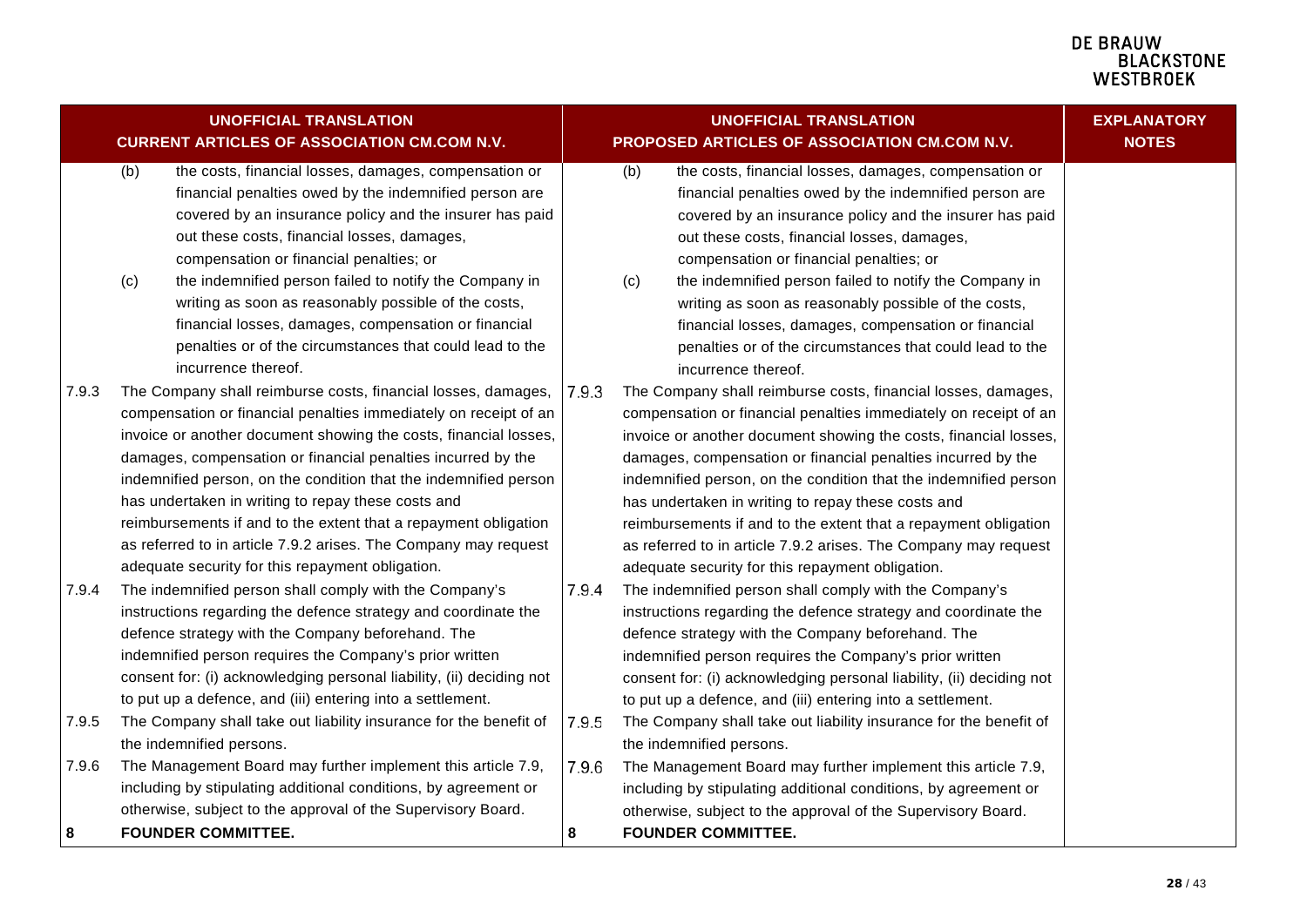<span id="page-28-1"></span><span id="page-28-0"></span>

|       |         | <b>UNOFFICIAL TRANSLATION</b><br><b>CURRENT ARTICLES OF ASSOCIATION CM.COM N.V.</b> |       | <b>UNOFFICIAL TRANSLATION</b><br>PROPOSED ARTICLES OF ASSOCIATION CM.COM N.V. | <b>EXPLANATORY</b><br><b>NOTES</b> |
|-------|---------|-------------------------------------------------------------------------------------|-------|-------------------------------------------------------------------------------|------------------------------------|
| 8.1   |         | Founder Committee: Installed. Uninstalled.                                          | 8.1   | Founder Committee: Installed. Uninstalled.                                    |                                    |
| 8.1.1 |         | The Founder Committee is a corporate body of the Company                            | 8.1.1 | The Founder Committee is a corporate body of the Company                      |                                    |
|       |         | instituted in and pursuant to these articles of association.                        |       | instituted in and pursuant to these articles of association.                  |                                    |
| 8.1.2 |         | The Founder Committee is "installed" if it has at least one (1)                     | 8.1.2 | The Founder Committee is "installed" if it has at least one (1)               |                                    |
|       | member. |                                                                                     |       | member.                                                                       |                                    |
| 8.1.3 |         | The Founder Committee is "uninstalled" if it no longer has at                       | 8.1.3 | The Founder Committee is "uninstalled" if it no longer has at                 |                                    |
|       |         | least one (1) member.                                                               |       | least one (1) member.                                                         |                                    |
| 8.2   |         | Founder Committee: Composition. Term. Removal.                                      | 8.2   | Founder Committee: Composition. Term. Removal.                                |                                    |
| 8.2.1 |         | The Founders are the sole members of the Founder Committee,                         | 8.2.1 | The Founders are the sole members of the Founder Committee,                   |                                    |
|       |         | subject to this article 8.2.                                                        |       | subject to this article 8.2.                                                  |                                    |
| 8.2.2 |         | Each Founder is member of the Founder Committee for an                              | 8.2.2 | Each Founder is member of the Founder Committee for an                        |                                    |
|       |         | indefinite period of time, subject to article 8.2.3.                                |       | indefinite period of time, subject to article 8.2.3.                          |                                    |
| 8.2.3 |         | A Founder ceases to be a member of the Founder Committee                            | 8.2.3 | A Founder ceases to be a member of the Founder Committee                      | Update of definitions              |
|       |         | five (5) years after the date that he is no longer Actively                         |       | five (5) years after the date that he is no longer Actively                   | used                               |
|       |         | Involved. A Founder is "Actively Involved" if and as long as he                     |       | Involved. A Founder is "Actively Involved" if and as long as he               |                                    |
|       | is:     |                                                                                     |       | is:                                                                           |                                    |
|       | (a)     | a Managing Director;                                                                |       | a Managing Director;<br>(a)                                                   |                                    |
|       | (b)     | a Supervisory Director (whether or not appointed based                              |       | a Supervisory Director (whether or not appointed based<br>(b)                 |                                    |
|       |         | on article 7.6.3); or                                                               |       | on article 7.6.3); or                                                         |                                    |
|       | (c)     | holding another position with the Company or a                                      |       | holding another position with the Company or a<br>(c)                         |                                    |
|       |         | Subsidiary on the basis of an agreement with the                                    |       | Subsidiary on the basis of an agreement with the                              |                                    |
|       |         | Company or a Subsidiary if such position is meaningful,                             |       | Company or a Subsidiary if such position is meaningful,                       |                                    |
|       |         | adds value and contributes directly or indirectly to the                            |       | adds value and contributes directly or indirectly to the                      |                                    |
|       |         | Company, provided that such agreement explicitly                                    |       | Company, provided that such agreement explicitly                              |                                    |
|       |         | states that the Founder will be considered Actively                                 |       | states that the Founder will be considered Actively                           |                                    |
|       |         | Involved within the meaning of this article 8.2.3.                                  |       | Involved within the meaning of this article 8.2.3.                            |                                    |
|       |         | In deviation from the first sentence of this article 8.2.3, a                       |       | In deviation from the first sentence of this article 8.2.3, a                 |                                    |
|       |         | Founder will cease to be a member of the Founder Committee                          |       | Founder will cease to be a member of the Founder Committee                    |                                    |
|       |         | with immediate effect:                                                              |       | with immediate effect:                                                        |                                    |
|       | (a)     | if the Founders jointly, directly or indirectly, hold legal                         |       | if the Founders jointly, directly or indirectly, hold legal<br>(a)            |                                    |
|       |         | and beneficial ownership of less than six million and                               |       | and beneficial ownership of less than six million and                         |                                    |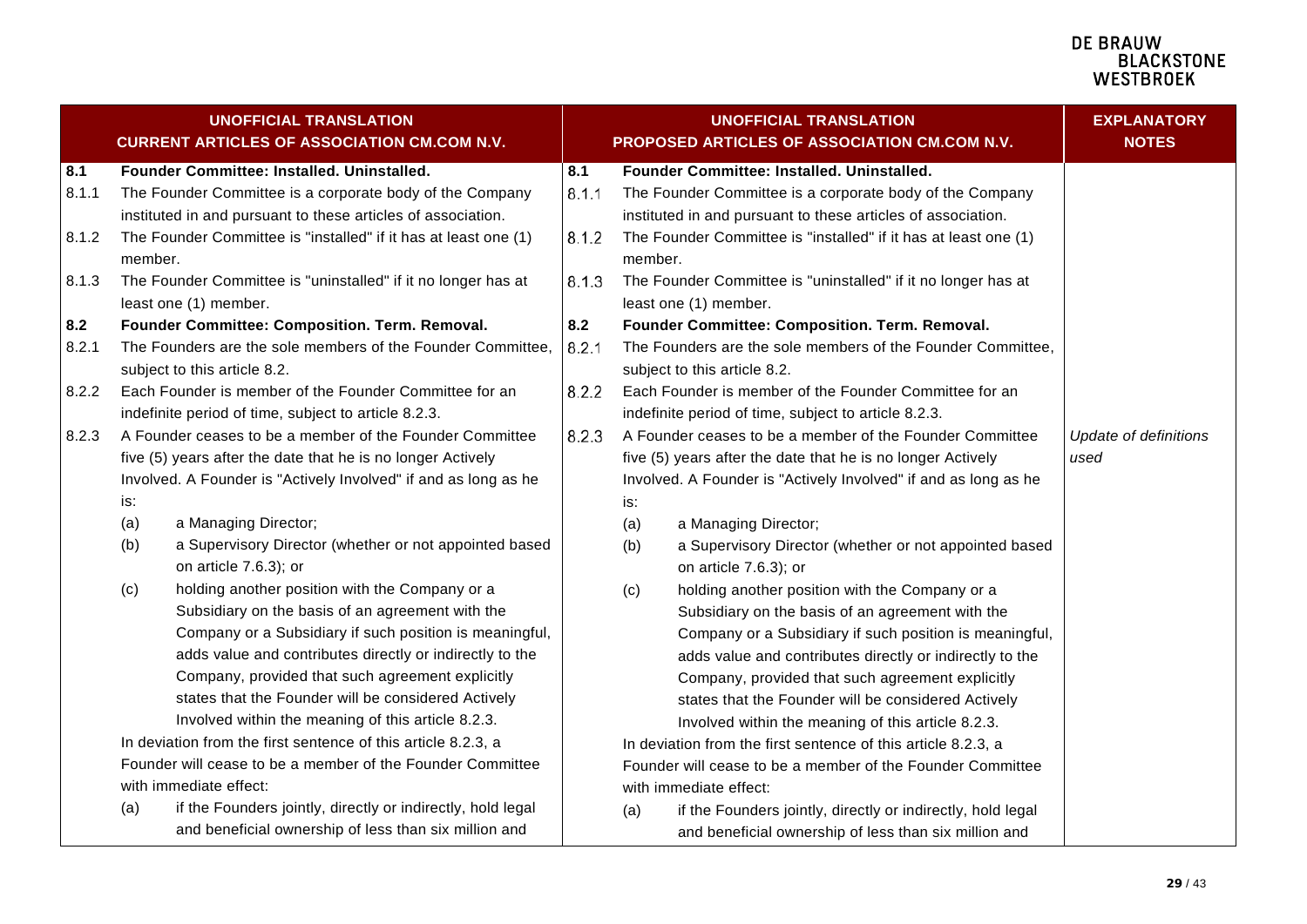<span id="page-29-1"></span><span id="page-29-0"></span>

|              | <b>UNOFFICIAL TRANSLATION</b><br><b>CURRENT ARTICLES OF ASSOCIATION CM.COM N.V.</b>                                                                                                                                                                                                                                                                                                                                                                                                                                                                                                                  |              | <b>UNOFFICIAL TRANSLATION</b><br>PROPOSED ARTICLES OF ASSOCIATION CM.COM N.V.                                                                                                                                                                                                                                                                                                                                                                                                                                                                                                                        | <b>EXPLANATORY</b><br><b>NOTES</b> |
|--------------|------------------------------------------------------------------------------------------------------------------------------------------------------------------------------------------------------------------------------------------------------------------------------------------------------------------------------------------------------------------------------------------------------------------------------------------------------------------------------------------------------------------------------------------------------------------------------------------------------|--------------|------------------------------------------------------------------------------------------------------------------------------------------------------------------------------------------------------------------------------------------------------------------------------------------------------------------------------------------------------------------------------------------------------------------------------------------------------------------------------------------------------------------------------------------------------------------------------------------------------|------------------------------------|
|              | four hundred thousand (6,400,000) Ordinary Shares;<br>by his voluntarily resignation; or<br>(b)<br>through his death.<br>(c)<br>In addition, in deviation from the first sentence of this article<br>8.2.3, a Founder will cease to be a member of the Founder<br>Committee as of the date per which such Founder ceases to be<br>Actively Involved as a result of the termination of his agreement<br>with the Company or a Subsidiary, for reasons of urgent cause<br>as referred to in sections 7:678 and 7:679 BW or seriously<br>culpable act or failure to act as referred to in section 7:669 |              | four hundred thousand (6,400,000) Ordinary Shares;<br>by his voluntarily resignation; or<br>(b)<br>through his death.<br>(c)<br>In addition, in deviation from the first sentence of this article<br>8.2.3, a Founder will cease to be a member of the Founder<br>Committee as of the date per which such Founder ceases to be<br>Actively Involved as a result of the termination of his agreement<br>with the Company or a Subsidiary, for reasons of urgent cause<br>as referred to in sections 7:678 and 7:679 BW or seriously<br>culpable act or failure to act as referred to in section 7:669 |                                    |
|              | subsection 3 subclause (e) BW, which sections are deemed to<br>apply by analogy where such Founder is not Actively Involved<br>on the basis of an employment agreement.                                                                                                                                                                                                                                                                                                                                                                                                                              |              | subsection 3 subclause (e) BW, which sections are deemed to<br>apply by analogy where such Founder is not Actively Involved<br>on the basis of an employment agreement.                                                                                                                                                                                                                                                                                                                                                                                                                              |                                    |
| 8.3<br>8.3.1 | Founder Committee: Decision-making.<br>The Founder Committee shall meet whenever a member of the<br>Founder Committee so requires.                                                                                                                                                                                                                                                                                                                                                                                                                                                                   | 8.3<br>8.3.1 | Founder Committee: Decision-making.<br>The Founder Committee shall meet whenever a member of the<br>Founder Committee so requires.                                                                                                                                                                                                                                                                                                                                                                                                                                                                   |                                    |
| 8.3.2        | The Founder Committee may only adopt resolutions at a<br>meeting if all members of the Founder Committee are present or<br>represented at the meeting.                                                                                                                                                                                                                                                                                                                                                                                                                                               | 8.3.2        | The Founder Committee may only adopt resolutions at a<br>meeting if all members of the Founder Committee are present or<br>represented at the meeting.                                                                                                                                                                                                                                                                                                                                                                                                                                               |                                    |
| 8.3.3        | Each member of the Founder Committee has one (1) vote.<br>Resolutions of the Founder Committee are adopted by<br>unanimous vote. In the event of a tie vote, provided that a<br>resolution of the Founder Committee is required or requested,<br>the resolution shall be deemed to not have been adopted. Any<br>conflict of interest provisions are not applicable to the<br>entitlement to vote by a member of the Founder Committee.                                                                                                                                                              | 8.3.3        | Each member of the Founder Committee has one (1) vote.<br>Resolutions of the Founder Committee are adopted by<br>unanimous vote. In the event of a tie vote, provided that a<br>resolution of the Founder Committee is required or requested,<br>the resolution shall be deemed to not have been adopted. Any<br>conflict of interest provisions are not applicable to the<br>entitlement to vote by a member of the Founder Committee.                                                                                                                                                              |                                    |
| 8.3.4        | If a member of the Founder Committee is unable to act, the<br>other member of the Founder Committee shall be temporarily<br>responsible for the entire conduct of the Founder Committee. In<br>such case, the member of the Founder Committee that is unable<br>to act is not taken into account when establishing the quorum                                                                                                                                                                                                                                                                        | 8.3.4        | If a member of the Founder Committee is unable to act, the<br>other member of the Founder Committee shall be temporarily<br>responsible for the entire conduct of the Founder Committee. In<br>such case, the member of the Founder Committee that is<br>unable to act is not taken into account when establishing the                                                                                                                                                                                                                                                                               |                                    |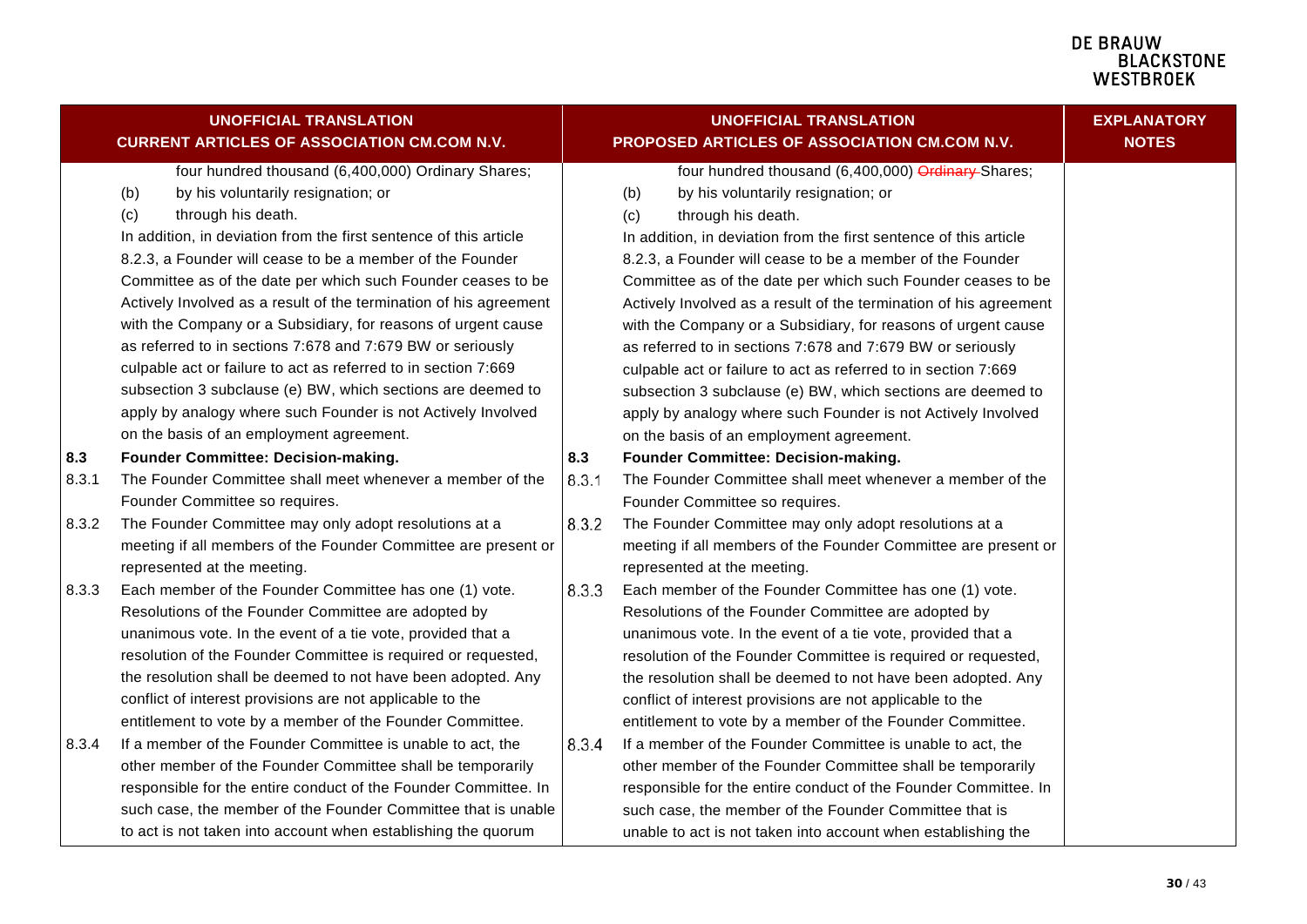<span id="page-30-0"></span>

|       | <b>UNOFFICIAL TRANSLATION</b><br><b>CURRENT ARTICLES OF ASSOCIATION CM.COM N.V.</b>                                                                                                                                                                                                                                 |       | <b>UNOFFICIAL TRANSLATION</b><br>PROPOSED ARTICLES OF ASSOCIATION CM.COM N.V.                                                                                                                                                                                                                                              | <b>EXPLANATORY</b><br><b>NOTES</b> |
|-------|---------------------------------------------------------------------------------------------------------------------------------------------------------------------------------------------------------------------------------------------------------------------------------------------------------------------|-------|----------------------------------------------------------------------------------------------------------------------------------------------------------------------------------------------------------------------------------------------------------------------------------------------------------------------------|------------------------------------|
|       | requirement as referred to in article 8.3.2 and the majority<br>requirement as referred to in article 8.3.3. "Unable to act" means<br>a member of the Founder Committee is temporarily unable to<br>perform his duties as a result of:<br>illness; or<br>(a)<br>inaccessibility for more than ten (10) days.<br>(b) |       | quorum requirement as referred to in article 8.3.2 and the<br>majority requirement as referred to in article 8.3.3. "Unable to<br>act" means a member of the Founder Committee is temporarily<br>unable to perform his duties as a result of:<br>illness; or<br>(a)<br>(b)<br>inaccessibility for more than ten (10) days. |                                    |
| 8.3.5 | The Founder Committee may also adopt resolutions without<br>holding a meeting, provided that such resolutions are adopted in<br>writing or by reproducible electronic communication, and all<br>members of the Founder Committee have consented to adopting<br>the resolutions without holding a meeting.           | 8.3.5 | The Founder Committee may also adopt resolutions without<br>holding a meeting, provided that such resolutions are adopted in<br>writing or by reproducible electronic communication, and all<br>members of the Founder Committee have consented to adopting<br>the resolutions without holding a meeting.                  |                                    |
| 9     | <b>GENERAL MEETINGS.</b>                                                                                                                                                                                                                                                                                            | 9     | <b>GENERAL MEETINGS.</b>                                                                                                                                                                                                                                                                                                   |                                    |
| 9.1   | <b>Annual General Meetings.</b>                                                                                                                                                                                                                                                                                     | 9.1   | <b>Annual General Meetings.</b>                                                                                                                                                                                                                                                                                            |                                    |
| 9.1.1 | General Meetings can be held in Breda, Amsterdam, Rotterdam,<br>The Hague, Utrecht and Haarlemmermeer (Schiphol Airport),<br>the Netherlands.                                                                                                                                                                       | 9.1.1 | General Meetings can be held in Breda, Amsterdam, Rotterdam,<br>The Hague, Utrecht and Haarlemmermeer (Schiphol Airport),<br>the Netherlands.                                                                                                                                                                              |                                    |
| 9.1.2 | The annual General Meeting shall be held within six (6) months<br>after the end of each financial year.                                                                                                                                                                                                             | 9.1.2 | The annual General Meeting shall be held within six (6) months<br>after the end of each financial year.                                                                                                                                                                                                                    |                                    |
| 9.2   | <b>General Meetings: convening meetings.</b>                                                                                                                                                                                                                                                                        | 9.2   | <b>General Meetings: convening meetings.</b>                                                                                                                                                                                                                                                                               |                                    |
| 9.2.1 | General Meetings are convened by the Management Board or<br>the Supervisory Board.                                                                                                                                                                                                                                  | 9.2.1 | General Meetings are convened by the Management Board or<br>the Supervisory Board.                                                                                                                                                                                                                                         |                                    |
| 9.2.2 | One or more Shareholders and/or other Persons with Meeting<br>Rights solely or jointly representing at least the percentage of<br>the issued share capital as required by law may, at their<br>request, be authorised by the preliminary relief judge of the<br>district court to convene a General Meeting.        | 9.2.2 | One or more Shareholders and/or other Persons with Meeting<br>Rights solely or jointly representing at least the percentage of '<br>the issued share capital as required by law may, at their<br>request, be authorised by the preliminary relief judge of the<br>district court to convene a General Meeting.             |                                    |
| 9.3   | General Meetings: notice of meetings and agenda.                                                                                                                                                                                                                                                                    | 9.3   | General Meetings: notice of meetings and agenda.                                                                                                                                                                                                                                                                           |                                    |
| 9.3.1 | Notice of a General Meeting must be given by the Management<br>Board or Supervisory Board with due observance of a notice<br>period of at least such number of days prior to the day of the                                                                                                                         | 9.3.1 | Notice of a General Meeting must be given by the Management<br>Board or Supervisory Board with due observance of a notice<br>period of at least such number of days prior to the day of the                                                                                                                                |                                    |
|       | meeting as required by law and in accordance with the law and                                                                                                                                                                                                                                                       |       | meeting as required by law and in accordance with the law and                                                                                                                                                                                                                                                              |                                    |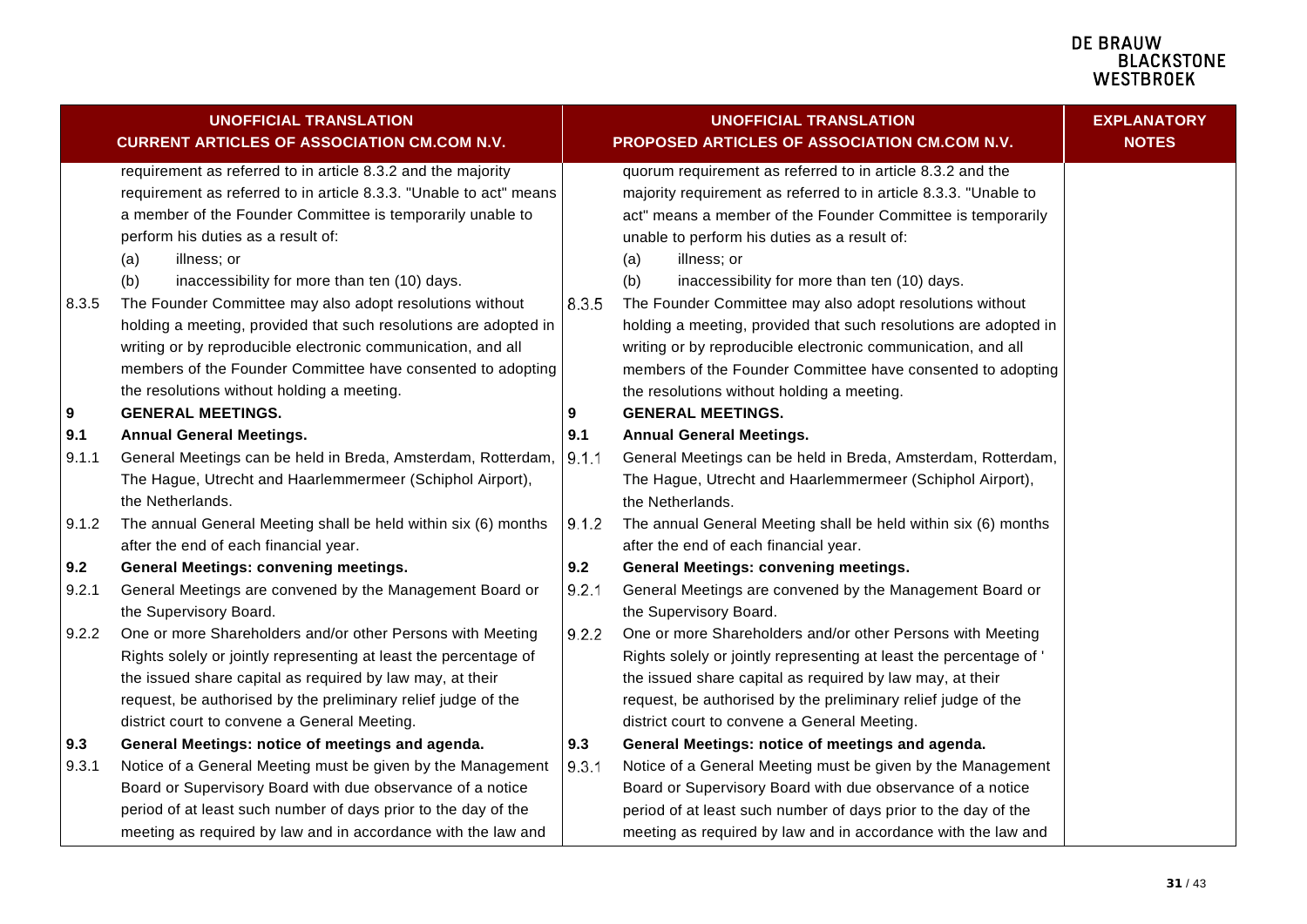<span id="page-31-1"></span><span id="page-31-0"></span>

|       | <b>UNOFFICIAL TRANSLATION</b><br><b>CURRENT ARTICLES OF ASSOCIATION CM.COM N.V.</b>    |       | <b>UNOFFICIAL TRANSLATION</b><br>PROPOSED ARTICLES OF ASSOCIATION CM.COM N.V.          | <b>EXPLANATORY</b><br><b>NOTES</b> |
|-------|----------------------------------------------------------------------------------------|-------|----------------------------------------------------------------------------------------|------------------------------------|
|       | the regulations of any stock exchange where Shares are quoted<br>on the official list. |       | the regulations of any stock exchange where Shares are quoted<br>on the official list. |                                    |
| 9.3.2 | The Management Board or Supervisory Board may decide that                              | 9.3.2 | The Management Board or Supervisory Board may decide that                              |                                    |
|       | the notice to a Person with Meeting Rights who agrees to an                            |       | the notice to a Person with Meeting Rights who agrees to an                            |                                    |
|       | electronic notification, is replaced by a legible and reproducible                     |       | electronic notification, is replaced by a legible and reproducible                     |                                    |
|       | message sent by electronic mail to the address indicated by him                        |       | message sent by electronic mail to the address indicated by him                        |                                    |
|       | or her to the Company for such purpose.                                                |       | or her to the Company for such purpose.                                                |                                    |
| 9.3.3 | The notice convening a General Meeting is issued by a public                           | 9.3.3 | The notice convening a General Meeting is issued by a public                           |                                    |
|       | announcement in electronic form which can be directly and                              |       | announcement in electronic form which can be directly and                              |                                    |
|       | continuously accessed until the General Meeting.                                       |       | continuously accessed until the General Meeting.                                       |                                    |
| 9.3.4 | An item requested in writing by one or more Shareholders                               | 9.3.4 | An item requested in writing by one or more Shareholders                               |                                    |
|       | and/or other Persons with Meeting Rights solely or jointly                             |       | and/or other Persons with Meeting Rights solely or jointly                             |                                    |
|       | representing at least the percentage of the issued share capital                       |       | representing at least the percentage of the issued share capital                       |                                    |
|       | as required by law must be included in the notice of the General                       |       | as required by law must be included in the notice of the General                       |                                    |
|       | Meeting or announced in the same manner, if the Company has                            |       | Meeting or announced in the same manner, if the Company has                            |                                    |
|       | received the request, including the reasons, no later than on the                      |       | received the request, including the reasons, no later than on the                      |                                    |
|       | day prescribed by law.                                                                 |       | day prescribed by law.                                                                 |                                    |
| 9.3.5 | Requests as meant in articles 9.2.2 and 9.3.4 may be submitted                         | 9.3.5 | Requests as meant in articles 9.2.2 and 9.3.4 may be submitted                         |                                    |
|       | electronically. Requests as meant in the previous sentence shall                       |       | electronically. Requests as meant in the previous sentence shall                       |                                    |
|       | comply with the conditions that may be adopted by the                                  |       | comply with the conditions that may be adopted by the                                  |                                    |
|       | Management Board, which conditions shall then be posted on                             |       | Management Board, which conditions shall then be posted on                             |                                    |
|       | the website of the Company.                                                            |       | the website of the Company.                                                            |                                    |
| 9.4   | <b>General Meetings: attending General Meetings.</b>                                   | 9.4   | <b>General Meetings: attending General Meetings.</b>                                   |                                    |
| 9.4.1 | In respect of a specific General Meeting "Persons with Meeting                         | 9.4.1 | In respect of a specific General Meeting "Persons with Meeting                         |                                    |
|       | Rights" and "Persons with Voting Rights" means those                                   |       | Rights" and "Persons with Voting Rights" means those                                   |                                    |
|       | persons who:                                                                           |       | persons who:                                                                           |                                    |
|       | are Persons with Meeting Rights or Persons with Voting<br>(a)                          |       | are Persons with Meeting Rights or Persons with Voting<br>(a)                          |                                    |
|       | Rights, respectively, on the Record Date for the relevant                              |       | Rights, respectively, on the Record Date for the relevant                              |                                    |
|       | General Meeting; and                                                                   |       | General Meeting; and                                                                   |                                    |
|       | (b)<br>are registered as such in a register designated for this                        |       | are registered as such in a register designated for this<br>(b)                        |                                    |
|       | purpose by the Management Board,                                                       |       | purpose by the Management Board,                                                       |                                    |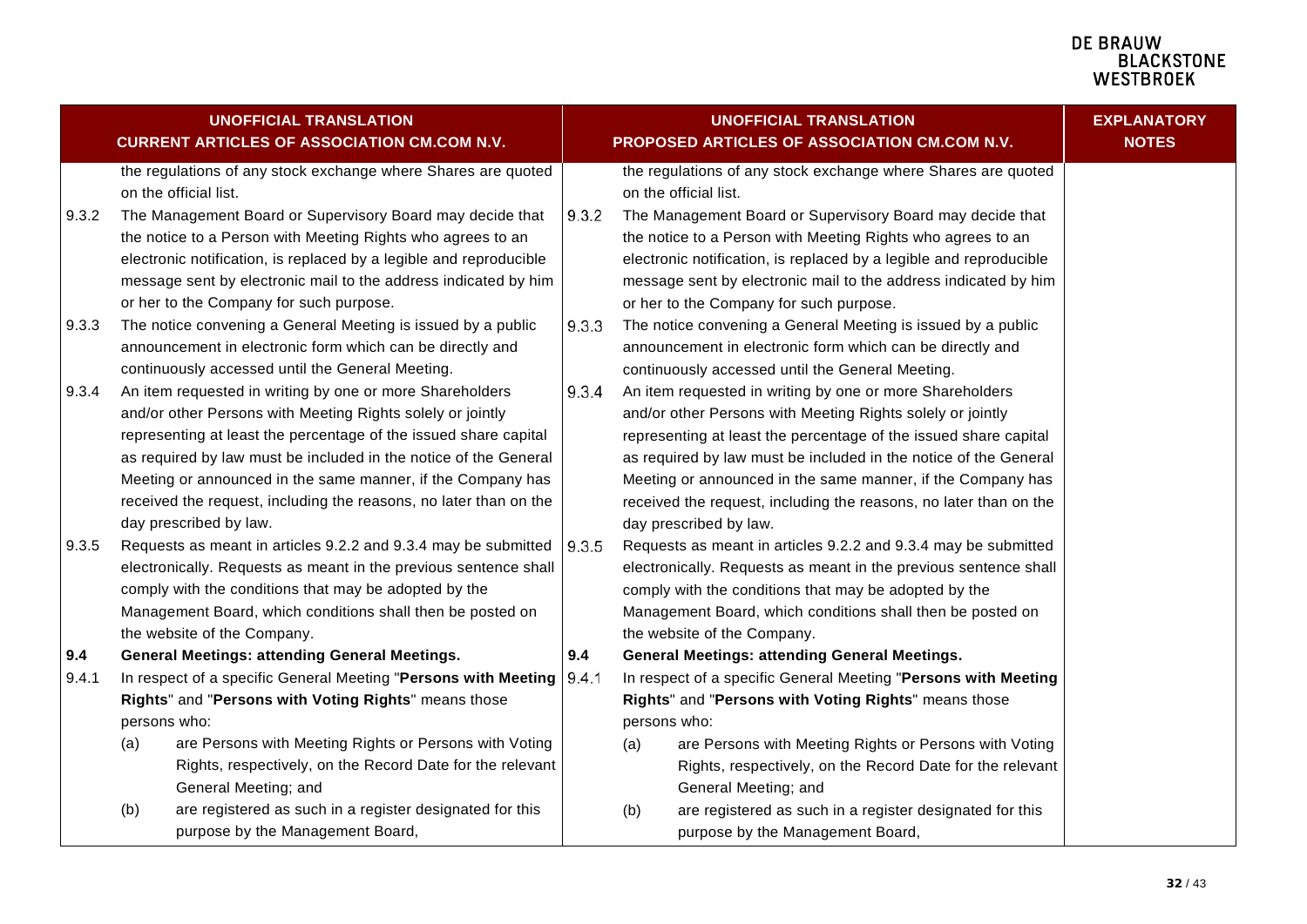<span id="page-32-0"></span>

|       | <b>UNOFFICIAL TRANSLATION</b><br><b>CURRENT ARTICLES OF ASSOCIATION CM.COM N.V.</b>         |       | <b>UNOFFICIAL TRANSLATION</b><br>PROPOSED ARTICLES OF ASSOCIATION CM.COM N.V.               | <b>EXPLANATORY</b><br><b>NOTES</b> |
|-------|---------------------------------------------------------------------------------------------|-------|---------------------------------------------------------------------------------------------|------------------------------------|
|       | regardless of who is entitled to the Shares at the time of the<br>relevant General Meeting. |       | regardless of who is entitled to the Shares at the time of the<br>relevant General Meeting. |                                    |
| 9.4.2 | In order for a person to be able to exercise Meeting Rights and                             | 9.4.2 | In order for a person to be able to exercise Meeting Rights and                             |                                    |
|       | the right to vote in a specific General Meeting, that person must                           |       | the right to vote in a specific General Meeting, that person must                           |                                    |
|       | notify the Company in writing of his intention to do so no later                            |       | notify the Company in writing of his intention to do so no later                            |                                    |
|       | than on such day and at such place mentioned in the notice                                  |       | than on such day and at such place mentioned in the notice                                  |                                    |
|       | convening the General Meeting. The notice must contain the                                  |       | convening the General Meeting. The notice must contain the                                  |                                    |
|       | name and the number of Shares the person will represent in the                              |       | name and the number of Shares the person will represent in the                              |                                    |
|       | General Meeting.                                                                            |       | General Meeting.                                                                            |                                    |
| 9.4.3 | The Management Board may resolve that the proceedings at the $ 9.4.3\rangle$                |       | The Management Board may resolve that the proceedings at the                                |                                    |
|       | General Meeting may be observed by electronic means of                                      |       | General Meeting may be observed by electronic means of                                      |                                    |
|       | communication.                                                                              |       | communication.                                                                              |                                    |
| 9.4.4 | The Management Board may decide that each Person with                                       |       | The Management Board may decide that each Person with                                       |                                    |
|       | Meeting Rights and each Person with Voting Rights has the                                   |       | Meeting Rights and each Person with Voting Rights has the                                   |                                    |
|       | right, in person or represented by a written proxy, to take part in,                        |       | right, in person or represented by a written proxy, to take part in,                        |                                    |
|       | address and, to the extent he or she is entitled to vote, to vote at                        |       | address and, to the extent he or she is entitled to vote, to vote at                        |                                    |
|       | the General Meeting using electronic means of communication,                                |       | the General Meeting using electronic means of communication,                                |                                    |
|       | provided that such person can be identified via the same                                    |       | provided that such person can be identified via the same                                    |                                    |
|       | electronic means and is able to directly observe the proceedings                            |       | electronic means and is able to directly observe the proceedings                            |                                    |
|       | and, to the extent he or she is entitled to vote, to vote at the                            |       | and, to the extent he or she is entitled to vote, to vote at the                            |                                    |
|       | General Meeting. The Management Board may attach                                            |       | General Meeting. The Management Board may attach                                            |                                    |
|       | conditions to the use of the electronic means of communication,                             |       | conditions to the use of the electronic means of communication,                             |                                    |
|       | provided that these conditions are reasonable and necessary for                             |       | provided that these conditions are reasonable and necessary for                             |                                    |
|       | the identification of the Person with Meeting Rights or the                                 |       | the identification of the Person with Meeting Rights or the                                 |                                    |
|       | Person with Voting Rights and for the reliability and security of                           |       | Person with Voting Rights and for the reliability and security of                           |                                    |
|       | the communication. The conditions must be included in the                                   |       | the communication. The conditions must be included in the                                   |                                    |
|       | notice convening the General Meeting and be published on the                                |       | notice convening the General Meeting and be published on the                                |                                    |
|       | Company's website.                                                                          |       | Company's website.                                                                          |                                    |
| 9.4.5 | The Management Board may decide that each Person with                                       | 9.4.4 | The Management Board may decide that each Person with                                       |                                    |
|       | Voting Rights may, within a period prior to a General Meeting to                            |       | Voting Rights may, within a period prior to a General Meeting to                            |                                    |
|       | be set by the Management Board, which period cannot begin                                   |       | be set by the Management Board, which period cannot begin                                   |                                    |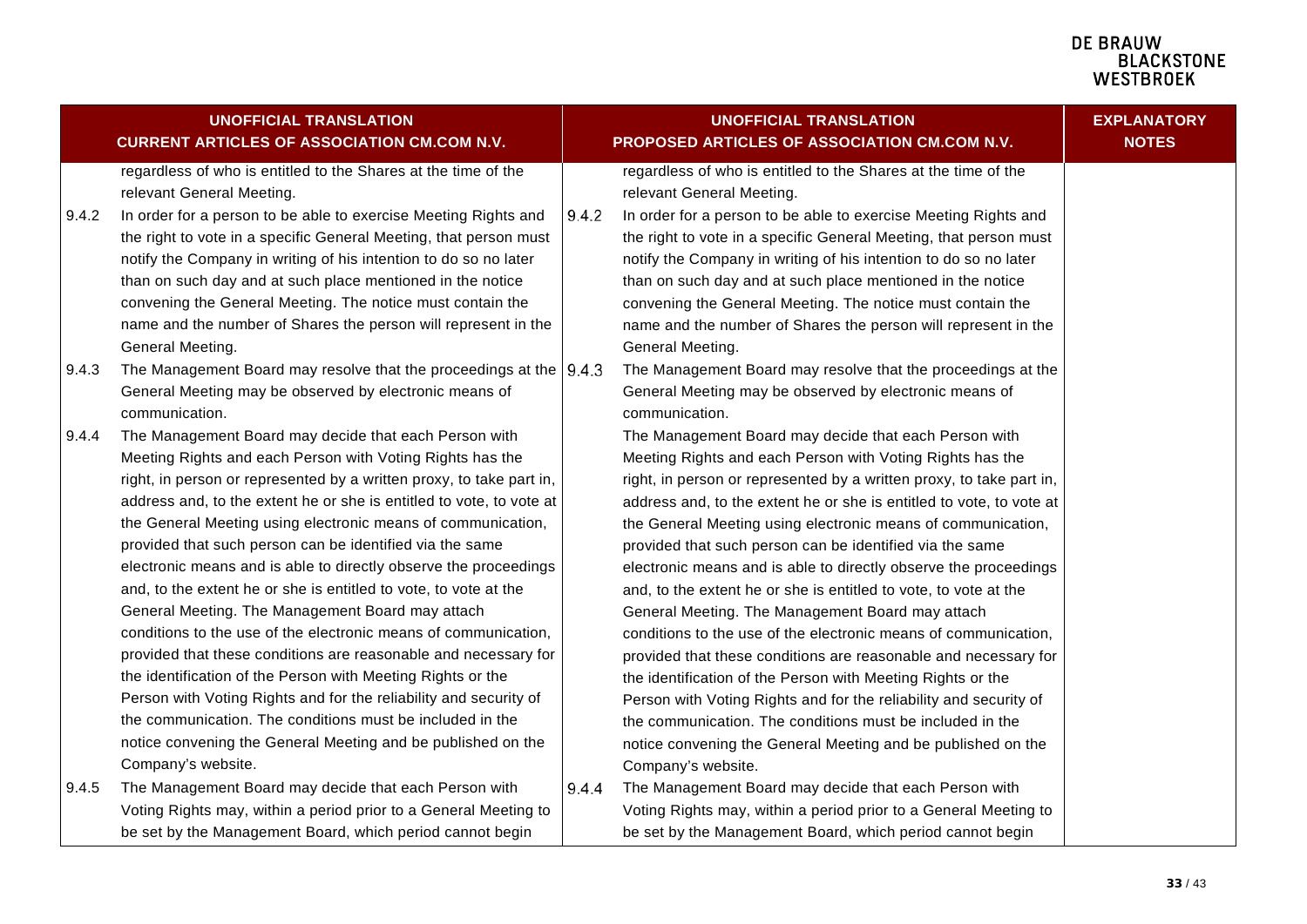#### **DE BRAUW BLACKSTONE** WESTBROEK

|        | <b>UNOFFICIAL TRANSLATION</b>                                       |       | <b>UNOFFICIAL TRANSLATION</b>                                      | <b>EXPLANATORY</b> |
|--------|---------------------------------------------------------------------|-------|--------------------------------------------------------------------|--------------------|
|        | <b>CURRENT ARTICLES OF ASSOCIATION CM.COM N.V.</b>                  |       | PROPOSED ARTICLES OF ASSOCIATION CM.COM N.V.                       | <b>NOTES</b>       |
|        | prior to the Record Date for that General Meeting, cast its votes   |       | prior to the Record Date for that General Meeting, cast its votes  |                    |
|        | electronically in a manner to be decided by the Management          |       | electronically in a manner to be decided by the Management         |                    |
|        | Board. Votes cast in accordance with the previous sentence are      |       | Board. Votes cast in accordance with the previous sentence are     |                    |
|        | equal to votes cast at the General Meeting.                         |       | equal to votes cast at the General Meeting.                        |                    |
| 9.4.6  | In the event that Meeting Rights or the right to vote in a General  | 9.4.5 | In the event that Meeting Rights or the right to vote in a General |                    |
|        | Meeting is to be exercised by a proxy authorised in writing, the    |       | Meeting is to be exercised by a proxy authorised in writing, the   |                    |
|        | proxy must have been received by the Company no later than          |       | proxy must have been received by the Company no later than         |                    |
|        | the date determined by the Management Board as referred to in       |       | the date determined by the Management Board as referred to in      |                    |
|        | article 9.4.2. The requirement that a proxy must be in writing is   |       | article 9.4.2. The requirement that a proxy must be in writing is  |                    |
|        | satisfied when the power of attorney is recorded electronically.    |       | satisfied when the power of attorney is recorded electronically.   |                    |
| 9.4.7  | Managing Directors, Supervisory Directors and members of the        | 9.4.6 | Managing Directors, Supervisory Directors and members of the       |                    |
|        | Founder Committee are authorised to attend the General              |       | Founder Committee are authorised to attend the General             |                    |
|        | Meeting. Managing Directors and Supervisory Directors have an       |       | Meeting. Managing Directors and Supervisory Directors have an      |                    |
|        | advisory vote in that capacity at the General Meeting.              |       | advisory vote in that capacity at the General Meeting.             |                    |
| 9.4.8  | The chairperson of the General Meeting may admit third parties      | 9.4.7 | The chairperson of the General Meeting may admit third parties     |                    |
|        | to the General Meeting.                                             |       | to the General Meeting.                                            |                    |
| 9.4.9  | The Company may direct that any person, before being admitted 9.4.8 |       | The Company may direct that any person, before being admitted      |                    |
|        | to a General Meeting, identifies himself or herself by means of a   |       | to a General Meeting, identifies himself or herself by means of a  |                    |
|        | valid passport or other means of identification and/or should be    |       | valid passport or other means of identification and/or should be   |                    |
|        | submitted to such security arrangements as the Company may          |       | submitted to such security arrangements as the Company may         |                    |
|        | consider to be appropriate under the given circumstances.           |       | consider to be appropriate under the given circumstances.          |                    |
| 9.4.10 | The chairperson of the General Meeting decides on all matters       | 9.4.9 | The chairperson of the General Meeting decides on all matters      |                    |
|        | relating to admission to the General Meeting.                       |       | relating to admission to the General Meeting.                      |                    |
| 9.5    | General Meetings: order of discussion, minutes.                     | 9.5   | General Meetings: order of discussion, minutes.                    |                    |
| 9.5.1  | The chairperson of the Supervisory Board chairs the General         | 9.5.1 | The chairperson of the Supervisory Board chairs the General        |                    |
|        | Meeting, but may charge another person with chairing the            |       | Meeting, but may charge another person with chairing the           |                    |
|        | General Meeting even if the chairperson of the Supervisory          |       | General Meeting even if the chairperson of the Supervisory         |                    |
|        | Board is present at the meeting. If the chairperson of the          |       | Board is present at the meeting. If the chairperson of the         |                    |
|        | Supervisory Board is absent and has not charged another             |       | Supervisory Board is absent and has not charged another            |                    |
|        | person with chairing the General Meeting instead, the               |       | person with chairing the General Meeting instead, the              |                    |
|        | Supervisory Directors present at the meeting shall appoint one      |       | Supervisory Directors present at the meeting shall appoint one     |                    |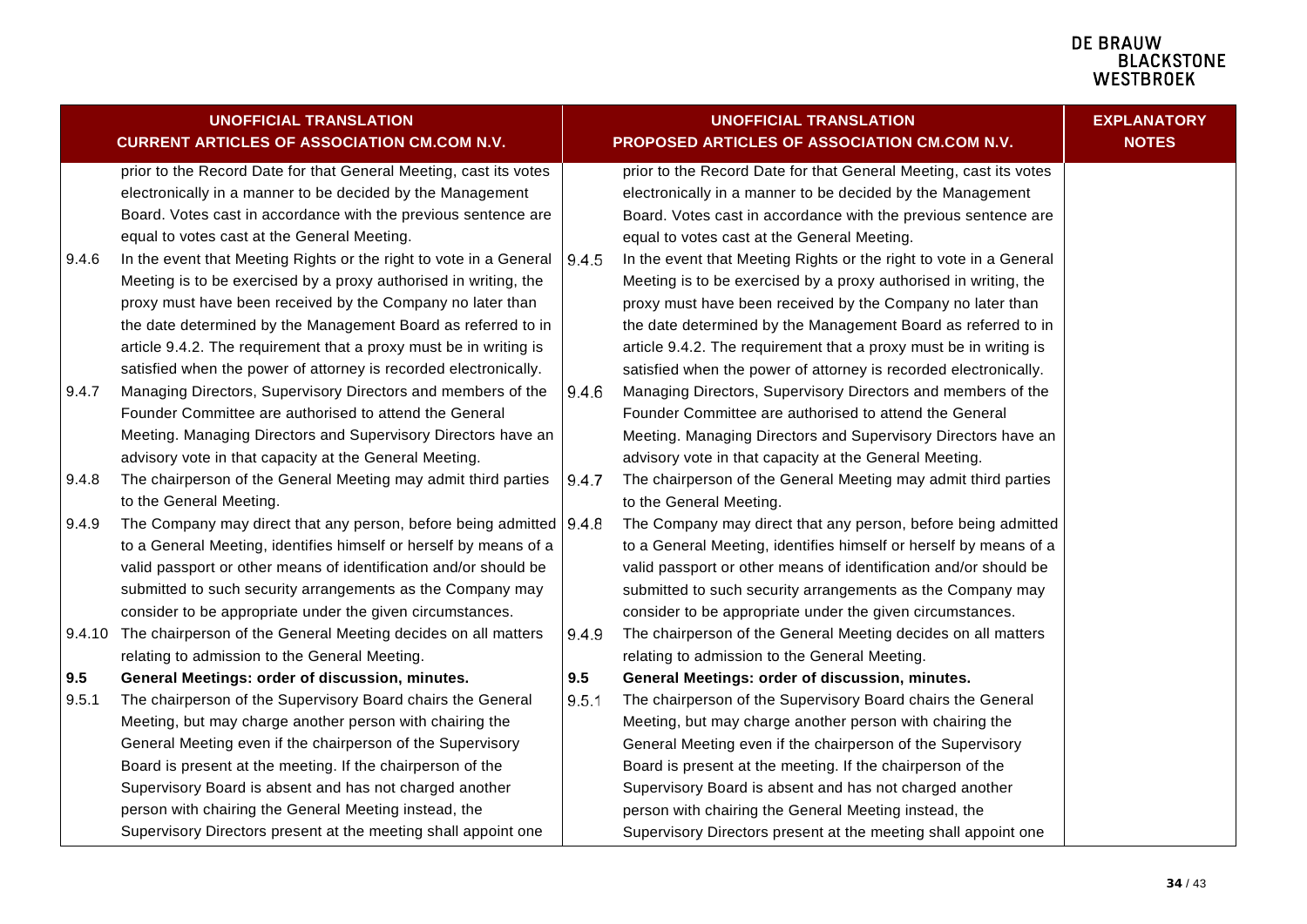#### **DE BRAUW E BIACWOONE**<br>BLACKSTONE<br>WESTBROEK

|       | <b>UNOFFICIAL TRANSLATION</b>                                     |       | <b>UNOFFICIAL TRANSLATION</b>                                     | <b>EXPLANATORY</b> |
|-------|-------------------------------------------------------------------|-------|-------------------------------------------------------------------|--------------------|
|       | <b>CURRENT ARTICLES OF ASSOCIATION CM.COM N.V.</b>                |       | PROPOSED ARTICLES OF ASSOCIATION CM.COM N.V.                      | <b>NOTES</b>       |
|       | of them as chairperson of the General Meeting. In the absence     |       | of them as chairperson of the General Meeting. In the absence     |                    |
|       | of all Supervisory Directors, the General Meeting is chaired by   |       | of all Supervisory Directors, the General Meeting is chaired by   |                    |
|       | the chairperson of the Management Board or, in the absence of     |       | the chairperson of the Management Board or, in the absence of     |                    |
|       | the chairperson of the Management Board, by another               |       | the chairperson of the Management Board, by another               |                    |
|       | Managing Director appointed by the Management Board. The          |       | Managing Director appointed by the Management Board. The          |                    |
|       | chairperson of the General Meeting appoints the secretary of      |       | chairperson of the General Meeting appoints the secretary of      |                    |
|       | the General Meeting.                                              |       | the General Meeting.                                              |                    |
| 9.5.2 | The chairperson of the General Meeting determines the order of    | 9.5.2 | The chairperson of the General Meeting determines the order of    |                    |
|       | discussion in accordance with the agenda and may limit            |       | discussion in accordance with the agenda and may limit            |                    |
|       | speaking time or take other measures to ensure that the           |       | speaking time or take other measures to ensure that the           |                    |
|       | meeting proceeds in an orderly manner.                            |       | meeting proceeds in an orderly manner.                            |                    |
| 9.5.3 | All issues relating to the proceedings at or concerning the       | 9.5.3 | All issues relating to the proceedings at or concerning the       |                    |
|       | meeting are decided by the chairperson of the General Meeting.    |       | meeting are decided by the chairperson of the General Meeting.    |                    |
| 9.5.4 | Minutes of the business transacted at the General Meeting must    | 9.5.4 | Minutes of the business transacted at the General Meeting must    |                    |
|       | be kept by the secretary of the General Meeting, unless a         |       | be kept by the secretary of the General Meeting, unless a         |                    |
|       | notarial record of the General Meeting is prepared. Minutes of a  |       | notarial record of the General Meeting is prepared. Minutes of a  |                    |
|       | General Meeting are adopted and subsequently signed by the        |       | General Meeting are adopted and subsequently signed by the        |                    |
|       | chairperson and the secretary of the General Meeting.             |       | chairperson and the secretary of the General Meeting.             |                    |
| 9.5.5 | A written confirmation signed by the chairperson of the           | 9.5.5 | A written confirmation signed by the chairperson of the           |                    |
|       | Supervisory Board and the company secretary stating that the      |       | Supervisory Board and the company secretary stating that the      |                    |
|       | General Meeting has adopted a resolution constitutes valid        |       | General Meeting has adopted a resolution constitutes valid        |                    |
|       | proof of that resolution towards third parties. Resolutions       |       | proof of that resolution towards third parties. Resolutions       |                    |
|       | adopted at a specific General Meeting can also be evidenced by    |       | adopted at a specific General Meeting can also be evidenced by    |                    |
|       | a statement signed by the chairperson and the secretary of that   |       | a statement signed by the chairperson and the secretary of that   |                    |
|       | General Meeting.                                                  |       | General Meeting.                                                  |                    |
| 9.6   | <b>General Meetings: decision-making.</b>                         | 9.6   | General Meetings: decision-making.                                |                    |
| 9.6.1 | The General Meeting adopts resolutions by a simple majority of    | 9.6.1 | The General Meeting adopts resolutions by a simple majority of    |                    |
|       | the votes cast regardless of which part of the issued share       |       | the votes cast regardless of which part of the issued share       |                    |
|       | capital such votes represent, unless the law or these articles of |       | capital such votes represent, unless the law or these articles of |                    |
|       | association provide otherwise. For resolutions to be adopted by   |       | association provide otherwise. For resolutions to be adopted by   |                    |
|       | an increased majority of the votes cast representing a certain    |       | an increased majority of the votes cast representing a certain    |                    |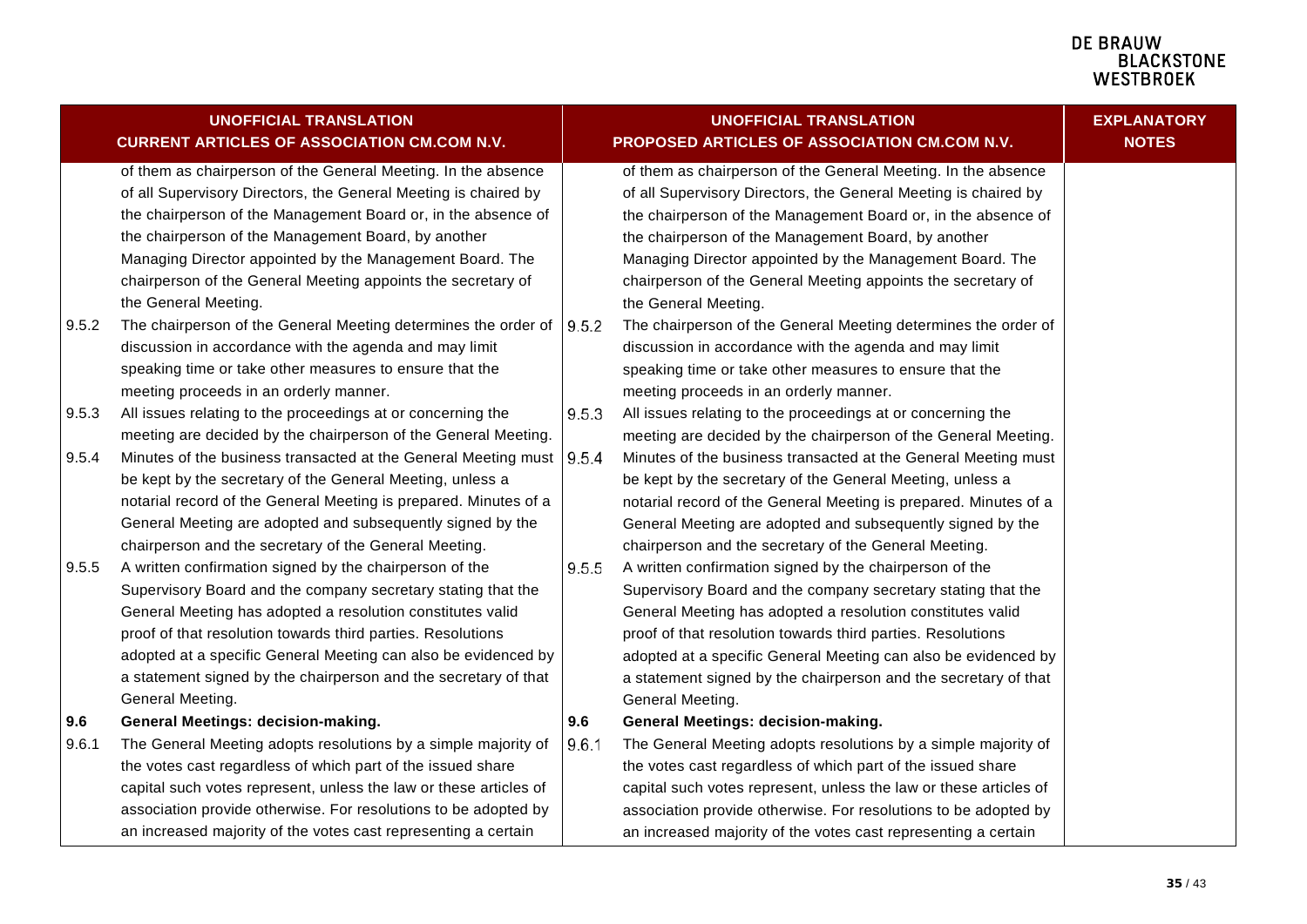|       | <b>UNOFFICIAL TRANSLATION</b><br><b>CURRENT ARTICLES OF ASSOCIATION CM.COM N.V.</b>                                                                                                                                                                                                                                                                                                                                                                                                                                                                                                                                                                                              |       | <b>UNOFFICIAL TRANSLATION</b><br>PROPOSED ARTICLES OF ASSOCIATION CM.COM N.V.                                                                                                                                                                                                                                                                                                                                                                                                                                                                                                                                                                                                    | <b>EXPLANATORY</b><br><b>NOTES</b>                                                                                        |
|-------|----------------------------------------------------------------------------------------------------------------------------------------------------------------------------------------------------------------------------------------------------------------------------------------------------------------------------------------------------------------------------------------------------------------------------------------------------------------------------------------------------------------------------------------------------------------------------------------------------------------------------------------------------------------------------------|-------|----------------------------------------------------------------------------------------------------------------------------------------------------------------------------------------------------------------------------------------------------------------------------------------------------------------------------------------------------------------------------------------------------------------------------------------------------------------------------------------------------------------------------------------------------------------------------------------------------------------------------------------------------------------------------------|---------------------------------------------------------------------------------------------------------------------------|
| 9.6.2 | part of the issued share capital no second General Meeting as<br>referred to in section 2:120(3) BW can be convened.<br>Each Share confers the right to cast one (1) vote at the General<br>Meeting.<br>Blank votes, abstentions and invalid votes are regarded as                                                                                                                                                                                                                                                                                                                                                                                                               | 9.6.2 | part of the issued share capital no second General Meeting as<br>referred to in section 2:120(3) BW can be convened.<br>Each Share confers the right to cast one (1) vote at the General<br>Meeting.<br>Blank votes, abstentions and invalid votes are regarded as                                                                                                                                                                                                                                                                                                                                                                                                               | Deletion of provision in<br>respect of warrants                                                                           |
|       | votes that have not been cast.<br>A Warrant does not confer the right to vote at the General<br>Meeting, but does confer the right to cast one (1) vote in a<br>meeting of holders of Warrants.                                                                                                                                                                                                                                                                                                                                                                                                                                                                                  |       | votes that have not been cast.<br>A Warrant does not confer the right to vote at the General<br>Meeting, but does confer the right to cast one (1) vote in a<br>meeting of holders of Warrants.                                                                                                                                                                                                                                                                                                                                                                                                                                                                                  |                                                                                                                           |
| 9.6.3 | No vote may be cast at the General Meeting for a Share held by<br>the Company or any of its Subsidiaries. Holders of a right of<br>usufruct or a right of pledge on Shares belonging to the<br>Company or any of its Subsidiaries are not excluded from voting<br>if the right of usufruct or the right of pledge was created before<br>such Share was held by the Company or any of its Subsidiaries<br>and the voting rights were granted to the holder of the right of<br>usufruct or right of pledge when that right of usufruct or pledge<br>was created. The Company or a Subsidiary may not cast a vote<br>in respect of a Share on which it holds a right of usufruct or | 9.6.3 | No vote may be cast at the General Meeting for a Share held by<br>the Company or any of its Subsidiaries. Holders of a right of<br>usufruct or a right of pledge on Shares belonging to the<br>Company or any of its Subsidiaries are not excluded from voting<br>if the right of usufruct or the right of pledge was created before<br>such Share was held by the Company or any of its Subsidiaries<br>and the voting rights were granted to the holder of the right of<br>usufruct or right of pledge when that right of usufruct or pledge<br>was created. The Company or a Subsidiary may not cast a vote<br>in respect of a Share on which it holds a right of usufruct or |                                                                                                                           |
| 9.6.4 | pledge.<br>The chairperson of the General Meeting determines the method<br>of voting. The conclusion by the chairperson of the General<br>Meeting on the outcome of a vote is decisive.                                                                                                                                                                                                                                                                                                                                                                                                                                                                                          | 9.6.4 | pledge.<br>The chairperson of the General Meeting determines the method<br>of voting. The conclusion by the chairperson of the General<br>Meeting on the outcome of a vote is decisive.                                                                                                                                                                                                                                                                                                                                                                                                                                                                                          |                                                                                                                           |
| 9.6.5 | All disputes concerning voting for which neither the law nor<br>these articles of association provide a solution are decided by<br>the chairperson of the General Meeting.                                                                                                                                                                                                                                                                                                                                                                                                                                                                                                       | 9.6.5 | All disputes concerning voting for which neither the law nor<br>these articles of association provide a solution are decided by<br>the chairperson of the General Meeting.                                                                                                                                                                                                                                                                                                                                                                                                                                                                                                       |                                                                                                                           |
| 10    | MEETINGS OF HOLDERS OF SHARES OF A PARTICULAR<br><b>CLASS OR OF WARRANTS</b>                                                                                                                                                                                                                                                                                                                                                                                                                                                                                                                                                                                                     | 10    | MEETINGS OF HOLDERS OF SHARES OF A PARTICULAR<br><b>CLASS OR OF WARRANTS</b>                                                                                                                                                                                                                                                                                                                                                                                                                                                                                                                                                                                                     | Deletion of entire<br>provision in respect of<br>meetings of holders of<br>shares of a particular<br>class or warrants as |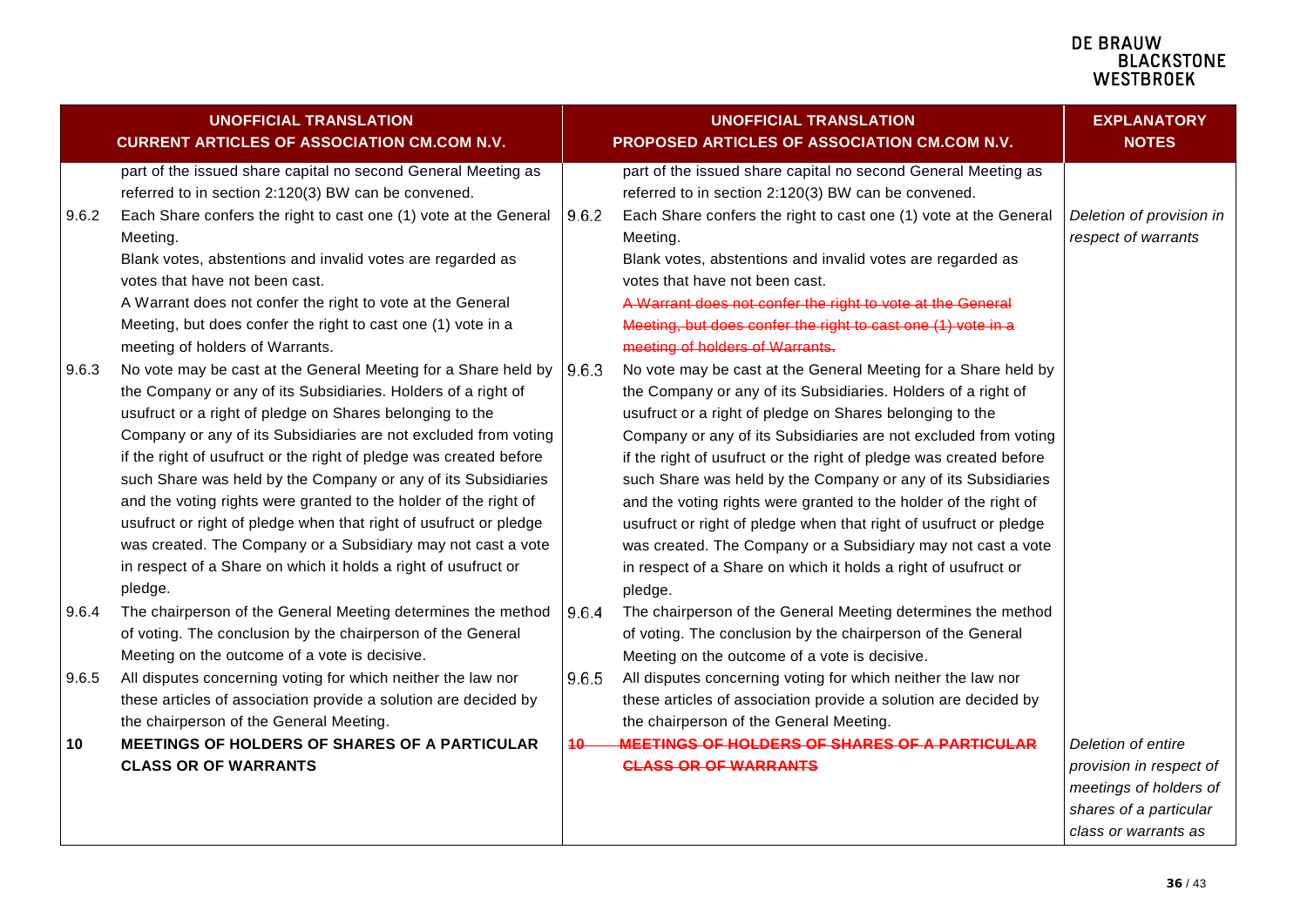<span id="page-36-0"></span>

|        | <b>UNOFFICIAL TRANSLATION</b><br><b>CURRENT ARTICLES OF ASSOCIATION CM.COM N.V.</b>                               |             | <b>UNOFFICIAL TRANSLATION</b><br>PROPOSED ARTICLES OF ASSOCIATION CM.COM N.V. | <b>EXPLANATORY</b><br><b>NOTES</b>                                                      |
|--------|-------------------------------------------------------------------------------------------------------------------|-------------|-------------------------------------------------------------------------------|-----------------------------------------------------------------------------------------|
|        |                                                                                                                   |             |                                                                               | there will no longer be<br>multiple classes of<br>shares or warrants.<br>Also see 1.2.3 |
| 10.1   | Convening meetings. Simplified formalities.                                                                       | 40.4        | <b>Convening meetings. Simplified formalities.</b>                            |                                                                                         |
| 10.1.1 | Meetings of holders of Shares of a particular class or of                                                         |             | 10.1.1 Meetings of holders of Shares of a particular class or of              |                                                                                         |
|        | Warrants will be held whenever the Management Board with the                                                      |             | Warrants will be held whenever the Management Board with the                  |                                                                                         |
|        | prior approval of the Supervisory Board calls such meetings.                                                      |             | prior approval of the Supervisory Board calls such meetings.                  |                                                                                         |
|        | Article 9 applies by analogy, with the proviso that with respect to                                               |             | Article 9 applies by analogy, with the proviso that with respect to           |                                                                                         |
|        | a meeting of Warrants, or of holders of Shares of a particular                                                    |             | a meeting of Warrants, or of holders of Shares of a particular                |                                                                                         |
|        | class which are not listed, the term for convening such meeting                                                   |             | class which are not listed, the term for convening such meeting               |                                                                                         |
|        | is at least fifteen (15) days and no record date applies.                                                         |             | is at least fifteen (15) days and no record date applies.                     |                                                                                         |
|        | 10.1.2 A meeting of holders of Special Shares or Warrants at which all                                            |             | 10.1.2 A meeting of holders of Special Shares or Warrants at which all        |                                                                                         |
|        | outstanding Special Shares respectively Warrants are                                                              |             | outstanding Special Shares respectively Warrants are                          |                                                                                         |
|        | represented may, only pursuant to a proposal by the                                                               |             | represented may, only pursuant to a proposal by the                           |                                                                                         |
|        | Management Board that has been approved by the Supervisory                                                        |             | Management Board that has been approved by the Supervisory                    |                                                                                         |
|        | Board, also if the provisions of article 10.1.1 have not been                                                     |             | Board, also if the provisions of article 10.1.1 have not been                 |                                                                                         |
|        | observed, pass valid resolutions, provided they are passed                                                        |             | observed, pass valid resolutions, provided they are passed                    |                                                                                         |
|        | unanimously.                                                                                                      |             | unanimously.                                                                  |                                                                                         |
| 11     | FINANCIAL YEAR, ANNUAL REPORTING AND AUDITOR.                                                                     | <u>10</u>   | <b>44-FINANCIAL YEAR, ANNUAL REPORTING AND AUDITOR.</b>                       | Update of cross                                                                         |
|        |                                                                                                                   |             |                                                                               | references and                                                                          |
|        |                                                                                                                   |             |                                                                               | numbering                                                                               |
| 11.1   | Financial year. Annual reporting.                                                                                 | <u>10.1</u> | <b>44.4-Financial year. Annual reporting.</b>                                 |                                                                                         |
| 11.1.1 | The Company's financial year coincides with the calendar year.                                                    |             | 10.1.1 44.4.4-The Company's financial year coincides with the calendar        |                                                                                         |
|        |                                                                                                                   |             | year.                                                                         |                                                                                         |
|        | 11.1.2 Each year, within the statutory period, the Management Board                                               |             | 10.1.2 44.4.2 Each year, within the statutory period, the Management          |                                                                                         |
|        | shall prepare Annual Accounts. The Annual Accounts must be                                                        |             | Board shall prepare Annual Accounts. The Annual Accounts                      |                                                                                         |
|        | accompanied by an auditor's statement as referred to in article                                                   |             | must be accompanied by an auditor's statement as referred to in               |                                                                                         |
|        | 11.2.1, the Management Report, and the additional information<br>to the extent that this information is required. |             | article 41.2.110.2.1, the Management Report, and the additional               |                                                                                         |
|        |                                                                                                                   |             | information to the extent that this information is required.                  |                                                                                         |
|        | 11.1.3 The Management Board shall submit the Annual Accounts and                                                  |             | 10.1.3 41.1.3 The Management Board shall submit the Annual                    |                                                                                         |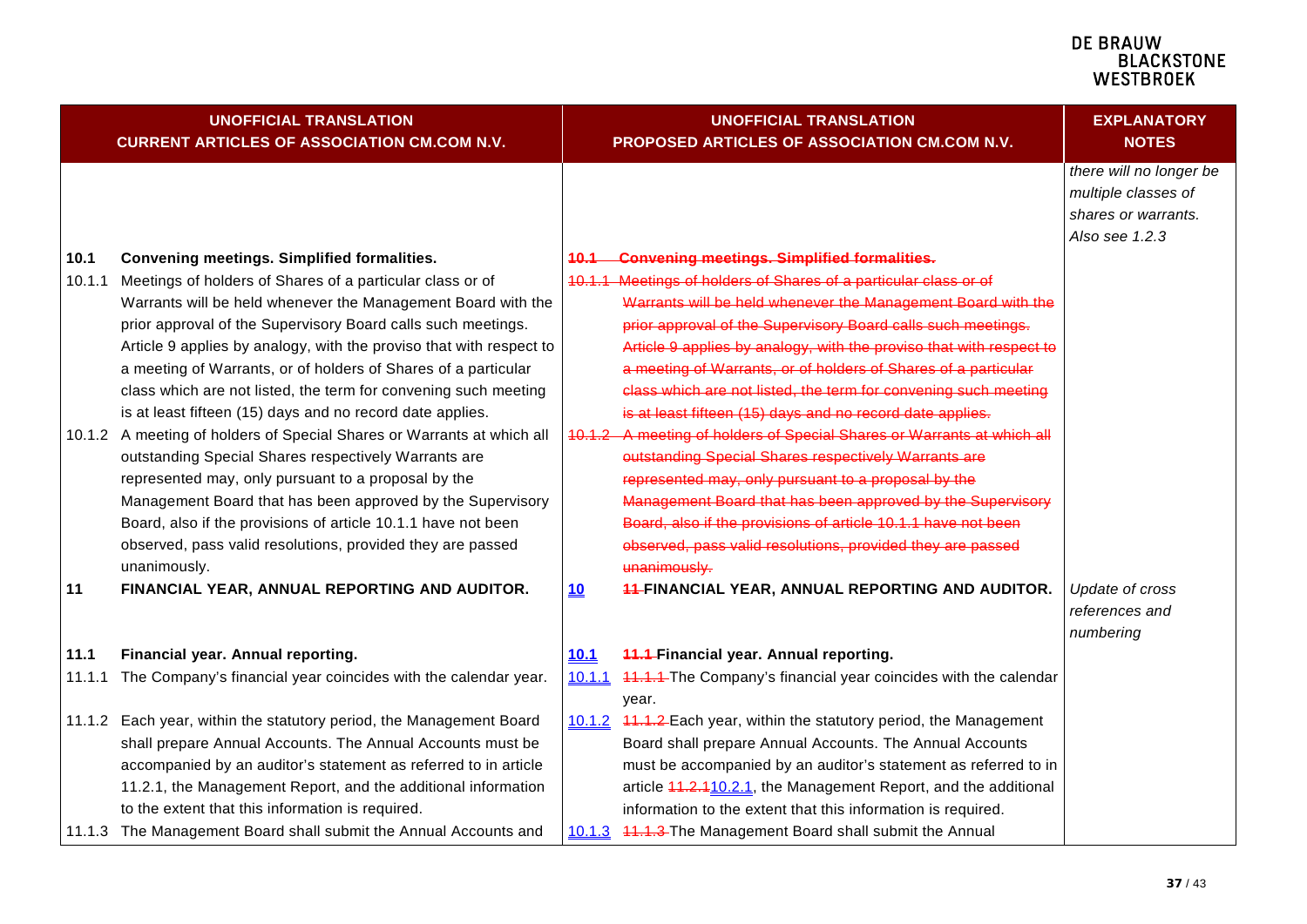<span id="page-37-0"></span>

|        | <b>UNOFFICIAL TRANSLATION</b><br><b>CURRENT ARTICLES OF ASSOCIATION CM.COM N.V.</b> |      | <b>UNOFFICIAL TRANSLATION</b><br>PROPOSED ARTICLES OF ASSOCIATION CM.COM N.V. | <b>EXPLANATORY</b><br><b>NOTES</b> |
|--------|-------------------------------------------------------------------------------------|------|-------------------------------------------------------------------------------|------------------------------------|
|        | the accompanying documents referred to in article 11.1.2 to the                     |      | Accounts and the accompanying documents referred to in article                |                                    |
|        | Supervisory Board for its consideration.                                            |      | 11.1.2-10.1.2 to the Supervisory Board for its consideration.                 |                                    |
|        | 11.1.4 The Annual Accounts must be signed by all Managing Directors                 |      | 10.1.4 11.1.4 The Annual Accounts must be signed by all Managing              |                                    |
|        | and all Supervisory Directors. If the signature of one or more of                   |      | Directors and all Supervisory Directors. If the signature of one or           |                                    |
|        | them is missing, this and the reasons for this must be disclosed.                   |      | more of them is missing, this and the reasons for this must be<br>disclosed.  |                                    |
|        | 11.1.5 The Company shall ensure that the Annual Accounts, the                       |      | 10.1.5 44.4.5 The Company shall ensure that the Annual Accounts, the          |                                    |
|        | Management Report and the additional information referred to in                     |      | Management Report and the additional information referred to in               |                                    |
|        | article 11.1.2 are available at the Company's address from the                      |      | article 44.4.2 10.1.2 are available at the Company's address                  |                                    |
|        | day of the notice of the General Meeting where they are to be                       |      | from the day of the notice of the General Meeting where they                  |                                    |
|        | discussed until the conclusion of such meeting. The Persons                         |      | are to be discussed until the conclusion of such meeting. The                 |                                    |
|        | with Meeting Rights may inspect these documents and obtain a                        |      | Persons with Meeting Rights may inspect these documents and                   |                                    |
|        | copy free of charge.                                                                |      | obtain a copy free of charge.                                                 |                                    |
|        | 11.1.6 The Annual Accounts are adopted by the General Meeting.                      |      | 10.1.6 41.1.6-The Annual Accounts are adopted by the General                  |                                    |
|        |                                                                                     |      | Meeting.                                                                      |                                    |
| 11.1.7 | If a proposal to grant discharge to the Managing Directors and                      |      | 10.1.7 41.1.7 If a proposal to grant discharge to the Managing                |                                    |
|        | the Supervisory Board for the performance of their duties is                        |      | Directors and the Supervisory Board for the performance of their              |                                    |
|        | included in the agenda for the General Meeting, the item of                         |      | duties is included in the agenda for the General Meeting, the                 |                                    |
|        | discharge shall be put on the agenda as a separate item for the                     |      | item of discharge shall be put on the agenda as a separate item               |                                    |
|        | Management Board and the Supervisory Board, respectively.                           |      | for the Management Board and the Supervisory Board,                           |                                    |
|        |                                                                                     |      | respectively.                                                                 |                                    |
| 11.2   | Auditor.                                                                            | 10.2 | 11.2 Auditor.                                                                 |                                    |
| 11.2.1 | The General Meeting instructs a chartered auditor to audit the                      |      | 10.2.1 41.2.4-The General Meeting instructs a chartered auditor to            |                                    |
|        | Annual Accounts in accordance with section 2:393(3) BW. The                         |      | audit the Annual Accounts in accordance with section 2:393(3)                 |                                    |
|        | instruction may be given to a firm in which chartered                               |      | BW. The instruction may be given to a firm in which chartered                 |                                    |
|        | accountants work together. The Supervisory Board shall                              |      | accountants work together. The Supervisory Board shall                        |                                    |
|        | nominate an auditor for instruction.                                                |      | nominate an auditor for instruction.                                          |                                    |
|        | 11.2.2 If the General Meeting fails to issue the instructions to the                |      | 10.2.2 11.2.2 If the General Meeting fails to issue the instructions to       |                                    |
|        | auditor, the Supervisory Board is authorised to do so.                              |      | the auditor, the Supervisory Board is authorised to do so.                    |                                    |
|        | 11.2.3 The instructions issued to the auditor may be revoked by the                 |      | 10.2.3 44.2.3 The instructions issued to the auditor may be revoked by        |                                    |
|        | General Meeting and by the body issuing the instructions; the                       |      | the General Meeting and by the body issuing the instructions;                 |                                    |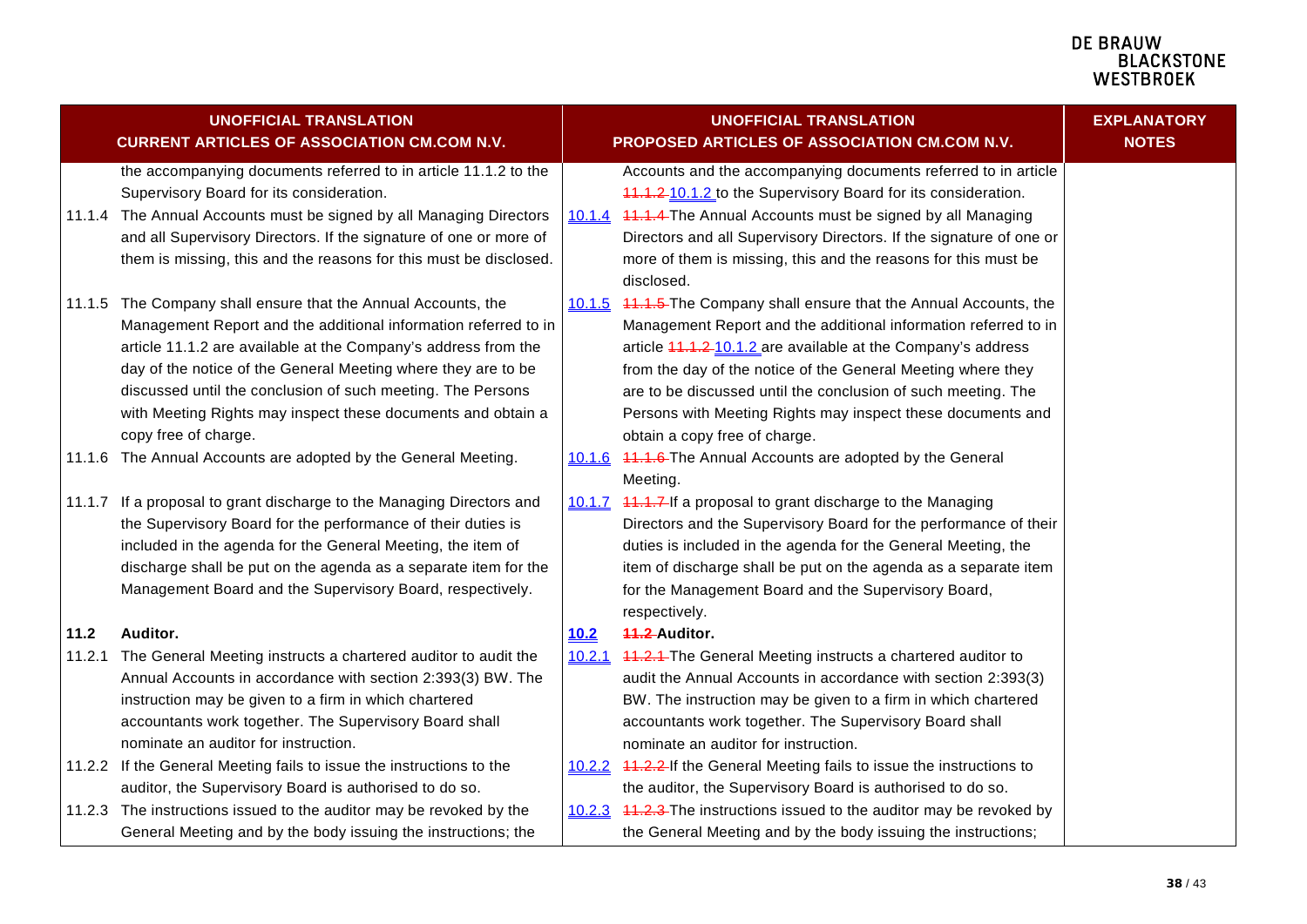<span id="page-38-2"></span><span id="page-38-1"></span><span id="page-38-0"></span>

|        | <b>UNOFFICIAL TRANSLATION</b><br><b>CURRENT ARTICLES OF ASSOCIATION CM.COM N.V.</b>                                                                                                                                                                                |               | <b>UNOFFICIAL TRANSLATION</b><br>PROPOSED ARTICLES OF ASSOCIATION CM.COM N.V.                                                                                                                                                                                            | <b>EXPLANATORY</b><br><b>NOTES</b>             |
|--------|--------------------------------------------------------------------------------------------------------------------------------------------------------------------------------------------------------------------------------------------------------------------|---------------|--------------------------------------------------------------------------------------------------------------------------------------------------------------------------------------------------------------------------------------------------------------------------|------------------------------------------------|
|        | instructions issued by the Management Board may also be<br>revoked by the Supervisory Board. The instructions may only be<br>revoked for valid reasons and in accordance with section<br>$2:393(2)$ BW.                                                            |               | the instructions issued by the Management Board may also be<br>revoked by the Supervisory Board. The instructions may only be<br>revoked for valid reasons and in accordance with section<br>$2:393(2)$ BW.                                                              |                                                |
|        | 11.2.4 The auditor shall report the findings of the audit to the<br>Management Board and the Supervisory Board and present the<br>results of the audit in a statement on the true and fair view<br>provided by the Annual Accounts.                                |               | 10.2.4 11.2.4 The auditor shall report the findings of the audit to the<br>Management Board and the Supervisory Board and present the<br>results of the audit in a statement on the true and fair view<br>provided by the Annual Accounts.                               |                                                |
| 11.2.5 | Both the Management Board and the Supervisory Board may<br>issue instructions (other than those referred to above) to the<br>above auditor or to a different auditor at the Company's<br>expense.                                                                  |               | 10.2.5 11.2.5 Both the Management Board and the Supervisory Board<br>may issue instructions (other than those referred to above) to<br>the above auditor or to a different auditor at the Company's<br>expense.                                                          |                                                |
| 12     | PROFIT, LOSS AND DISTRIBUTIONS.                                                                                                                                                                                                                                    | 11            | <b>42-PROFIT, LOSS AND DISTRIBUTIONS.</b>                                                                                                                                                                                                                                | Update of cross<br>references and<br>numbering |
| 12.1   | Profit and loss. Distributions on Shares.                                                                                                                                                                                                                          | <u> 11.1</u>  | <b>12.1-Profit and loss. Distributions on Shares.</b>                                                                                                                                                                                                                    |                                                |
| 12.1.1 | Distribution of dividends pursuant to this article 12.1 will take<br>place after the adoption of the Annual Accounts which show that<br>the distribution is allowed.                                                                                               |               | 11.1.1 12.1.1 Distribution of dividends pursuant to this article 12.1-11.1<br>will take place after the adoption of the Annual Accounts which<br>show that the distribution is allowed.                                                                                  |                                                |
|        | 12.1.2 Notwithstanding article 12.1.9, all Shares share equally in all<br>distributions.                                                                                                                                                                           |               | 11.1.2 12.1.2 Notwithstanding article 12.1.911.1.9, all Shares share<br>equally in all distributions.                                                                                                                                                                    |                                                |
|        | 12.1.3 The Company may make distributions on Shares only to the<br>extent that its shareholders' equity exceeds the sum of the paid-<br>up and called-up part of the capital and the reserves which must<br>be maintained by law or these articles of association. |               | 11.1.3 42.1.3 The Company may make distributions on Shares only to<br>the extent that its shareholders' equity exceeds the sum of the<br>paid-up and called-up part of the capital and the reserves which<br>must be maintained by law or these articles of association. |                                                |
|        | 12.1.4 The Management Board, subject to approval of the Supervisory<br>Board, may resolve to reserve the profits or part of the profits.                                                                                                                           | <u>11.1.4</u> | 42.1.4-The Management Board, subject to approval of the<br>Supervisory Board, may resolve to reserve the profits or part of<br>the profits.                                                                                                                              |                                                |
|        | 12.1.5 The profits remaining after application of article 12.1.4, shall be<br>at the disposal of the General Meeting. The Management Board,<br>subject to the approval of the Supervisory Board, shall make a                                                      |               | 11.1.5 42.1.5 The profits remaining after application of article<br>12.1.411.1.4, shall be at the disposal of the General Meeting.<br>The Management Board, subject to the approval of the                                                                               |                                                |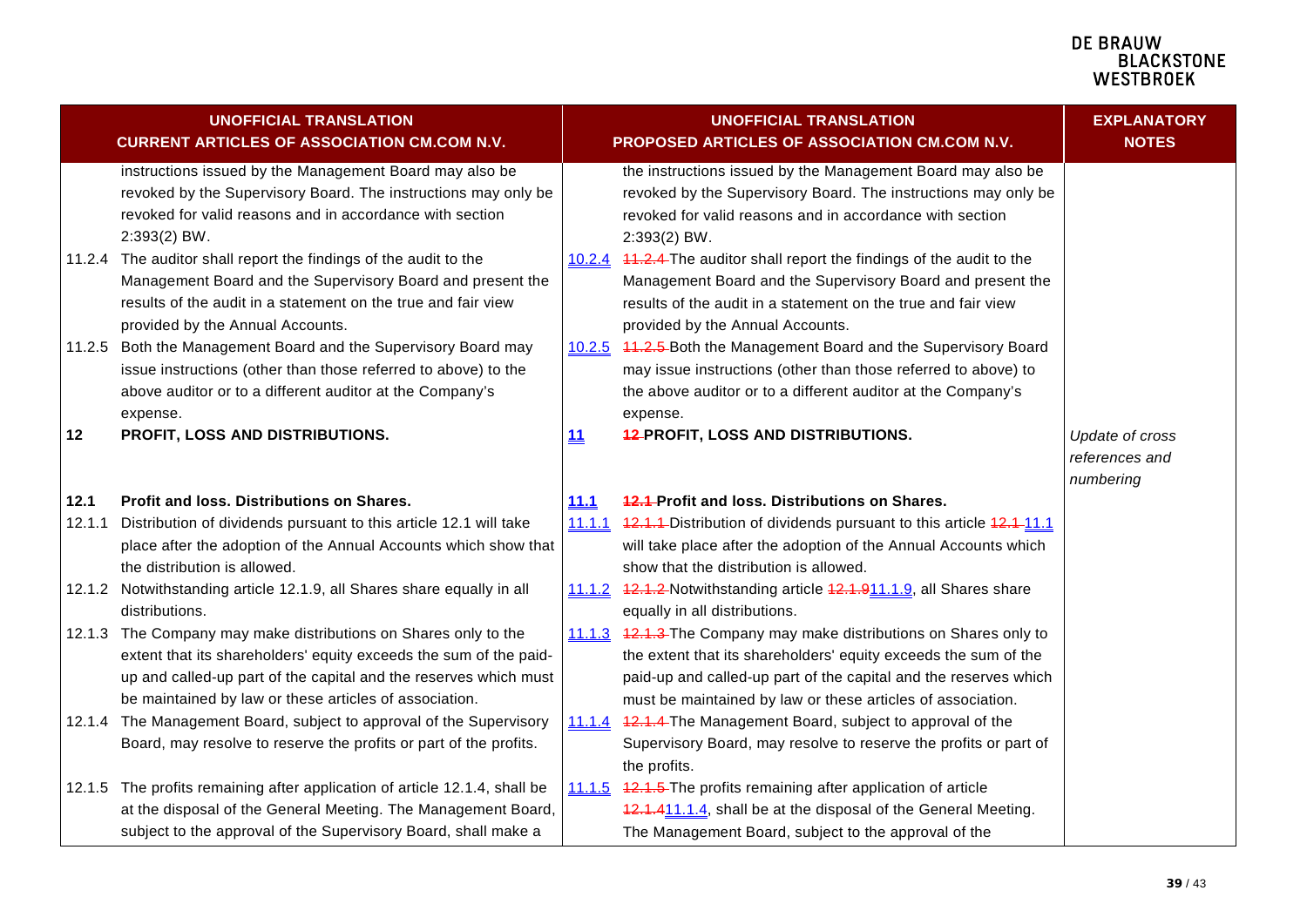<span id="page-39-1"></span><span id="page-39-0"></span>

|      | <b>UNOFFICIAL TRANSLATION</b><br><b>CURRENT ARTICLES OF ASSOCIATION CM.COM N.V.</b>                                          | <b>UNOFFICIAL TRANSLATION</b><br>PROPOSED ARTICLES OF ASSOCIATION CM.COM N.V. |                                                                                                                                 | <b>EXPLANATORY</b><br><b>NOTES</b> |
|------|------------------------------------------------------------------------------------------------------------------------------|-------------------------------------------------------------------------------|---------------------------------------------------------------------------------------------------------------------------------|------------------------------------|
|      | proposal for that purpose. A proposal to pay a dividend shall be                                                             |                                                                               | Supervisory Board, shall make a proposal for that purpose. A                                                                    |                                    |
|      | dealt with as a separate agenda item at the General Meeting.                                                                 |                                                                               | proposal to pay a dividend shall be dealt with as a separate                                                                    |                                    |
|      |                                                                                                                              |                                                                               | agenda item at the General Meeting.                                                                                             |                                    |
|      | 12.1.6 The Management Board, subject to approval of the Supervisory                                                          |                                                                               | 11.1.6 42.1.6 The Management Board, subject to approval of the                                                                  |                                    |
|      | Board, may resolve that a distribution on Shares shall not take                                                              |                                                                               | Supervisory Board, may resolve that a distribution on Shares                                                                    |                                    |
|      | place as a cash payment but as a payment in the form of                                                                      |                                                                               | shall not take place as a cash payment but as a payment in the                                                                  |                                    |
|      | Shares, or resolve that Shareholders shall have the option to                                                                |                                                                               | form of Shares, or resolve that Shareholders shall have the                                                                     |                                    |
|      | receive a distribution as a cash payment and/or as a payment in                                                              |                                                                               | option to receive a distribution as a cash payment and/or as a                                                                  |                                    |
|      | Shares, out of the profits and/or at the expense of reserves,                                                                |                                                                               | payment in Shares, out of the profits and/or at the expense of                                                                  |                                    |
|      | provided that the Management Board is designated by the                                                                      |                                                                               | reserves, provided that the Management Board is designated by                                                                   |                                    |
|      | General Meeting pursuant to article 3.2.1. Subject to the<br>approval of the Supervisory Board, the Management Board         |                                                                               | the General Meeting pursuant to article 3.2.1. Subject to the                                                                   |                                    |
|      | determines the conditions under which such choice may be                                                                     |                                                                               | approval of the Supervisory Board, the Management Board                                                                         |                                    |
|      | made.                                                                                                                        |                                                                               | determines the conditions under which such choice may be                                                                        |                                    |
|      |                                                                                                                              |                                                                               | made.                                                                                                                           |                                    |
|      | 12.1.7 Subject to the other provisions of this article 12.1, the<br>Management Board, subject to approval of the Supervisory |                                                                               | 11.1.7 42.1.7 Subject to the other provisions of this article 42.411.1,                                                         |                                    |
|      | Board, may resolve to make distributions to the Shareholders at                                                              |                                                                               | the Management Board, subject to approval of the Supervisory<br>Board, may resolve to make distributions to the Shareholders at |                                    |
|      | the expense of one or several reserves which the Company is                                                                  |                                                                               | the expense of one or several reserves which the Company is                                                                     |                                    |
|      | not prohibited from distributing by virtue of the law or these                                                               |                                                                               | not prohibited from distributing by virtue of the law or these                                                                  |                                    |
|      | articles of association.                                                                                                     |                                                                               | articles of association.                                                                                                        |                                    |
|      | 12.1.8 A loss may be set off against the reserves to be maintained by                                                        |                                                                               | 11.1.8 42.1.8 A loss may be set off against the reserves to be                                                                  |                                    |
|      | law only to the extent permitted by law.                                                                                     |                                                                               | maintained by law only to the extent permitted by law.                                                                          |                                    |
|      | 12.1.9 No dividends may be paid to the Company on Shares held by                                                             |                                                                               | 11.1.9 42.1.9 No dividends may be paid to the Company on Shares                                                                 |                                    |
|      | the Company, unless those Shares are encumbered with a right                                                                 |                                                                               | held by the Company, unless those Shares are encumbered                                                                         |                                    |
|      | of usufruct or a right of pledge.                                                                                            |                                                                               | with a right of usufruct or a right of pledge.                                                                                  |                                    |
| 12.2 | Interim distributions.                                                                                                       | 11.2                                                                          | <b>42.2-Interim distributions.</b>                                                                                              |                                    |
|      | 12.2.1 The Management Board, subject to approval of the Supervisory                                                          | 11.2.1                                                                        | 12.2.1 The Management Board, subject to approval of the                                                                         |                                    |
|      | Board may resolve to make interim distributions to the                                                                       |                                                                               | Supervisory Board may resolve to make interim distributions to                                                                  |                                    |
|      | Shareholders if an interim statement of assets and liabilities                                                               |                                                                               | the Shareholders if an interim statement of assets and liabilities                                                              |                                    |
|      | shows that the requirement of article 12.1.2 has been met.                                                                   |                                                                               | shows that the requirement of article 42.1.2-11.1.2 has been                                                                    |                                    |
|      |                                                                                                                              |                                                                               | met.                                                                                                                            |                                    |
|      |                                                                                                                              |                                                                               |                                                                                                                                 |                                    |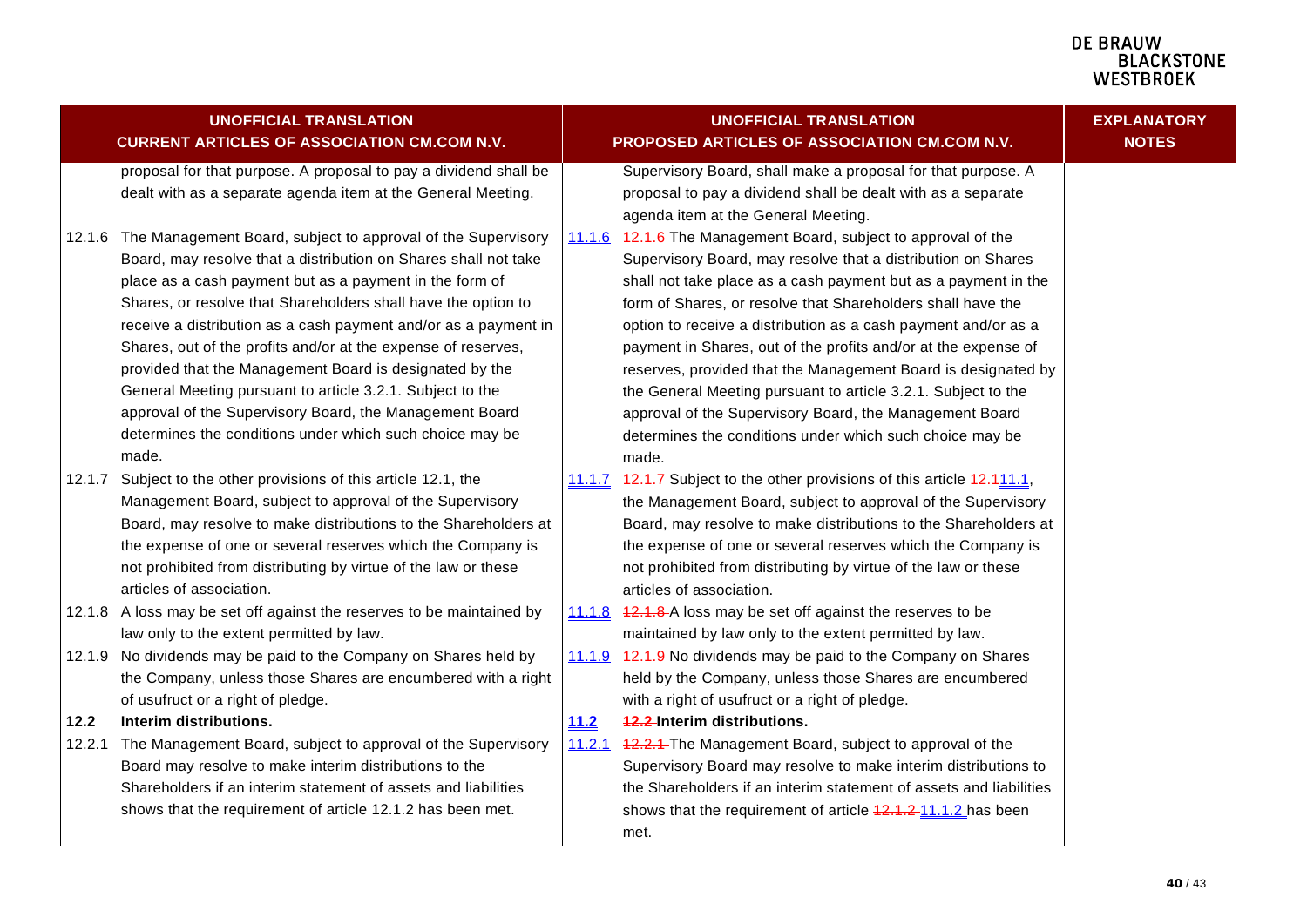**EXPLANATORY NOTES**

|        | <b>UNOFFICIAL TRANSLATION</b>                                             |        | <b>UNOFFICIAL TRANSLATION</b>                                             |  |  |
|--------|---------------------------------------------------------------------------|--------|---------------------------------------------------------------------------|--|--|
|        | <b>CURRENT ARTICLES OF ASSOCIATION CM.COM N.V.</b>                        |        | PROPOSED ARTICLES OF ASSOCIATION CM.COM N.V.                              |  |  |
|        | 12.2.2 The interim statement of assets and liabilities referred to in     |        | 11.2.2 12.2.2 The interim statement of assets and liabilities referred to |  |  |
|        | article 12.2.1 relates to the condition of the assets and liabilities     |        | in article 42.2.4-11.2.1 relates to the condition of the assets and       |  |  |
|        | on a date no earlier than the first day of the third month                |        | liabilities on a date no earlier than the first day of the third month    |  |  |
|        | preceding the month in which the resolution to distribute is              |        | preceding the month in which the resolution to distribute is              |  |  |
|        | published. This interim statement must be prepared on the basis           |        | published. This interim statement must be prepared on the basis           |  |  |
|        | of generally acceptable valuation methods. The amounts to be              |        | of generally acceptable valuation methods. The amounts to be              |  |  |
|        | reserved under the law and these articles of association must be          |        | reserved under the law and these articles of association must be          |  |  |
|        | included in the statement of assets and liabilities. It must be           |        | included in the statement of assets and liabilities. It must be           |  |  |
|        | signed by the Managing Directors. If one or more of their                 |        | signed by the Managing Directors. If one or more of their                 |  |  |
|        | signatures are missing, this absence and the reason for this              |        | signatures are missing, this absence and the reason for this              |  |  |
|        | absence must be stated.                                                   |        | absence must be stated.                                                   |  |  |
| 12.3   | Notices and payments.                                                     | 11.3   | <b>42.3 Notices and payments.</b>                                         |  |  |
| 12.3.1 | Any proposal for distribution of dividend on Shares and any               | 11.3.1 | 42.3.1 Any proposal for distribution of dividend on Shares and            |  |  |
|        | resolution to distribute an interim dividend on Shares must               |        | any resolution to distribute an interim dividend on Shares must           |  |  |
|        | immediately be published by the Management Board in                       |        | immediately be published by the Management Board in                       |  |  |
|        | accordance with the regulations of the stock exchange where               |        | accordance with the regulations of the stock exchange where               |  |  |
|        | the Shares are officially listed at the Company's request. The            |        | the Shares are officially listed at the Company's request. The            |  |  |
|        | notification must specify the date when and the place where the           |        | notification must specify the date when and the place where the           |  |  |
|        | dividend will be payable or - in the case of a proposal for               |        | dividend will be payable or - in the case of a proposal for               |  |  |
|        | distribution of dividend - is expected to be made payable.                |        | distribution of dividend - is expected to be made payable.                |  |  |
|        | 12.3.2 The Management Board determines as of which date the               |        | 11.3.2 42.3.2 The Management Board determines as of which date the        |  |  |
|        | distribution will be payable.                                             |        | distribution will be payable.                                             |  |  |
| 12.3.3 | Dividends which have not been claimed upon the expiry of five             | 11.3.3 | 42.3.3 Dividends which have not been claimed upon the expiry              |  |  |
|        | (5) years and one (1) day after the date when they became                 |        | of five (5) years and one (1) day after the date when they                |  |  |
|        | payable will be forfeited to the Company and will be carried to           |        | became payable will be forfeited to the Company and will be               |  |  |
|        | the reserves.                                                             |        | carried to the reserves.                                                  |  |  |
| 12.3.4 | The Management Board, subject to approval of the Supervisory              |        | 11.3.4 12.3.4 The Management Board, subject to approval of the            |  |  |
|        | Board, may determine that distributions on Shares will be                 |        | Supervisory Board, may determine that distributions on Shares             |  |  |
|        | payable either in euro or in another currency.                            |        | will be payable either in euro or in another currency.                    |  |  |
|        | 12.3.5 For all dividends and other distributions in respect of the Shares |        | 11.3.5 42.3.5 For all dividends and other distributions in respect of the |  |  |
|        | included in a Giro Depot or a Collective Depot, the Company is            |        | Shares included in a Giro Depot or a Collective Depot, the                |  |  |
|        |                                                                           |        |                                                                           |  |  |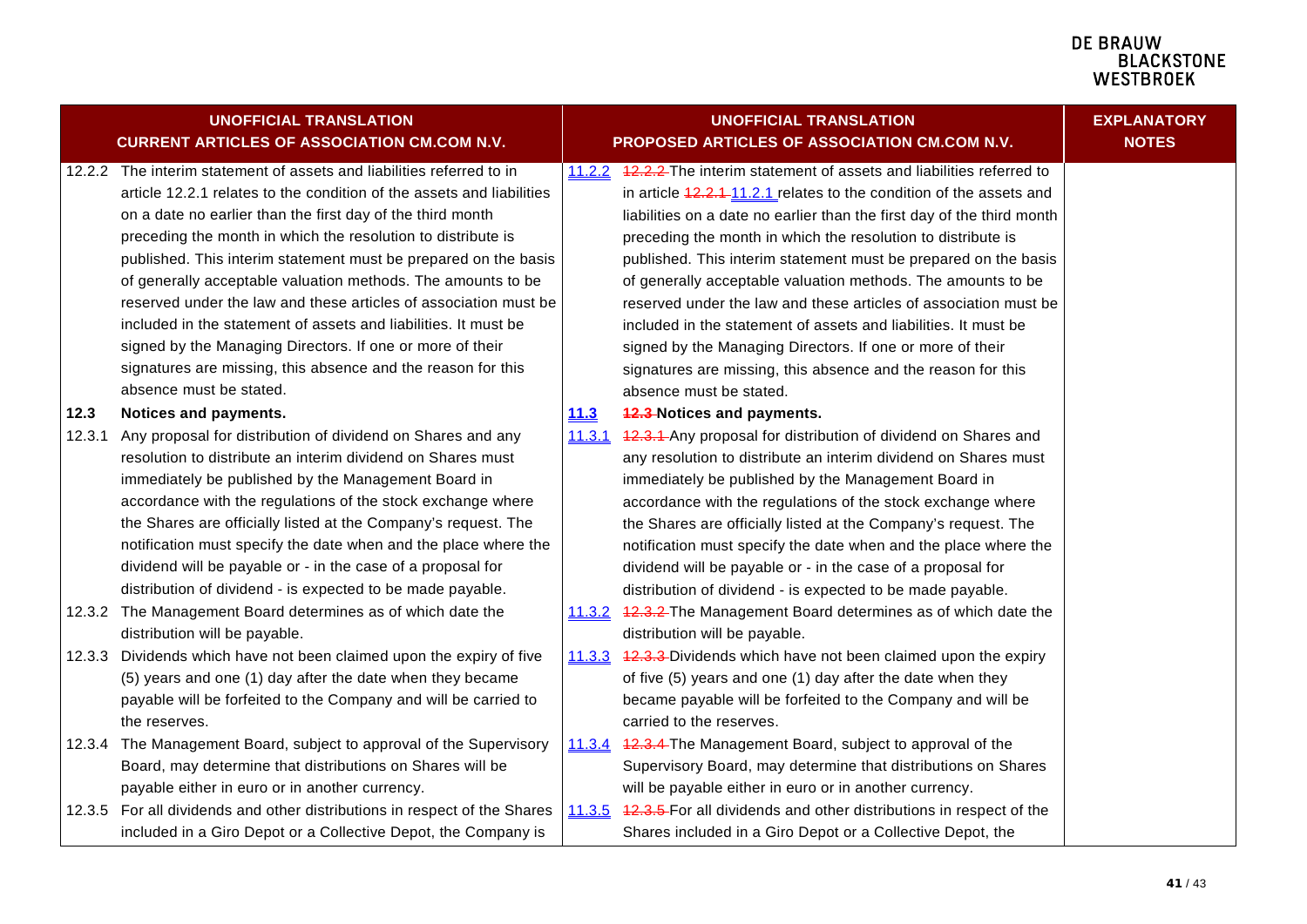<span id="page-41-2"></span><span id="page-41-1"></span><span id="page-41-0"></span>

|        | <b>UNOFFICIAL TRANSLATION</b><br><b>CURRENT ARTICLES OF ASSOCIATION CM.COM N.V.</b>                                                                                                                                                                                                                                                                                                                                                                                                                                                                                                                |            | <b>UNOFFICIAL TRANSLATION</b><br>PROPOSED ARTICLES OF ASSOCIATION CM.COM N.V.                                                                                                                                                                                                                                                                                                                                                                                                                                                                                                                                    | <b>EXPLANATORY</b><br><b>NOTES</b>             |
|--------|----------------------------------------------------------------------------------------------------------------------------------------------------------------------------------------------------------------------------------------------------------------------------------------------------------------------------------------------------------------------------------------------------------------------------------------------------------------------------------------------------------------------------------------------------------------------------------------------------|------------|------------------------------------------------------------------------------------------------------------------------------------------------------------------------------------------------------------------------------------------------------------------------------------------------------------------------------------------------------------------------------------------------------------------------------------------------------------------------------------------------------------------------------------------------------------------------------------------------------------------|------------------------------------------------|
| 13     | discharged from all obligations towards the relevant<br>Shareholders by placing those dividends or other distributions at<br>the disposal of, or in accordance with the regulations of, the<br>Central Institute or the Intermediary as the case may be.<br>SPECIAL RESOLUTIONS. DISSOLUTION AND LIQUIDATION.                                                                                                                                                                                                                                                                                      | $\vert$ 12 | Company is discharged from all obligations towards the relevant<br>Shareholders by placing those dividends or other distributions at<br>the disposal of, or in accordance with the regulations of, the<br>Central Institute or the Intermediary as the case may be.<br><b>43-SPECIAL RESOLUTIONS. DISSOLUTION AND</b><br><b>LIQUIDATION.</b>                                                                                                                                                                                                                                                                     | Update of cross<br>references and<br>numbering |
| 13.1   | Amendment of the articles of association. Legal merger.<br>Legal Division. Corporate restructuring. Dissolution.                                                                                                                                                                                                                                                                                                                                                                                                                                                                                   | 12.1       | 13.1-Amendment of the articles of association. Legal<br>merger. Legal Division. Corporate restructuring.<br><b>Dissolution.</b>                                                                                                                                                                                                                                                                                                                                                                                                                                                                                  |                                                |
| 13.1.1 | A resolution to (i) amend these articles of association, (ii) effect<br>a legal merger, (iii) effect a legal division, (iv) effect any other<br>form of corporate restructuring if such corporate restructuring<br>requires a resolution of the General Meeting (including but not<br>limited to a conversion of the legal form of the Company) or (v)<br>dissolve the Company may only be adopted by the General<br>Meeting at the proposal of the Management Board that has<br>been approved by the Supervisory Board.                                                                           | 12.1.1     | 43.1.1-A resolution to (i) amend these articles of association, (ii)<br>effect a legal merger, (iii) effect a legal division, (iv) effect any<br>other form of corporate restructuring if such corporate<br>restructuring requires a resolution of the General Meeting<br>(including but not limited to a conversion of the legal form of the<br>Company) or (v) dissolve the Company may only be adopted by<br>the General Meeting at the proposal of the Management Board<br>that has been approved by the Supervisory Board.                                                                                  |                                                |
|        | 13.1.2 A resolution of the General Meeting as referred to in article<br>13.1.1 requires the prior approval of the Founder Committee, if<br>installed and provided that a resolution to amend these articles<br>of association only requires the prior approval of the Founder<br>Committee if the resolution has the effect that the rights<br>attributable to the Founder Committee or the Founders are<br>amended, reduced or otherwise prejudiced.<br>Without the prior approval of the Founder Committee the<br>resolutions of the General Meeting referred to above cannot be<br>implemented. |            | 12.1.2 13.1.2 A resolution of the General Meeting as referred to in<br>article 43.1.1-12.1.1 requires the prior approval of the Founder<br>Committee, if installed and provided that a resolution to amend<br>these articles of association only requires the prior approval of<br>the Founder Committee if the resolution has the effect that the<br>rights attributable to the Founder Committee or the Founders<br>are amended, reduced or otherwise prejudiced.<br>Without the prior approval of the Founder Committee the<br>resolutions of the General Meeting referred to above cannot be<br>implemented. |                                                |
|        | 13.1.3 If the prior approval of the Founder Committee is required<br>pursuant to article 13.1.2, the Management Board, after<br>consultation with the Supervisory Board, shall request the                                                                                                                                                                                                                                                                                                                                                                                                         |            | 12.1.3 13.1.3 If the prior approval of the Founder Committee is required<br>pursuant to article 13.1.212.1.2, the Management Board, after<br>consultation with the Supervisory Board, shall request the                                                                                                                                                                                                                                                                                                                                                                                                          |                                                |